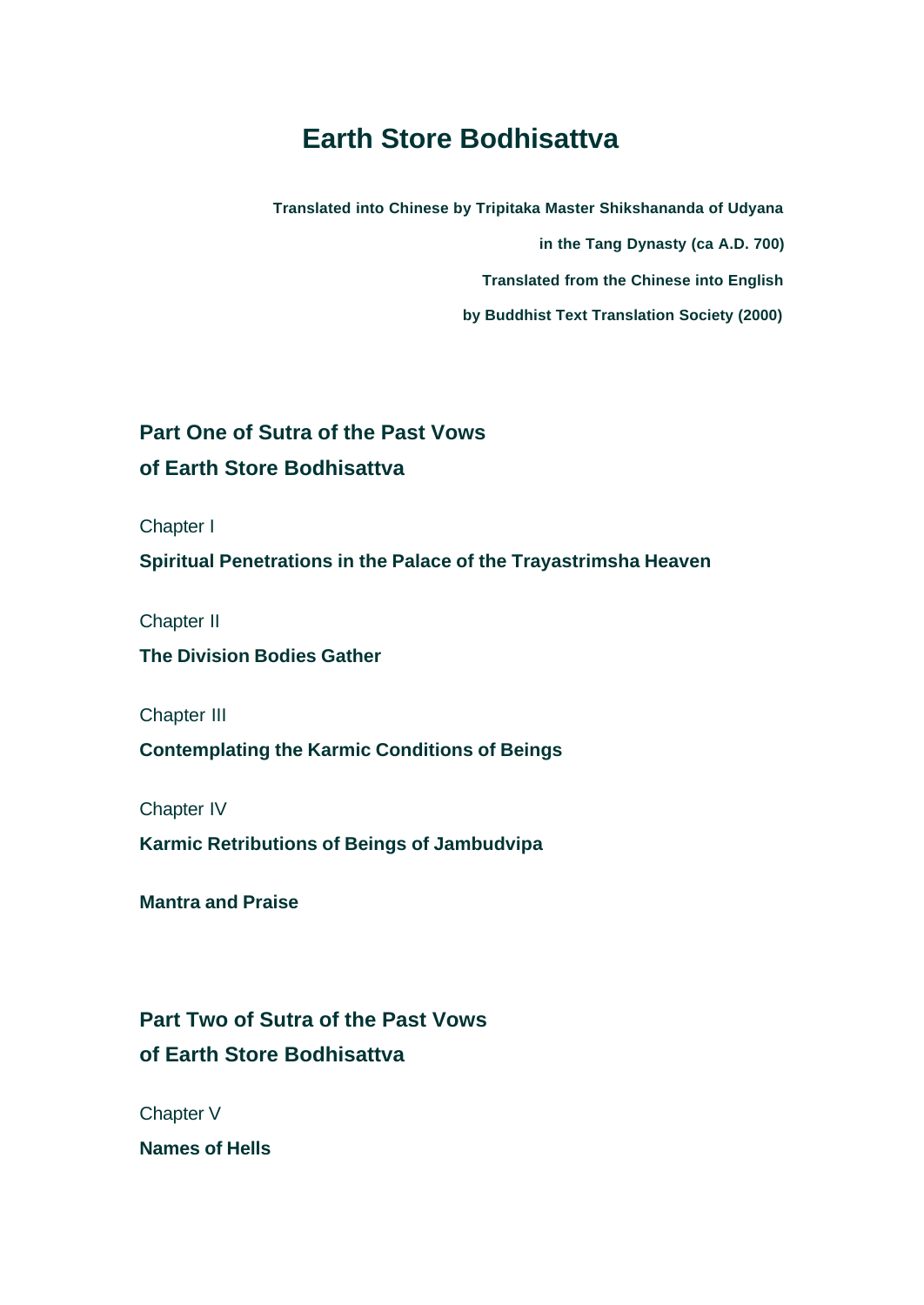Chapter VI

### **The Thus Come One's Praises**

Chapter VII

**Benefiting the Living and the Dead** 

Chapter VIII

**Praises of King Yama and His Followers** 

Chapter IX

**The Names of Buddhas**

**Mantra and Praise**

### **Part Three of Sutra of the Past Vows**

### **of Earth Store Bodhisattva**

Chapter X

**The Conditions and Comparative Merits and Virtues of Giving** 

Chapter XI

**The Dharma Protection of an Earth Spirit** 

Chapter XII

**Benefits Derived from Seeing and Hearing**

Chapter XIII

**The Entrustment of People and Gods**

**Mantra and Praise**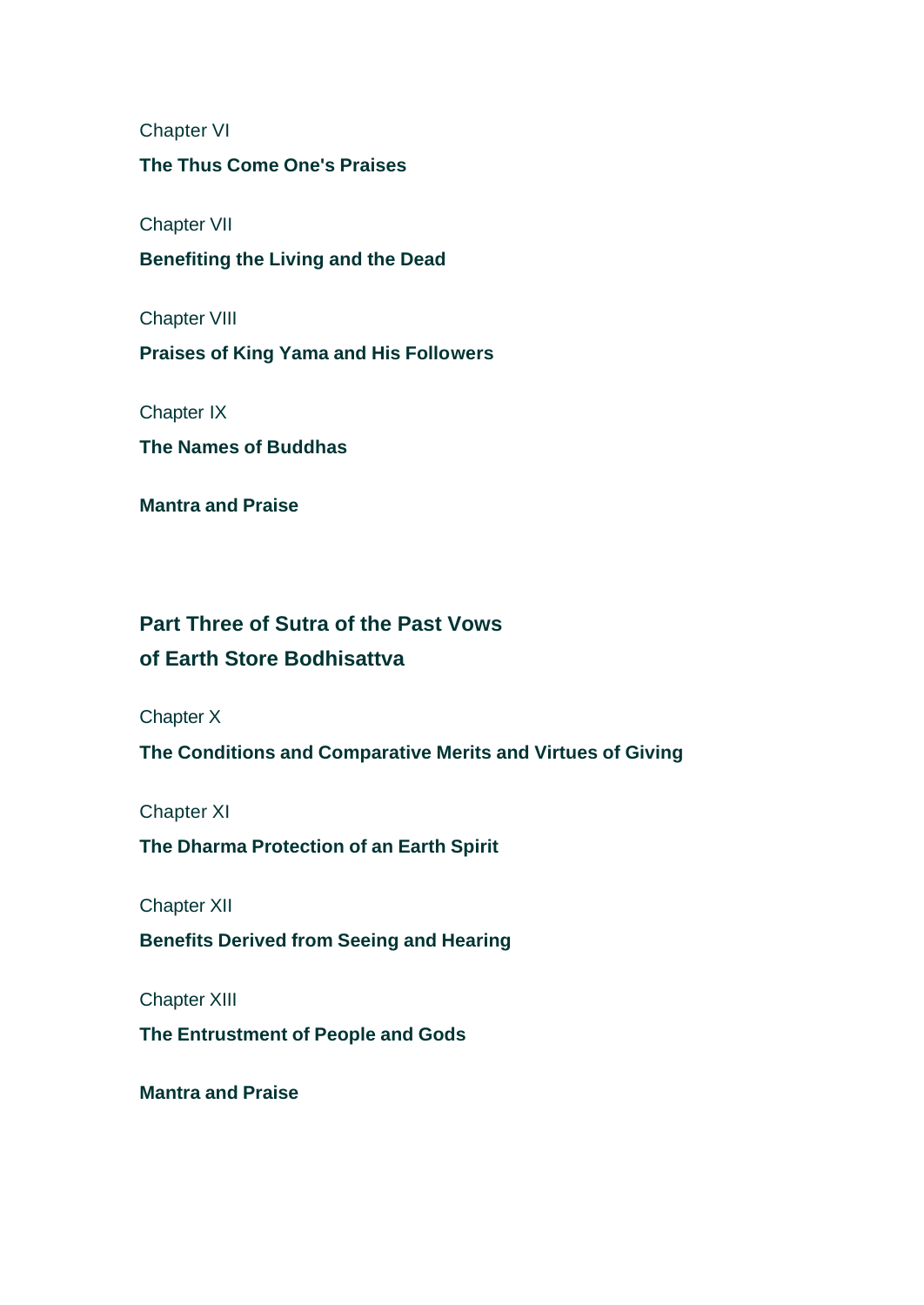### **Earth Store Bodhisattva**

### **Part One of Sutra of the Past Vows of Earth Store Bodhisattva**

#### **CHAPTER I**

#### **Spiritual Penetrations in the Palace of the Trayastrimsha Heaven**

Thus I have heard:

At one time, the Buddha was in the Trayastrimsha Heaven speaking Dharma for his mother.

At that time, uncountably many Buddhas and Great Bodhisattvas, Mahasattvas from infinite worlds in the Ten Directions assembled to praise how Shakyamuni Buddha is able to manifest powerfully great wisdom and spiritual penetrations in the evil world of the Five Turbidities. They lauded how he regulates and subdues obstinate beings so they learn what causes suffering and what brings bliss. Each sent his attendants to pay their respects to the World Honored One.

At that time the Thus Come One smiled and emitted billions of great light clouds. There was

a light cloud of great fullness, a light cloud of great compassion, a light cloud of great wisdom, a light cloud of great prajna, a light cloud of great samadhi, a light cloud of great auspiciousness, a light cloud of great blessings, a light cloud of great merit, a light cloud of great refuge, and a light cloud of great praise.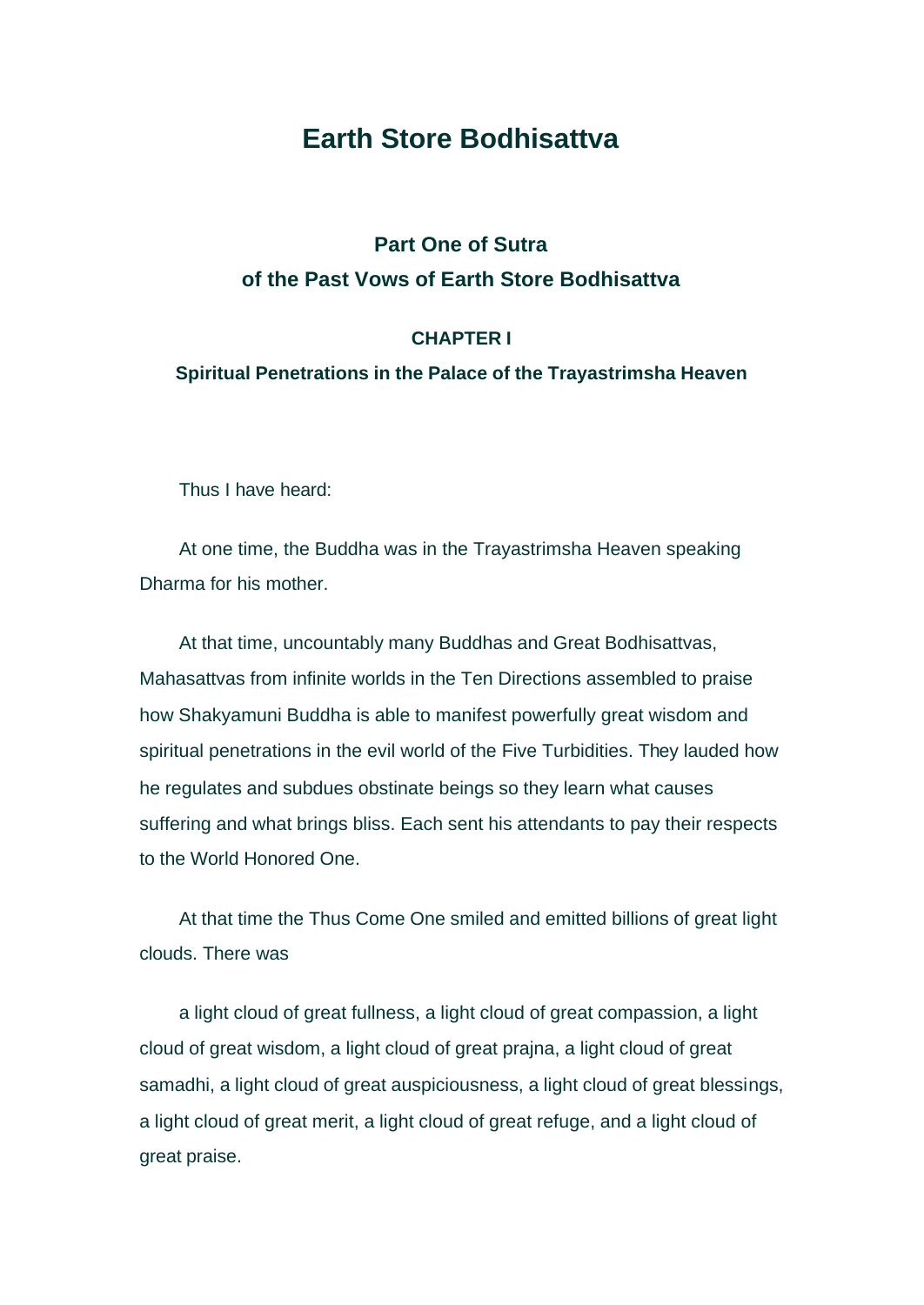After emitting indescribably many light clouds, he also uttered many wonderful, subtle sounds

There was the sound of dana paramita, the sound of shila paramita, the sound of kshanti paramita, the sound of virya paramita, the sound of dhyana paramita, and the sound of prajna paramita.

There was the sound of compassion, the sound of joyous giving, the sound of liberation, the sound of no-outflows, the sound of wisdom, the sound of great wisdom, the sound of the Lion's roar, the sound of the Great Lion's roar, the sound of thunderclouds, and the sound of great thunderclouds.

After he uttered indescribably many sounds, countless millions of gods, dragons, ghosts, and spirits from the Saha and other worlds also gathered in the Palace of the Trayastrimsha Heaven.

They came from the Heaven of the Four Kings, the Trayastrimsha Heaven, the Suyama Heaven, the Tushita Heaven, the Blissful Transformations Heaven, and the Heaven of Comfort Gained Through Others' Transformations.

They came from the Heaven of the Multitudes of Brahma, the Heaven of the Ministers of Brahma, the Heaven of the Great Brahma Lord, the Heaven of Lesser Light, the Heaven of Limitless Light, the Heaven of Light Sound, the Heaven of Lesser Purity, the Heaven of Limitless Purity, and the Heaven of Universal Purity.

They came from the Birth of Blessings Heaven, the Love of Blessings Heaven, the Abundant Fruit Heaven, the No Thought Heaven, the No Affliction Heaven, the No Heat Heaven, the Good Views Heaven, the Good Manifestation Heaven, the Ultimate Form Heaven, the Maheshvara Heaven, and so forth, to the Heaven of the Station of Neither Thought Nor Non-Thought.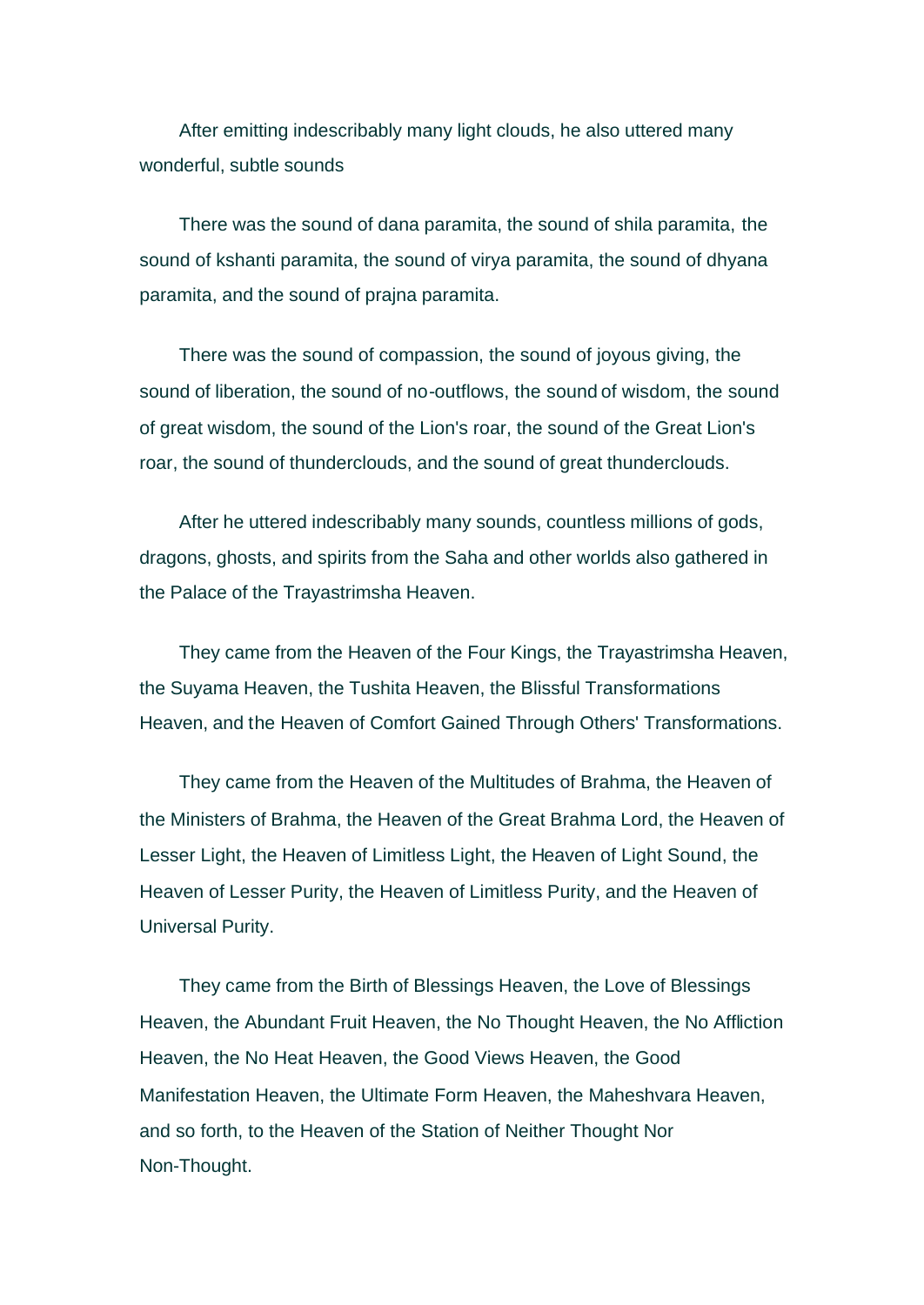All those groups of gods, dragons, ghosts and spirits came and gathered together.

Moreover, sea spirits, river spirits, stream spirits, tree spirits, mountain spirits, earth spirits, brook and marsh spirits, sprout and seedling spirits, day, night, and space spirits, heaven spirits, food and drink spirits, grass and wood spirits, and other such spirits from the Saha and other worlds came and gathered together.

In addition, all the great Ghost Kings from the Saha and other worlds came and gathered together. They were:

the Ghost King Evil 'Eyes, the Ghost King Blood-drinker, the Ghost King Essence and Energy-eater, the Ghost King Fetus and Egg-eater, the Ghost King Spreader of Sickness, the Ghost King Collector of Poisons, the Ghost King Kind-hearted, the Ghost King Blessings and Benefits, the Ghost King Great Regard and Respect, and others.

At that time, Shakyamuni Buddha said to the Dharma Prince, Bodhisattva, Mahasattva, Manjushri, "As you regard these Buddhas, Bodhisattvas, gods, dragons, ghosts and spirits from this land and other lands who are now gathered in the Trayastrimsha Heaven, do you know their number?"

Manjushri said to the Buddha, "World Honored One, even if I were to measure and reckon with my spiritual powers for a thousand eons I would not be able to know their number."

The Buddha told Manjushri, "Regarding them with my Buddha Eye, I also cannot count them all. Those beings have been taken across, are being taken across, will be taken across, have been brought to accomplishment, are being brought to accomplishment, or will be brought to accomplishment by Earth Store Bodhisattva, throughout many eons."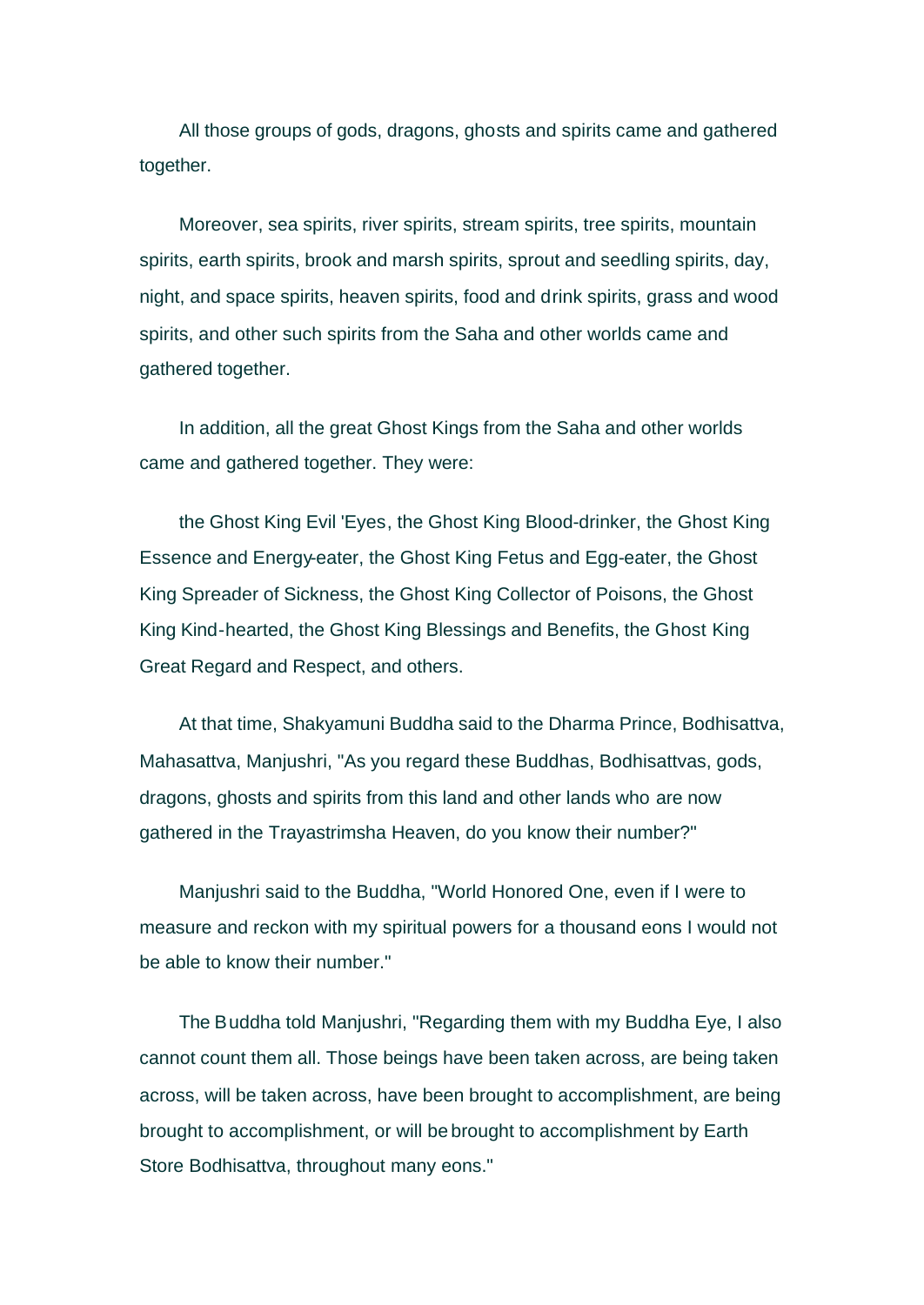Manjushri said to the Buddha, "World Honored One, throughout many eons I have cultivated good roots and my wisdom was certified as unobstructed. When I hear what the Buddha says, I immediately accept it with faith.

But Sound-hearers of small attainment, gods, dragons, and the rest of the Eightfold Division, and beings in the future who hear the Thus Come One's true and sincere words will certainly harbor doubts. Even if they receive the teaching most respectfully, they will still be unable to avoid slandering it.

My only wish is that the World Honored One will proclaim for everyone what practices Earth Store Bodhisattva did. Tell us what vows he made while on the level of planting causes that now enable him to succeed in doing such inconceivable deeds."

The Buddha said to Manjushri, "By way of analogy suppose that each blade of grass, tree, forest, rice plant, hemp stalk, bamboo, reed, mountain, rock and mote of dust in a Three Thousand Great Thousand-World System were a Ganges River. Then suppose that each grain of sand in each of those Ganges Rivers were a world and that each mote of dust in each of those worlds were an eon. Then suppose each mote of dust accumulated in each of those eons were itself an eon.

The time elapsed since Earth Store Bodhisattva was certified to the position of the Tenth Ground is a thousand times longer than that in the above analogy. Even longer was the time he dwelled on the levels of Sound-hearer and Pratyekabuddha.

Manjushri, the awesome spiritual strength and vows of this Bodhisattva are inconceivable.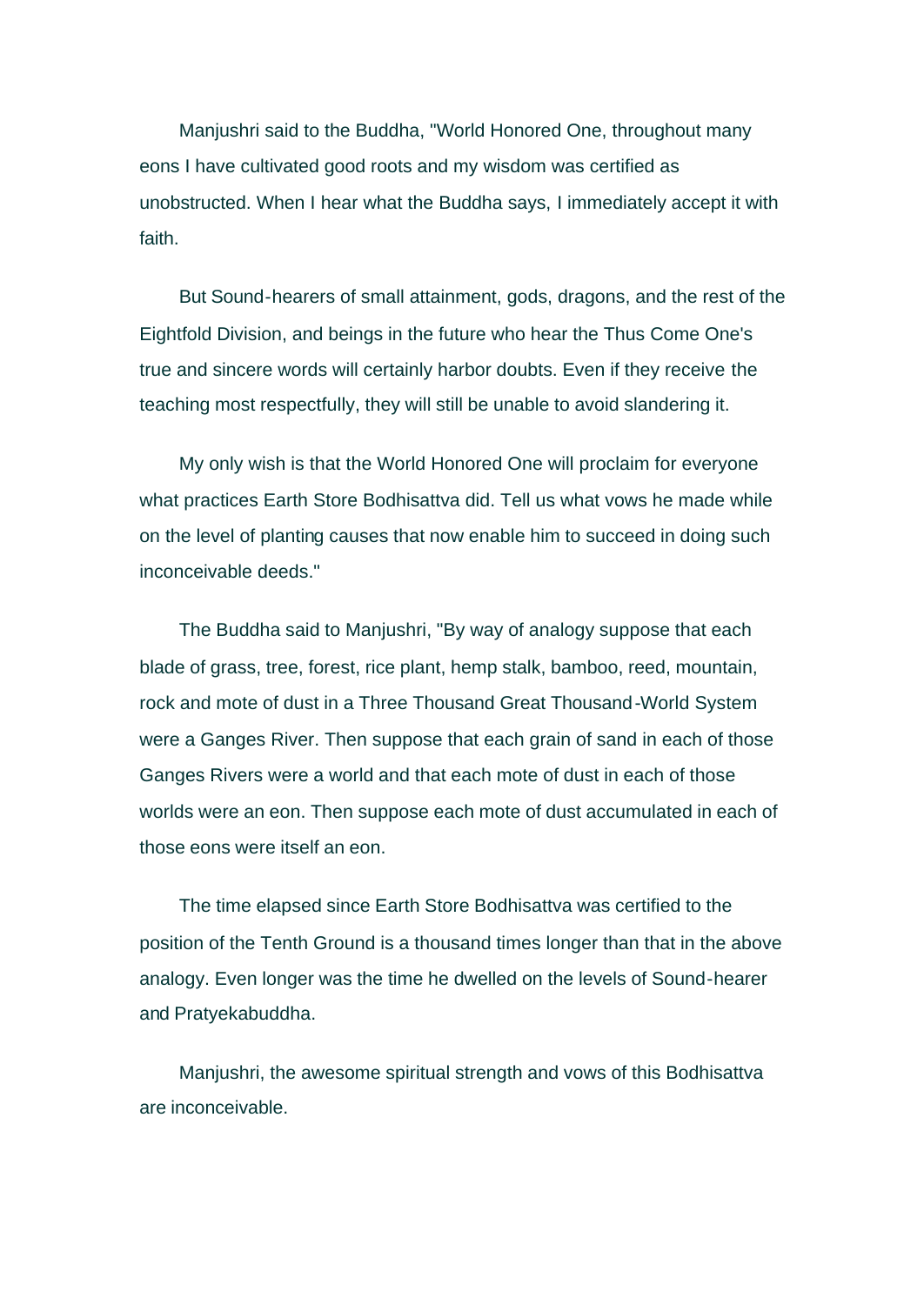If good men or women in the future hear this Bodhisattva's name, praise him, behold and bow to him, call his name, make offerings to him, or if they draw, carve, cast, sculpt or make lacquered images of him, such people will be reborn in the Heaven of the Thirty-Three one hundred times and will never fall into the Evil Paths.

"Manjushri, indescribably many eons ago, during the time of a Buddha named Lion Sprint Complete in the Ten Thousand Practices Thus Come One, Earth Store Bodhisattva, Mahasattva was the son of a great Elder.

That Elder's son, upon observing the Buddha's hallmarks and fine features and how the thousand blessings adorned him, asked that Buddha what practices and vows made him so magnificent.

Lion Sprint Complete in the Ten Thousand Practices Thus Come One then said to the Elder's son. If you wish to have a body like mine, you must first spend a long time liberating beings who are undergoing suffering.'

"Manjushri, that comment caused the Elder's son to make a vow: 'From now until the ends of future time throughout uncountable eons I will use expansive expedient means to help beings in the Six Paths who are suffering for their offenses. Only when they have all been liberated, will I myself become a Buddha.'

From the time he made that great vow in the presence of that Buddha until now, hundreds of thousands of *nayutas* of inexpressibly many eons have passed and still he is a Bodhisattva.

"Another time, inconceivable Asamkhyeya eons ago there was a Buddha named Enlightenment-Flower Samadhi Self-Mastery King Thus Come One. That Buddha's llfespan was four hundred billion Asamkhyeya eons.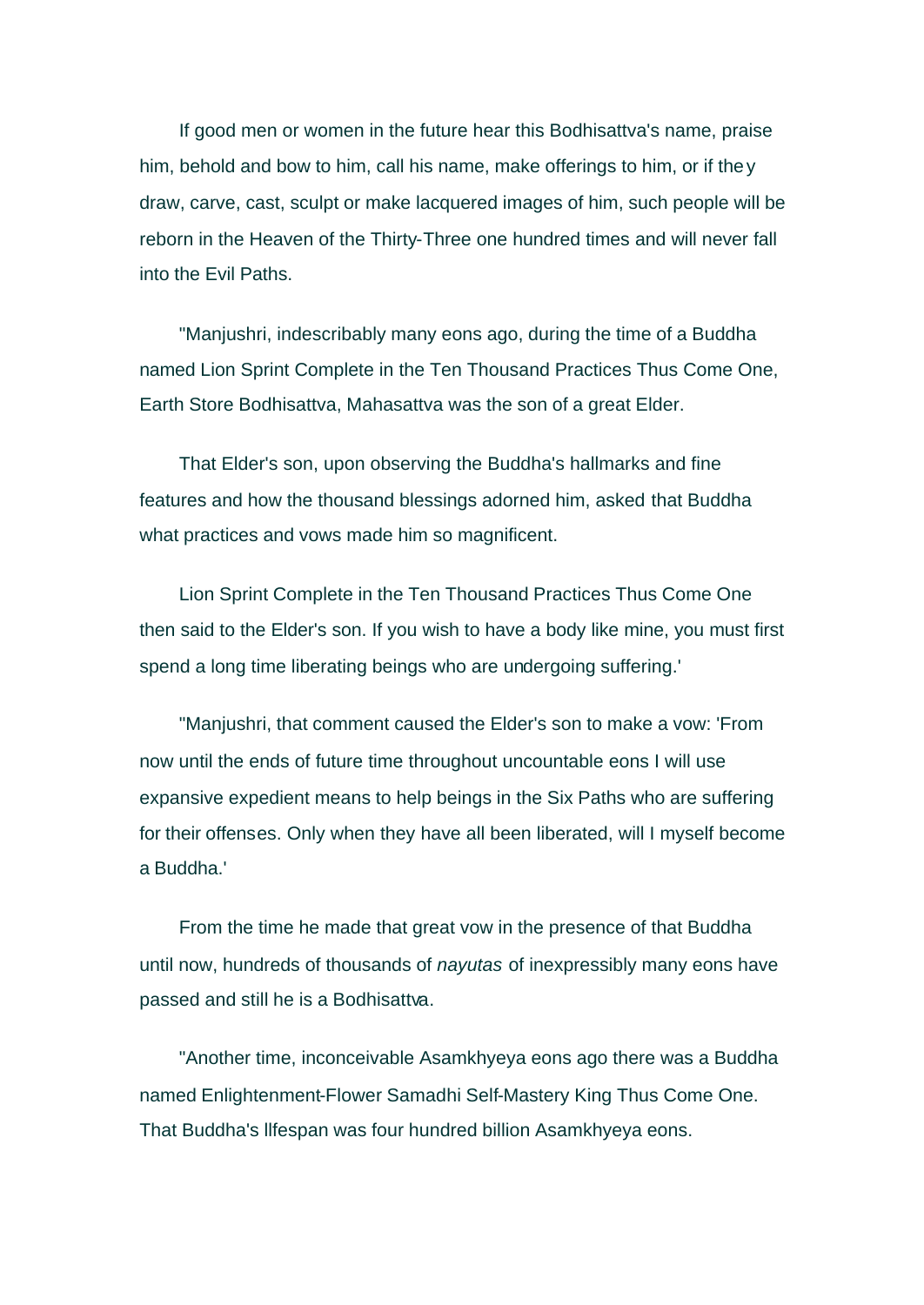During his Dharma-lmage Age, there lived a Brahman woman endowed with ample blessings from previous lives who was respected by everyone. Whether she was walking, standing, sitting, or lying down, gods surrounded and protected her.

Her mother, however, embraced a deviant faith and often slighted the Triple Jewel.

Her worthy daughter made use of many expedients in trying to convince her mother to hold right views, but her mother never totally believed. Before long the mother's life ended and her consciousness fell into the Relentless Hell.

"When that happened, the Brahman woman, knowing that her mother had not believed in cause and effect while alive, feared that her karma would certainly pull her into the Evil Paths.

For that reason, she sold the family house and acquired many kinds of incense, flowers, and other gifts. With those she performed a great offering in that Buddha's stupas and monasteries.

She saw an especially fine image of the Thus Come One Enlightenment Flower Samadhi Self-Mastery King in one of the monasteries.

As the Brahman woman beheld the honored countenance she became doubly respectful while thinking to herself, 'Buddhas are called Greatly Enlightened Ones who have gained All-Wisdom. If this Buddha were in the world I could ask him where my mother went after she died. He would certainly know.'

"The Brahman woman then wept for a long time as she gazed longingly upon the Thus Come One.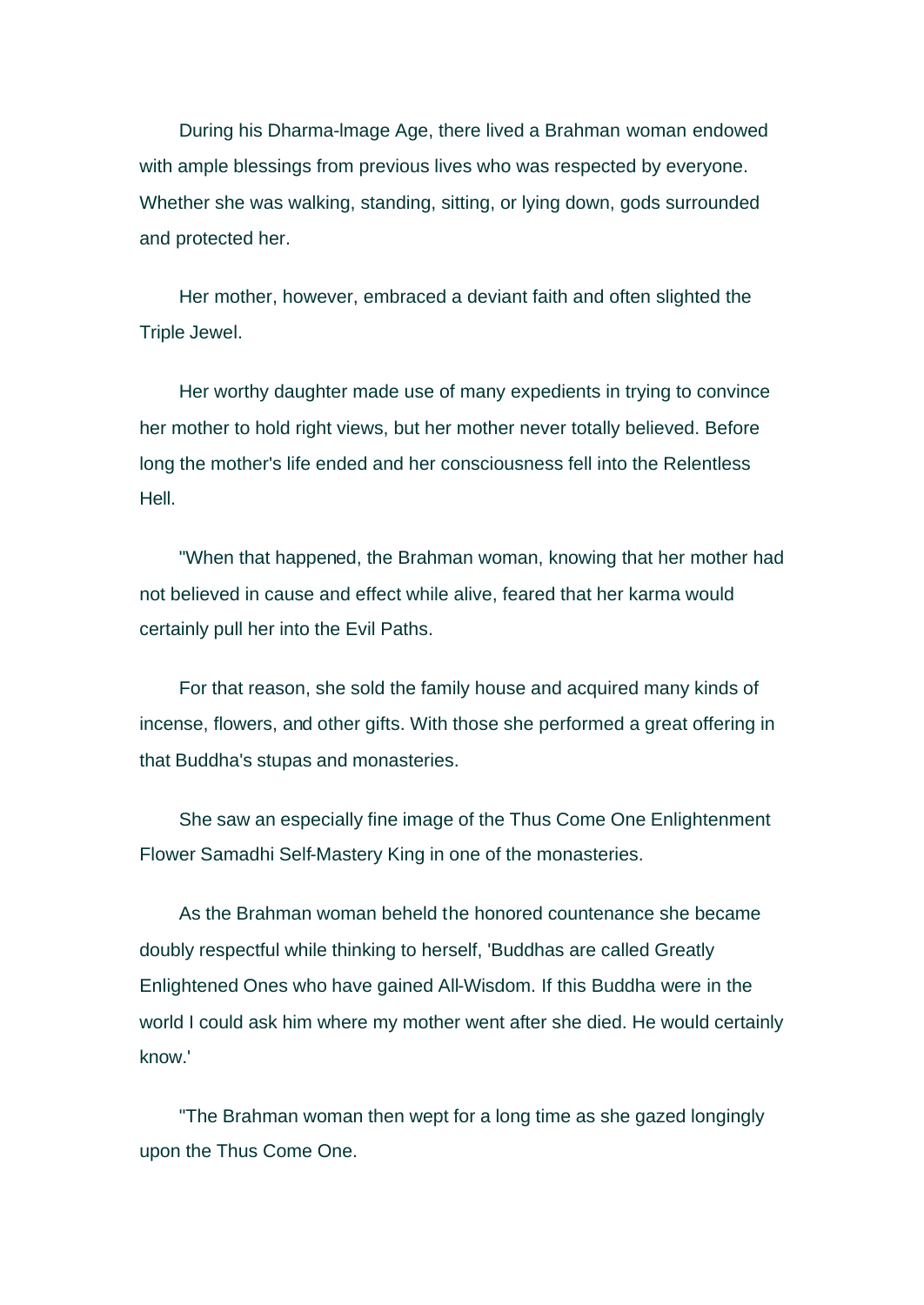Suddenly a voice in the air said, '0 weeping, worthy woman, do not be so sorrowful. I shall now show you where your mother has gone."

"The Brahman woman placed her palms together as she addressed space saying, 'Which Virtuous Divinity is comforting me in my grief? From the day I lost my mother onward I have held her in memory day and night, but there is nowhere I can go to ask about the realm of her rebirth.'

"The voice in the air spoke to the woman again, I am the one you behold and worship, the former Enlightenment-Flower Samadhi Self-Mastery King Thus Come One. Because I have seen your regard for your mother is double that of ordinary beings, I have come to show you where she is.'

"The Brahman woman suddenly lunged toward the voice she was hearing and then fell, injuring herself severely. Those around her supported and attended upon her and after a long time she was revived.

Then she addressed the air saying, I hope the Buddha will be compassionate and quickly tell me into what realm my mother has been reborn. I am now near death myself.'

"Enlightenment-Flower Samadhi Self-Mastery King Thus Come One told the worthy woman, After you make your offerings, return home quickly. Sit upright and concentrate on my name. You will soon know where your mother has been reborn.'

"The Brahman woman bowed to the Buddha and returned home. The memory of her mother sustained her as she sat upright recollecting Enlightenment-Flower Samadhi Self-Mastery King Thus Come One.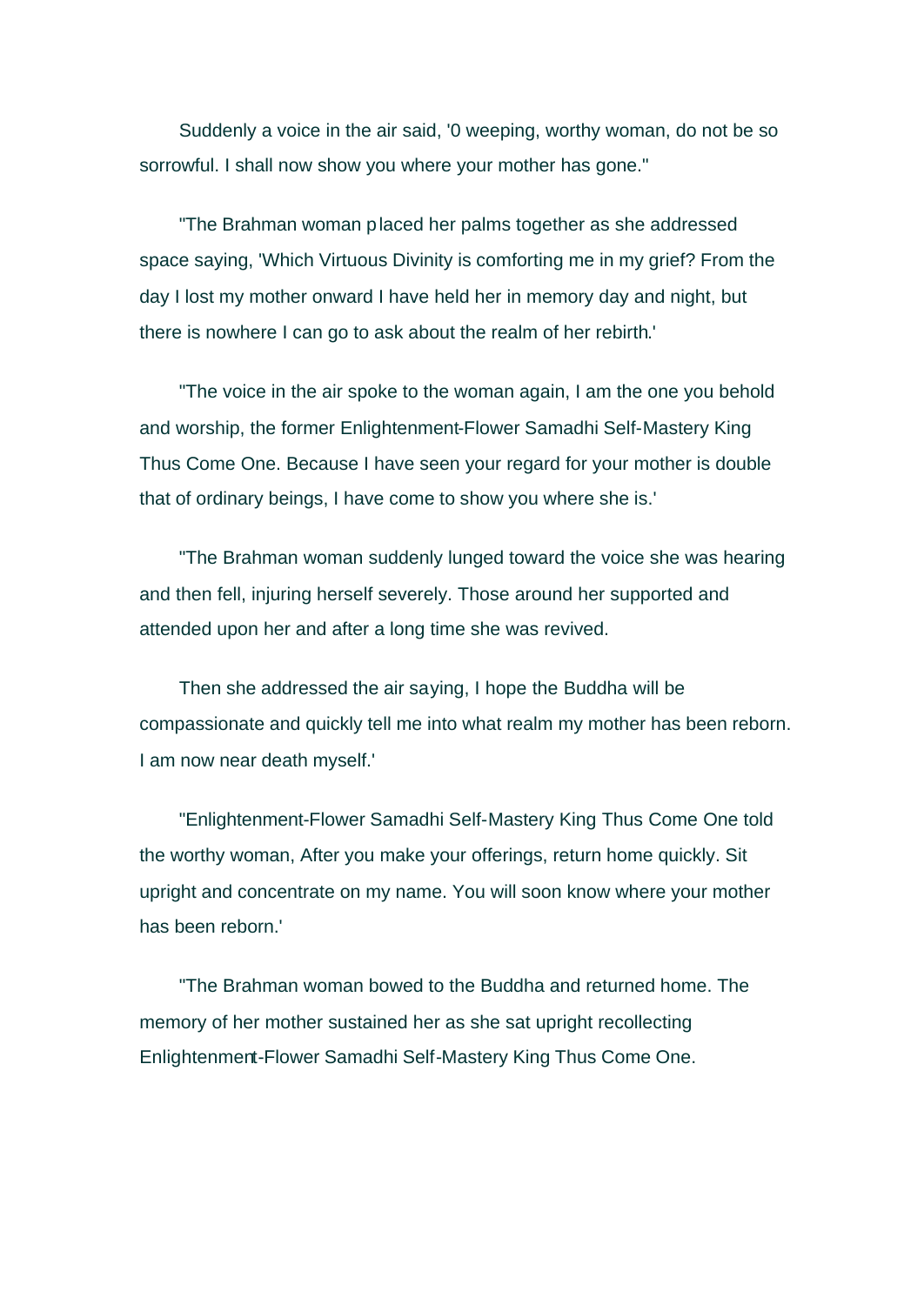"After doing so for a day and night, she suddenly saw herself beside a sea whose waters seethed and bubbled. Many evil beasts with iron bodies flew swiftly back and forth above the sea.

She saw hundreds of thousands of men and women bobbing up and down in the sea, being fought over, seized, and eaten by the evil beasts.

She saw *Yakshas* with different shapes. Some had many hands, some many eyes, some many legs, some many heads. With their sharp fangs they drove the offenders on towards the evil beasts. Or the *Yakshas* themselves seized the offenders and twisted their heads and feet together into shapes so horrible that no one would dare even look at them for long.

During that time the Brahman woman was naturally without fear due to the power of recollecting the Buddha.

"A ghost king named Poisonless bowed his head in greeting and said to the worthy woman, 'Welcome, 0 Bodhisattva. What conditions bring you here?'

"The Brahman woman asked the ghost king, 'What is this place?'

"Poisonless replied, 'We are on the western side of the Great Iron Ring Mountain and this is the first of the seas that encircle it.'

"The worthy woman said, 'I have heard that the hells are within the Iron Ring. Is that actually so?'

"Poisonless answered, 'Yes, the hells are here.'

"The worthy woman asked, 'How have I now come to the hells?'

"Poisonless answered, If it wasn't awesome spiritual strength that brought you here, then it was the power of karma. Those are the only two ways anyone comes here. "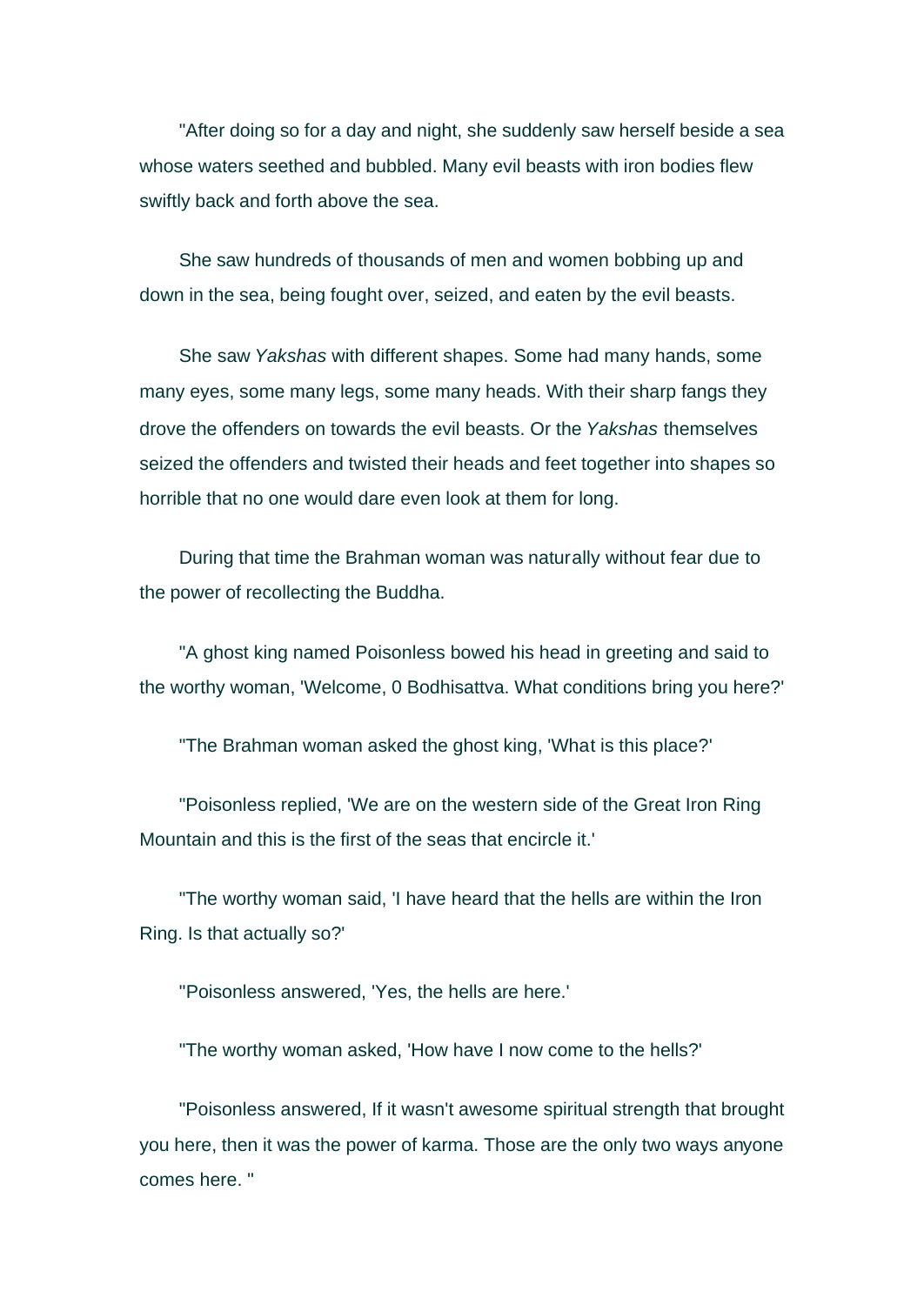The worthy woman asked, 'Why is this water seething and bubbling, and why are there so many offenders and evil beasts?'

Poisonless replied. These are beings of Jambudvipa who did evil deeds. They have just died and passed through forty-nine days without any surviving relatives doing any meritorious deeds on their behalf to rescue them from their distress. Besides that, during their lives they themselves didn't plant any good causes. Now their own karma calls forth these hells. Their first task is to cross this sea.

Ten thousand yojanas east of this sea is another sea in which they will undergo twice as much suffering. East of that sea is yet another sea where the sufferings are doubled still again.

What the combined evil causes of the three karmic vehicles evoke is called the sea of karma. This is that place.'

"The worthy woman asked the Ghost King Poisonless, 'Where are the hells?'

"Poisonless answered, 'Within the three seas are hundreds of thousands of great hells, each one different. Eighteen of those are known as the great hells. Five hundred subsequent ones inflict limitless cruel sufferings. Following those are hundreds of thousands that inflict limitless further sufferings.'

"The worthy woman again questioned the great ghost king, 'My mother died recently and I do not know where she has gone.'

"The ghost king asked the worthy woman, 'When the Bodhisattva's mother was alive, what habits did she have?"

"The worthy woman replied, 'My mother held deviant views and ridiculed and slandered the Triple Jewel. Even if she occasionally believed, she would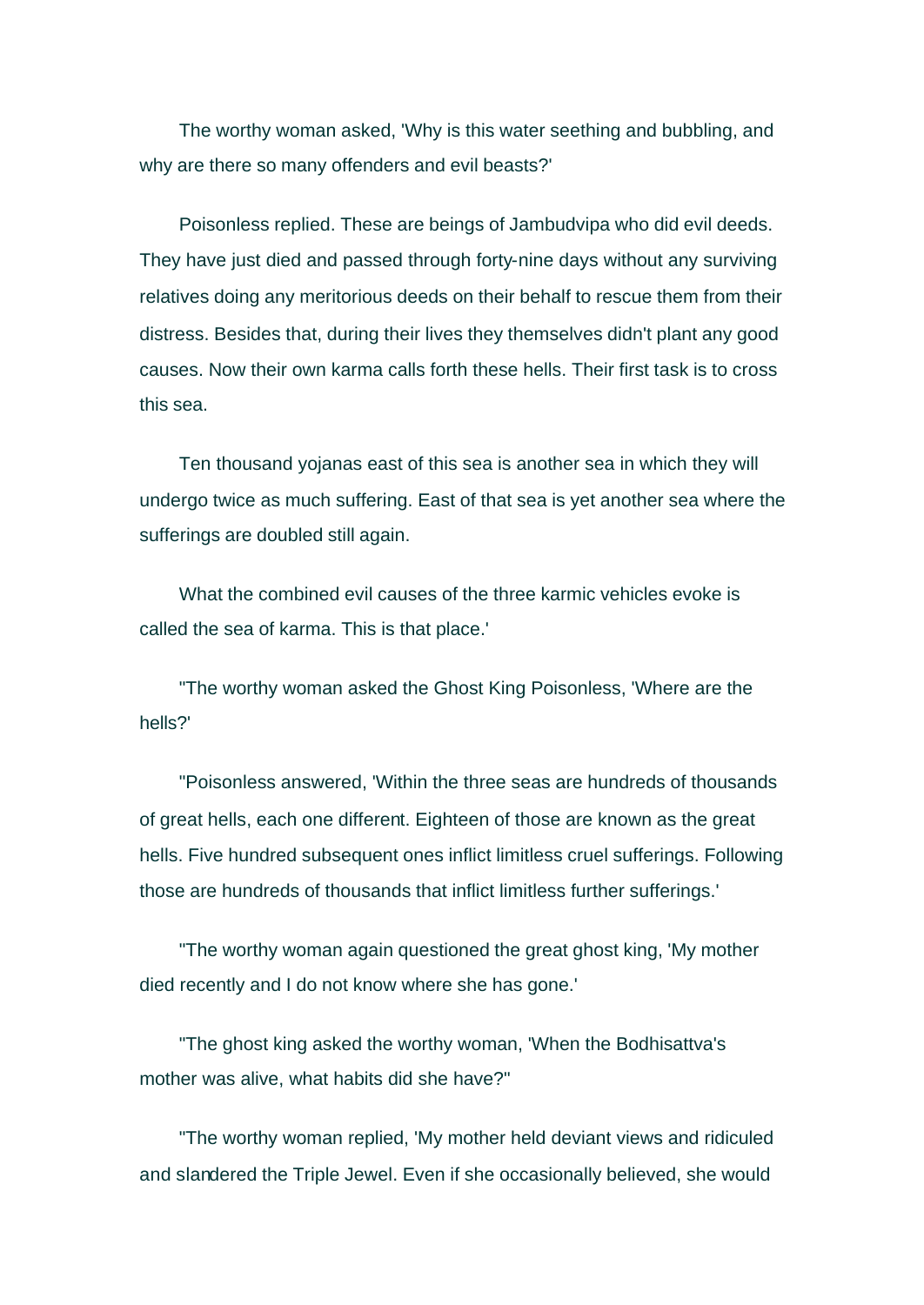soon become disrespectful again. She died recently and I still do not know where she was reborn.'

"Poisonless asked, 'What was the Bodhisattva's mother's name and clan?'

"The worthy woman replied, 'My parents were both Brahmans; my father's name was Shila Sudarshana, my mother's name was Yue Di Li.'

"Poisonless placed his palms together and implored the worthy woman, 'Please, Worthy One, quickly return home. There is no need for you to grieve further. The offender Yue Di Li was born in the heavens three days ago.

It is said that she received the benefit of offerings made and blessings cultivated by her filial child who practiced giving to Enlightenment-Flower Samadhi Self-Mastery King Thus Come One at stupas and monasteries.

Not only was the Bodhisattva's mother released from the hells. All the other offenders who were destined for the Relentless Hell received bliss and were reborn together with her.'

Having finished speaking, the ghost king put his palms together and withdrew.

"The Brahman woman returned swiftly as if from a dream, understood what had happened, and then made a profound and far-reaching vow before the stupas and images of Enlightenment-Flower Samadhi Self-Mastery King Thus Come One, saying, 'I vow that until the end of future eons I will respond to beings suffering for their offenses by using many expedient means to bring about their liberation.'"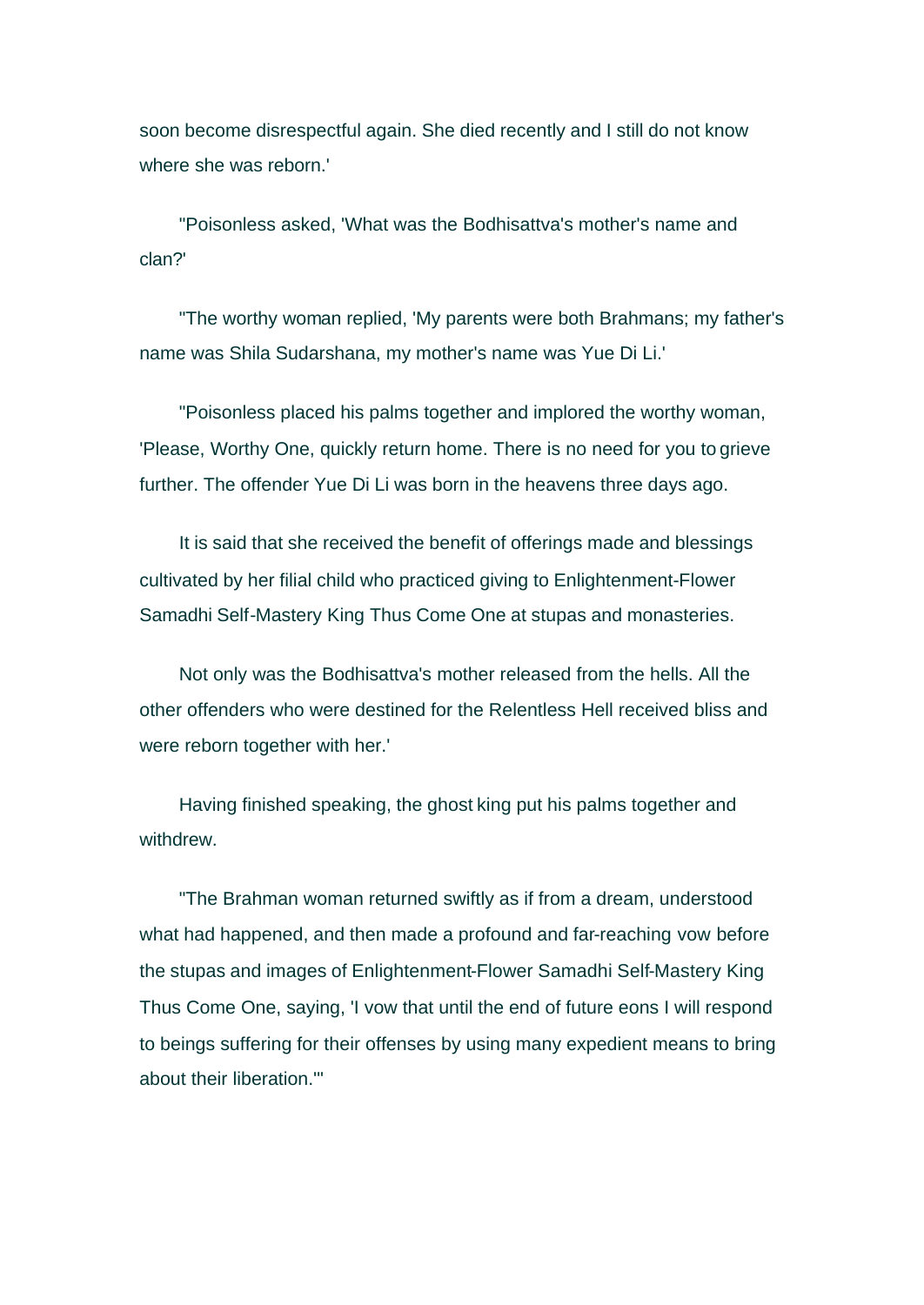The Buddha told Manjushri, "The Ghost King Poisonless is the present Bodhisattva Foremost Wealth. The Brahman woman is now Earth Store Bodhisattva."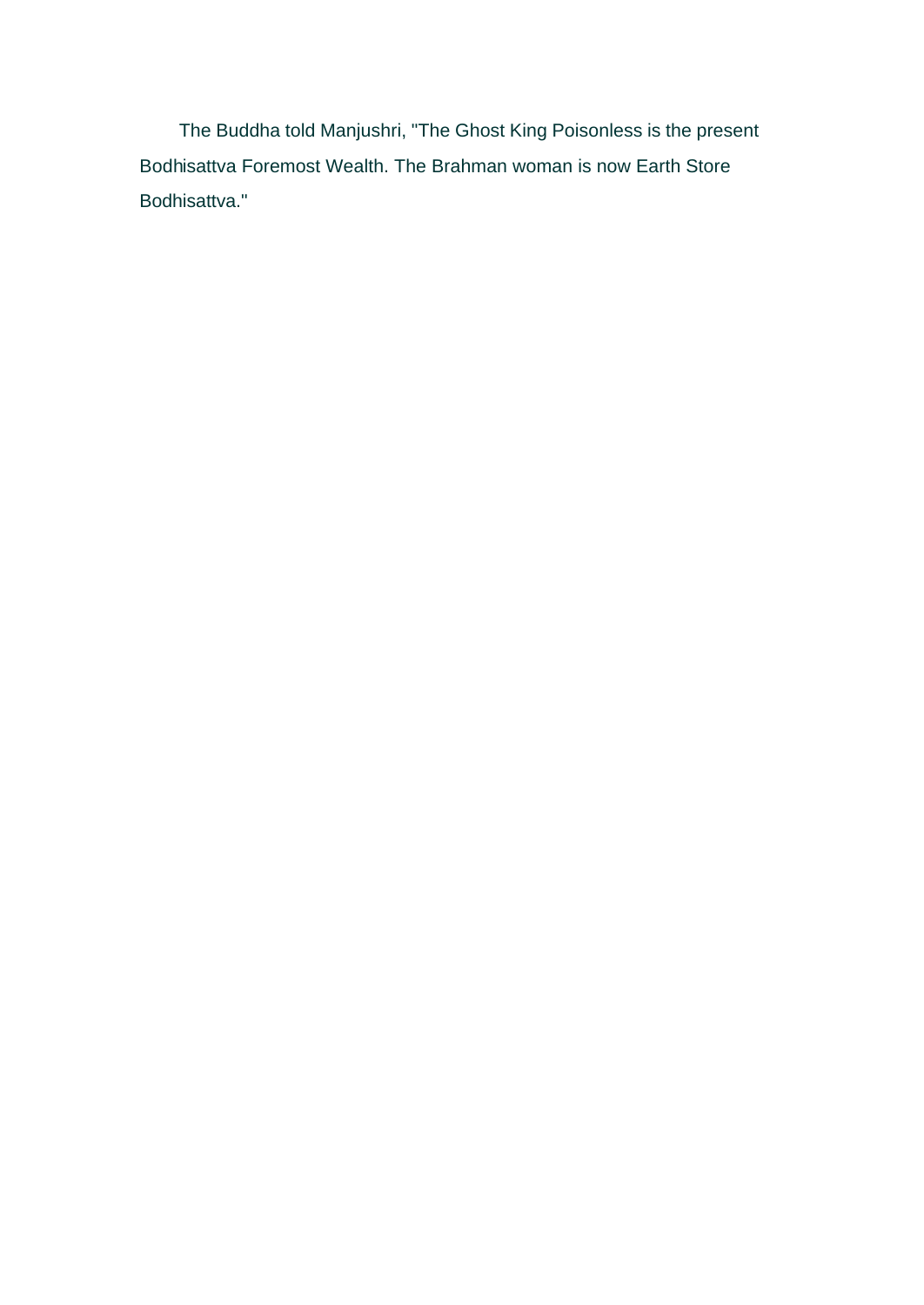### **Earth Store Bodhisattva**

**CHAPTER II The Division Bodies Gather** 

At that time the division bodies of Earth Store Bodhisattva began gathering in the Palace of the Trayastrimsha Heaven from billions of inexpressible, unutterable, immeasurable, ineffable, limitless *Asamkhyeyas* of worlds. They came from wherever hells were found.

Due to the spiritual powers of the Thus Come One, each came from his own direction and was joined by billions of *nayutas* of those who had obtained liberation from the force of bad karma. All came holding incense and flowers as offerings to the Buddha.

Those groups that came were irreversible from *Anuttarasamyaksambodhi* because they had been taught and transformed by Earth Store Bodhisattva.

For long eons they had wandered in birth and death, undergoing suffering within the Six Paths without even temporary respite. Now they had reached levels of Sagehood due to the great compassion and deep vows of Earth Store Bodhisattva.

They felt joyful as they arrived at the Trayastrimsha Heaven and gazed at the Thus Come One, their eyes not leaving him for a moment.

At that time, the World Honored One stretched forth his golden colored arm and rubbed the crowns of all the division bodies of Earth Store Bodhisattva, Mahasattva, gathered from billlons of Inexpressible,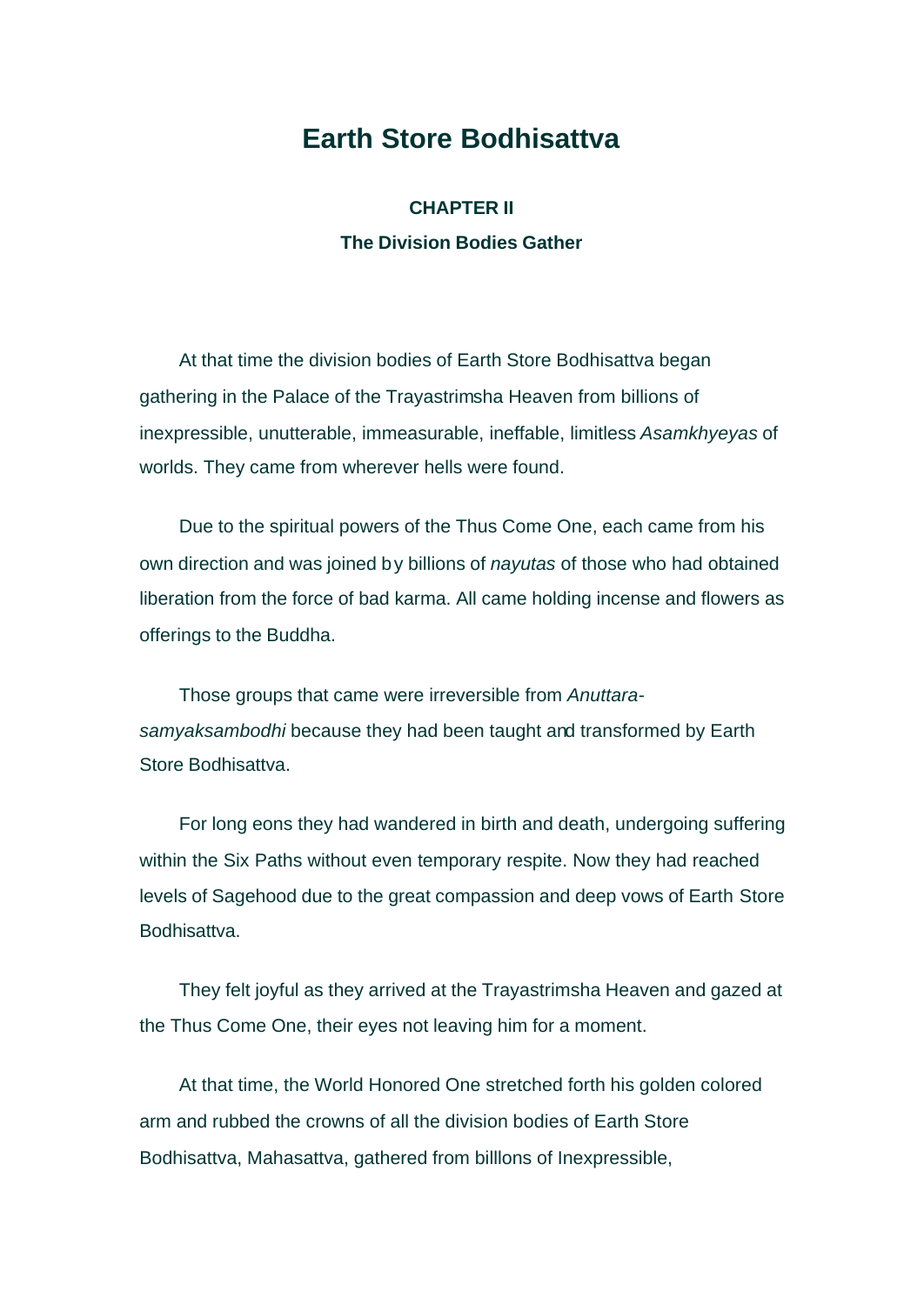Inconceivable, immeasurable, ineffable, limitless *Asamkhyeyas* of worlds, and said,

"I teach and transform obstinate beings such as these within the evil worlds of the Five Turbidities, causing their minds to be regulated and subdued so they renounce the deviant and return to the proper.

But one or two of ten still cling to their bad habits. For them I again divide into billions of bodies and use numerous additional expedient means.

Those with keen roots will listen and immediately believe. Those with good rewards will respond to exhortation and strive to succeed. Those who are dark and dull will return only after being taught for a long time. Those whose karma is heavy fail to show any respect.

My division bodies take across and liberate all those different kinds of beings. I may appear in a male body. I may appear in a female body. I may appear in the body of a god or dragon. I may appear in the body of a spirit or ghost. I may appear as a mountain, as a forest, as a stream, as a spring, as a river, as a lake, as a fountain, or as a well in order to benefit people. I use all these ways to save beings.

I may appear in the body of God Shakra. I may appear in the body of Lord Brahma. I may appear in the body of a Wheel-Turning King. I may appear in the body of a lay person. I may appear in the body of a national leader. I may appear in the body of a prime minister. I may appear in the body of an official. I may appear in the body of a Bhikshu, a Bhikshuni, an Upasaka, an Upasika, and so forth to my appearing in the body of a Sound-hearer, an Arhat, a Pratyekabuddha, or a Bodhisattva in order to teach and rescue beings.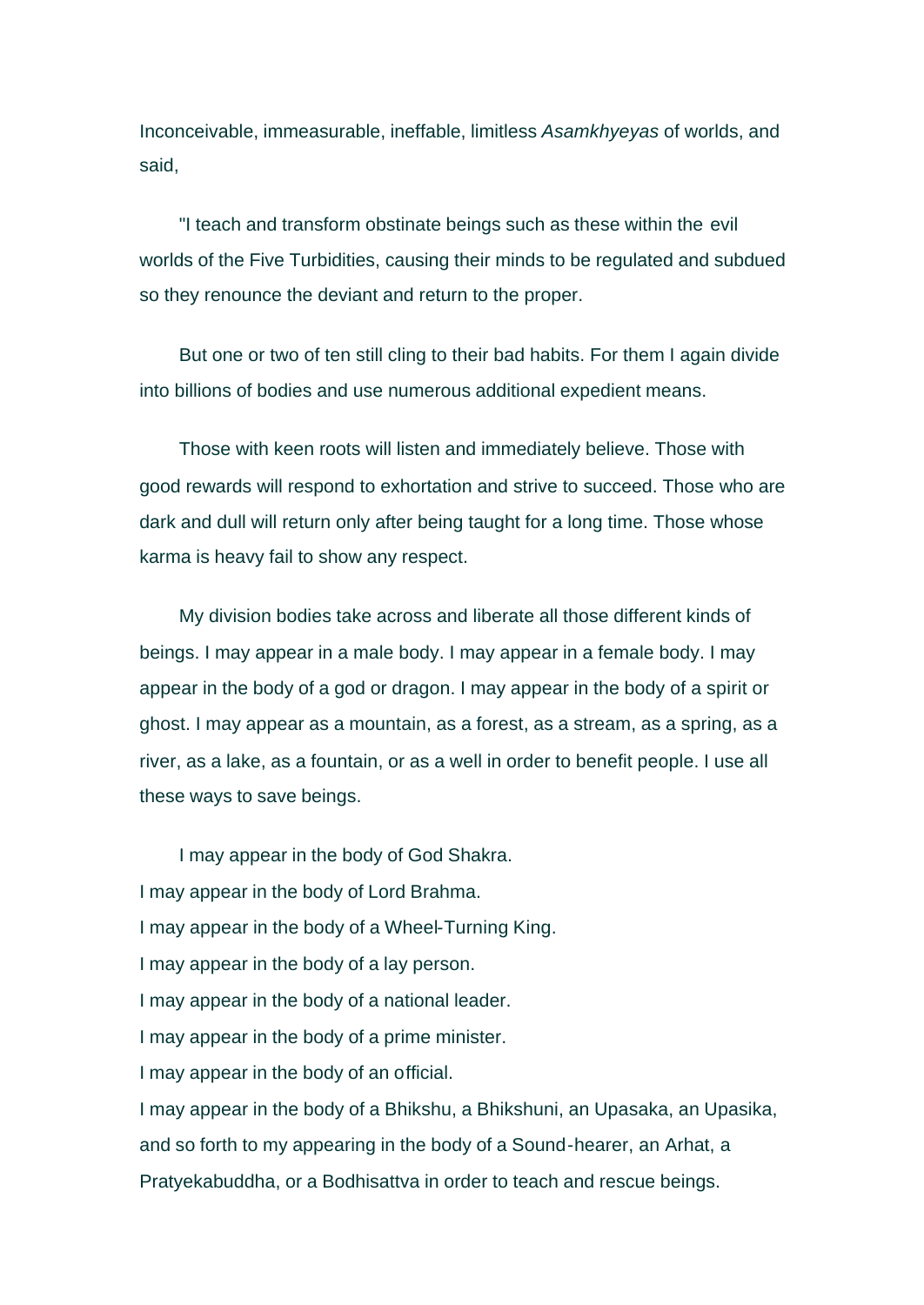It is not that I only appear to them in the body of a Buddha.

"Reflect on how I have toiled for repeated eons and endured acute suffering to take across and free stubborn beings who resist being taught and who continue to suffer for their offenses.

Those not yet subdued undergo retributions according to their karma. If they fall into the evil destinies and are enduring tremendous suffering, then you should remember the gravity of this entrustment I am now giving you here in the palace of the Trayastrimsha Heaven:

Find ways to liberate all beings in the Saha world from now until the time when Maitreya comes into the world. Help them escape suffering forever, encounter Buddhas, and receive predictions."

At that time all the division bodies of Earth Store Bodhisattva that came from all those worlds merged into single form. Then he wept and said to the Buddha, "Throughout long eons I have been receiving the Buddha's guidance and from that have developed inconceivable spiritual power and great wisdom.

My division bodies fill worlds as many as grains of sand in billions of Ganges Rivers. In each of those worlds, I transform myself into billions of bodies. Each body takes across billions of people, helping them to return respectfully to the Triple Jewel, escape birth and death forever, and reach the bliss of Nirvana.

Even if their good deeds within the Buddhadharma amount to as little as a strand of hair, a drop of water, a grain of sand, or a mote of dust, I will gradually take them across, liberate them, and help them gain great benefit.

I only hope that the World Honored One will not be concerned about beings of the future who have bad karma. " In that way he addressed the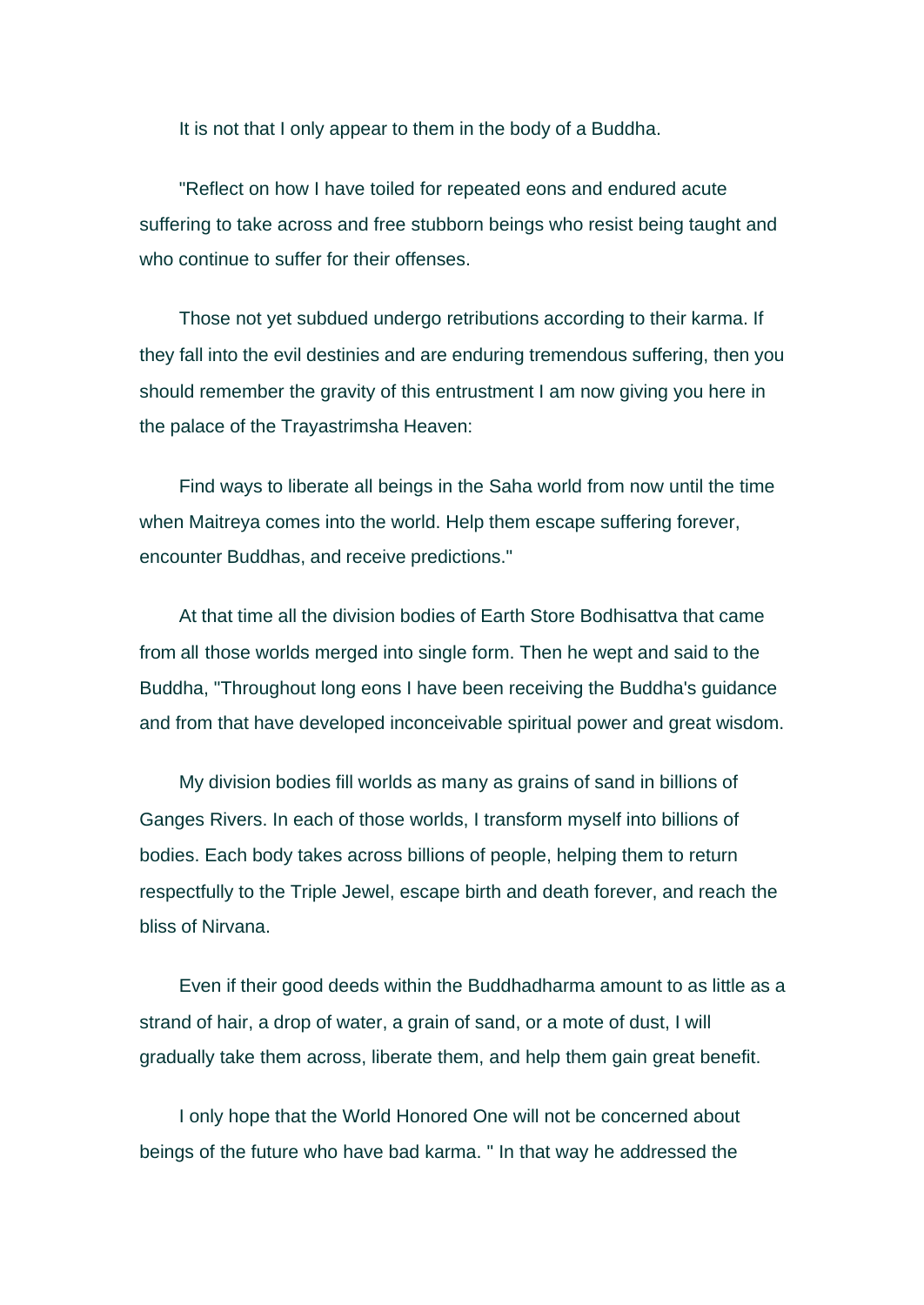Buddha three times: "I only hope that the World Honored One will not be concerned about beings of the future who have bad karma."

At that time the Buddha praised Earth Store Bodhisattva and said, "Excellent! Excellent! I will help you in this work you so willingly undertake. When the vast vows that you keep making throughout so many eons are fulfilled and all those beings have been saved, then I will certify your ultimate Bodhi."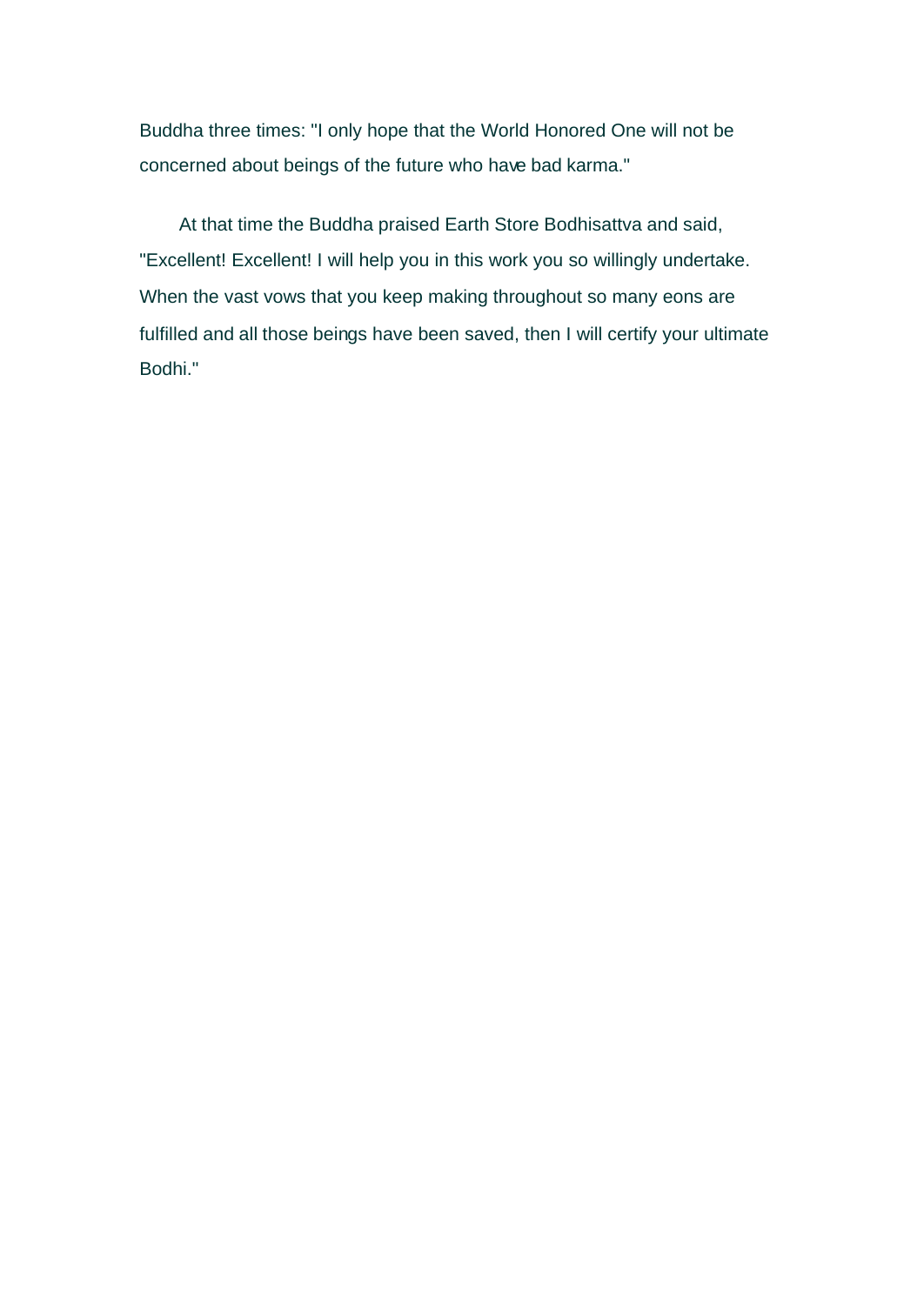## **Earth Store Bodhisattva**

### **CHAPTER III Contemplating the Karmic Conditions of Beings**

At that time the Buddha's mother. Lady Maya, placed her palms together respectfully and asked Earth Store Bodhisattva, "Great Sage, could you tell us about the different kinds of karma that beings of Jambudvipa create and the resulting retributions that they undergo?"

Earth Store replied, "There are millions of worlds and lands that may or may not have hells, may or may not have women, may or may not have Buddhadharma, and so forth to having or not having Sound-hearers and Pratyekabuddhas. Since the worlds differ, the retributions in the hells also differ."

Lady Maya spoke again to the Bodhisattva, "Could you please tell us about the offenses done by those in Jambudvipa that result in retributions in the evil destinies?"

Earth Store replied, "Worthy Mother, please listen as I speak briefly about that."

The Buddha's mother answered, "Great Sage, please tell us about it."

Then Earth Store Bodhisattva said to the Worthy Mother, "Retributions that result from offenses done in Jambudvipa are described like this.

"Beings who are not filial to their parents, even to the extent of harming or killing them, will fall into the Relentless Hell where for billions of eons they will seek escape in vain.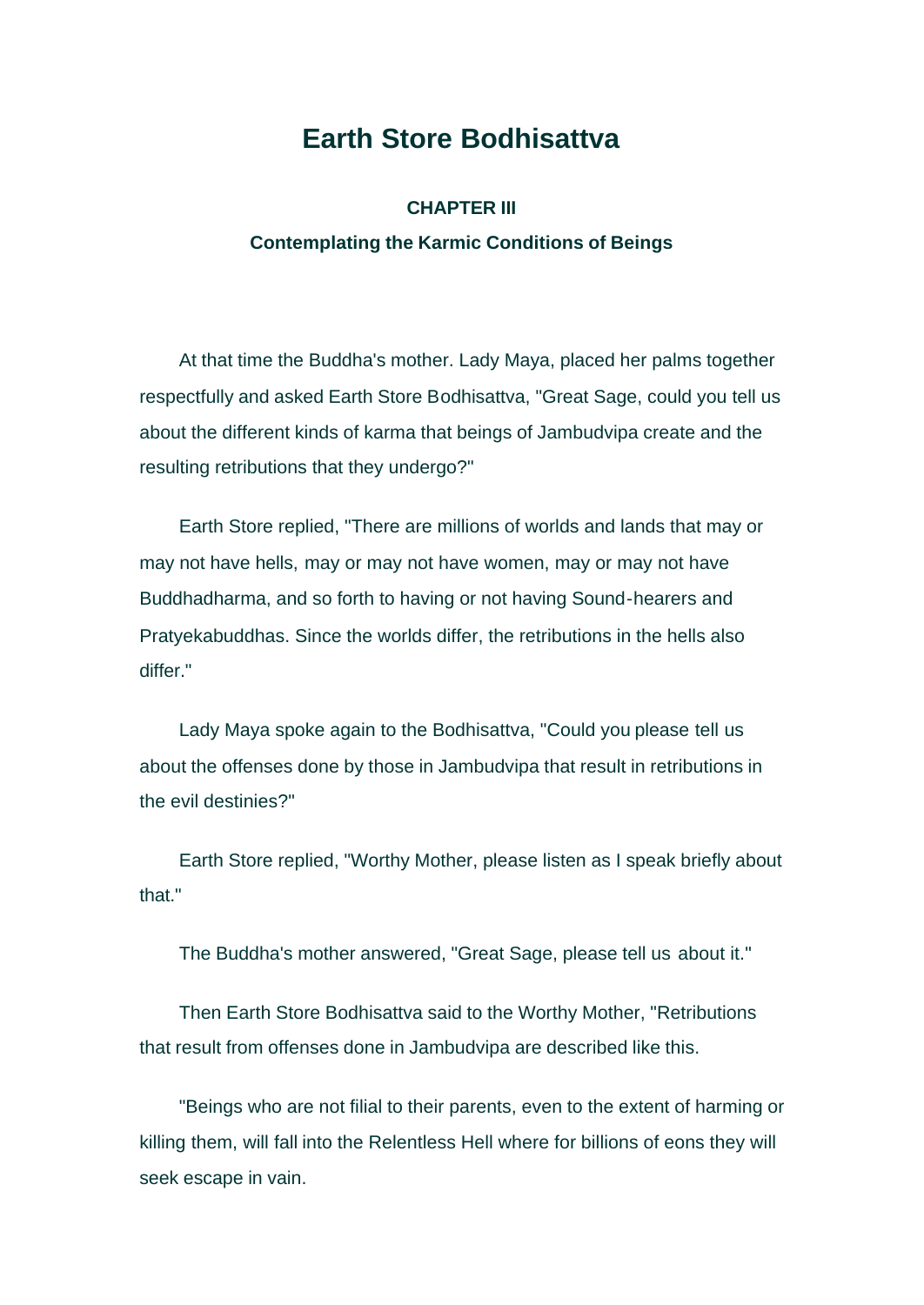"Beings who shed the Buddha's blood, slander the Triple Jewel, and do not venerate Sutras will fall into the Relentless Hell where for billions of eons they will seek escape in vain.

"Beings who usurp or damage the property of the Eternally Dwelling, who defile Bhikshus or Bhikshunis, who commit sexual-acts within the Sangharama, or who kill or harm beings there will fall into the Relentless Hell where for billions of eons they will seek escape in vain.

"Beings who seem to be Shramanas but in their minds are not Shramanas, who destroy the things of the Eternally Dwelling, who deceive lay people, who go against the precepts, and who do many other evil deeds will fall into the Relentless Hell where for billions of eons they will seek escape in vain.

"Beings who steal the wealth and property of the Eternally Dwelling including its grains, its food and drink, its clothing, or take anything at all that was not given to them will fall into the Relentless Hell where for billions of eons they will seek escape in vain."

Earth Store continued, "Worthy Mother, beings who commit such offenses will fall into the Fivefold Relentless Hell where they will constantly seek for temporary relief from their suffering but will never receive even a moment's respite."

Lady Maya further asked Earth Store Bodhisattva, "Why is that hell called Relentless?"

Earth Store replied, "Worthy Mother, the hells are all within the Great Iron Ring Mountain.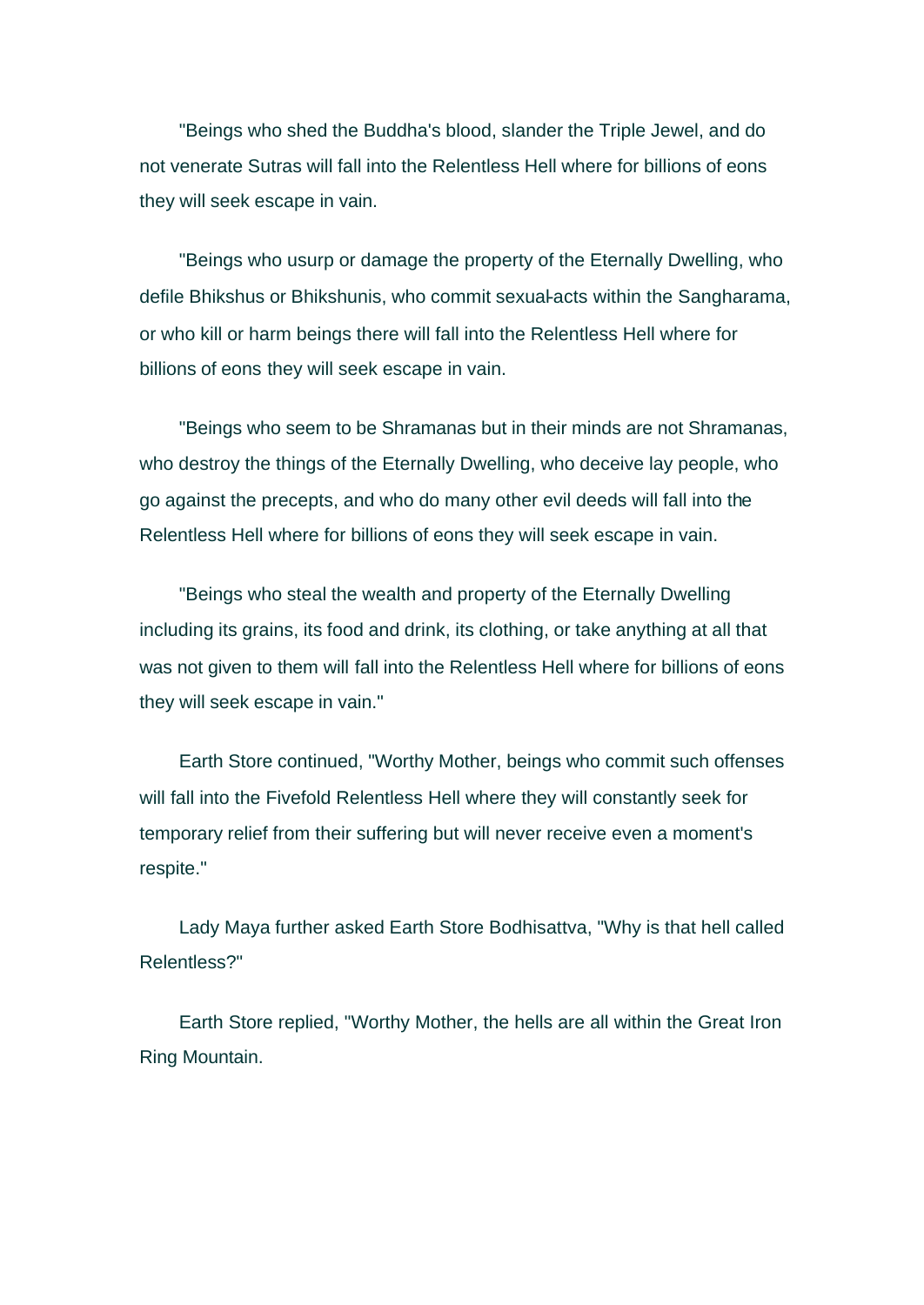The eighteen great hells and the five hundred subsequent ones each have their own names. There are hundreds of thousands more that also have their own names.

The Relentless Hell is found within a city of hells that encompasses more than eighty thousand square miles. That city is made entirely of iron. Ten thousand miles above the city is an unbroken mass of fire.

Within the city are many interconnected hells, each with a different name.

"There is just one hell called Relentless. Its circumference is eighteen thousand miles.

The wall of that hell is a thousand miles high, totally made iron, and covered with a fire burning downward that is joined by a fire burning upward.

Iron snakes and dogs spewing fire race back and forth atop that wall.

"In that hell is a bed that extends for ten thousand miles. One person undergoing punishment sees his or her own body filling the entire bed. When millions of people undergo punishment simultaneously, each still sees his or her own body filling the bed. That is how retributions are undergone by those with the same karma.

"What is more, these offenders undergo extreme suffering. Thousands of *Yakshas* and other evil ghosts display fangs like swords and eyes like lightning as they pull and drag the offenders using their brass-clawed hands.

Other *Yakshas* wield huge iron halberds that they use to pierce the offenders' mouths and noses or stab their bellies and backs. They toss the offenders into the air and then catch them by skewering them with the halberds or they let them drop onto the bed.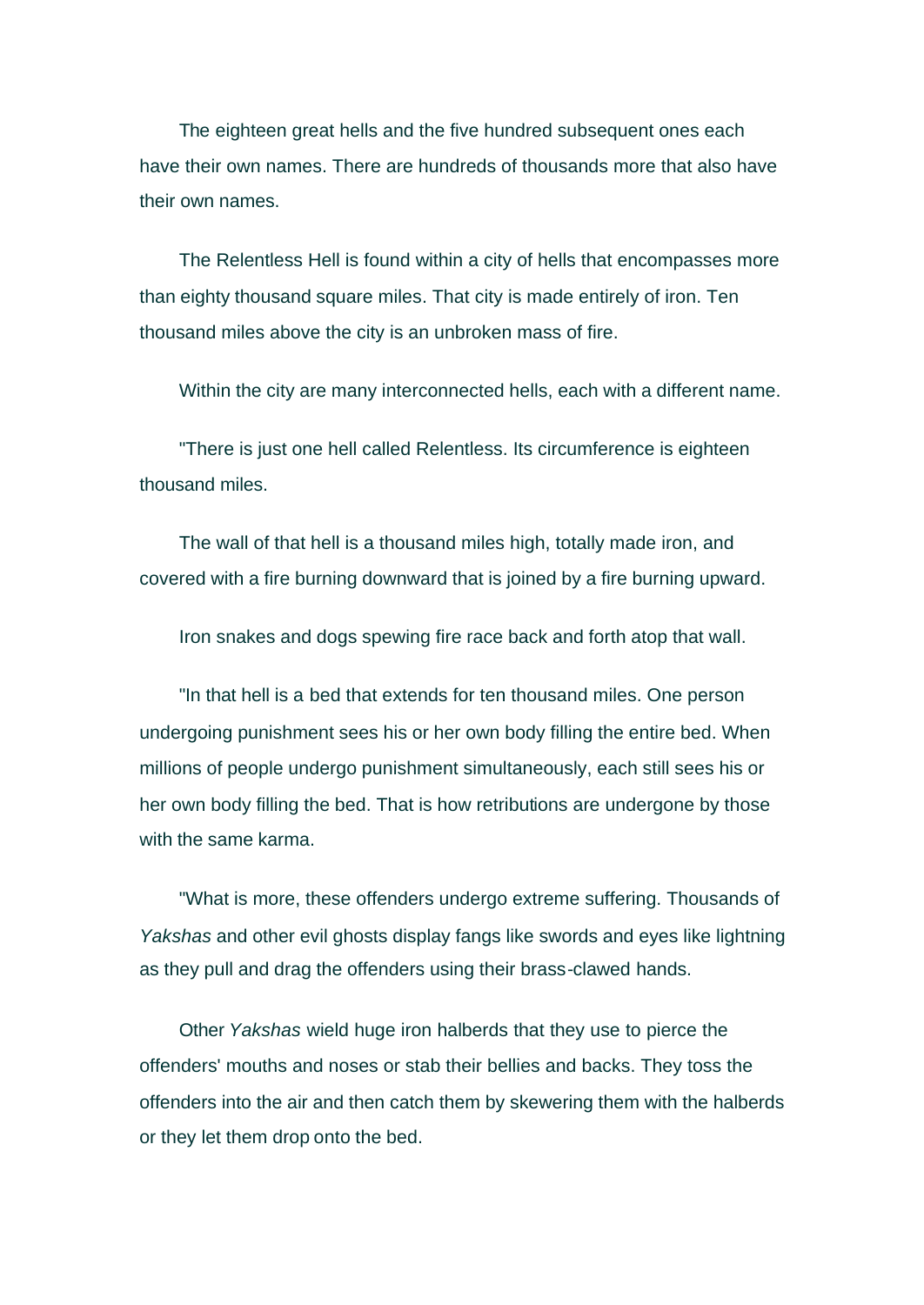Iron eagles peck at the offenders' eyes and iron serpents wrap around their necks. Long nails are driven into all their limbs. Their tongues are pulled out, stretched, and then plowed through. Their internal organs are gouged out, sliced, and minced. Molten copper is poured into their mouths, and their bodies are bound with hot iron.

Responses to their karma go on like that throughout thousands of deaths and rebirths. They pass through millions of eons seeking escape in vain.

"When this world is destroyed, they find themselves in another world. When that world is destroyed, they pass to another one. When that world, too, is destroyed, they move on to another. When this world comes into being again, they return here.

The situation involving Relentless retribution for offenses is like that.

"Moreover, five karmic responses account for the name Relentless. What are the five?

First, it is said to be Relentless since punishment is undergone day and night throughout many eons without ceasing for a moment.

Second, it is said to be Relentless since one person fills it in the same way that many people fill it.

Third, it is said to be Relentless since repeated punishments continue without cease throughout years that stretch into *nayutas* of eons. Those punishments are inflicted by instruments of torture such as forks and clubs; or by eagles, serpents, wolves, and dogs; or by pounding, grinding, sawing, drilling, chiseling, cutting and chopping; or by boiling liquids, iron nets, iron ropes, iron asses, and iron horses; or by raw hide bound around one's head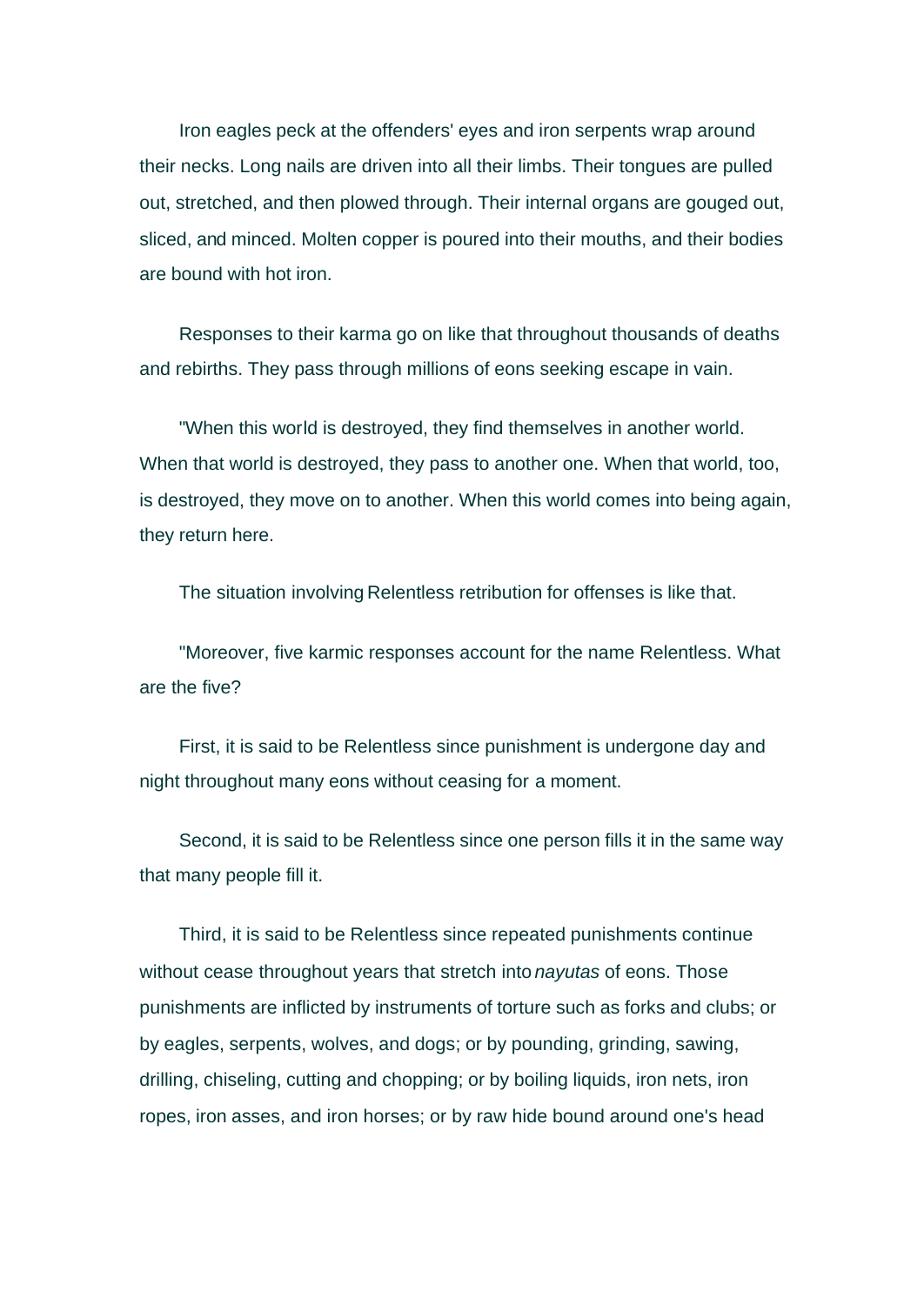and hot iron poured over one's body; or by meals of iron pellets and drinks of iron fluids.

Fourth, it is said to be Relentless since everyone undergoes karmic responses based on the offenses they committed, whether they be men, women, savages, old, young, honorable, or lowly; whether they be dragons, spirits, gods or ghosts.

Fifth, it is said to be Relentless since offenders continually undergo ten thousand deaths and as many rebirths each day and night from the moment they first enter this hell and on through thousands of eons. During that time they seek even a moment's relief but it never happens. Only when their karma is finished can they attain rebirth."

Earth Store Bodhisattva said to the Worthy Mother, "That is a brief description of the Relentless Hell. If I were to speak extensively about the names of all the implements of punishment in the hells and all the sufferings there, I could not finish speaking in an entire eon."

After hearing that, Lady Maya placed her palms together sorrowfully, made obeisance, and withdrew.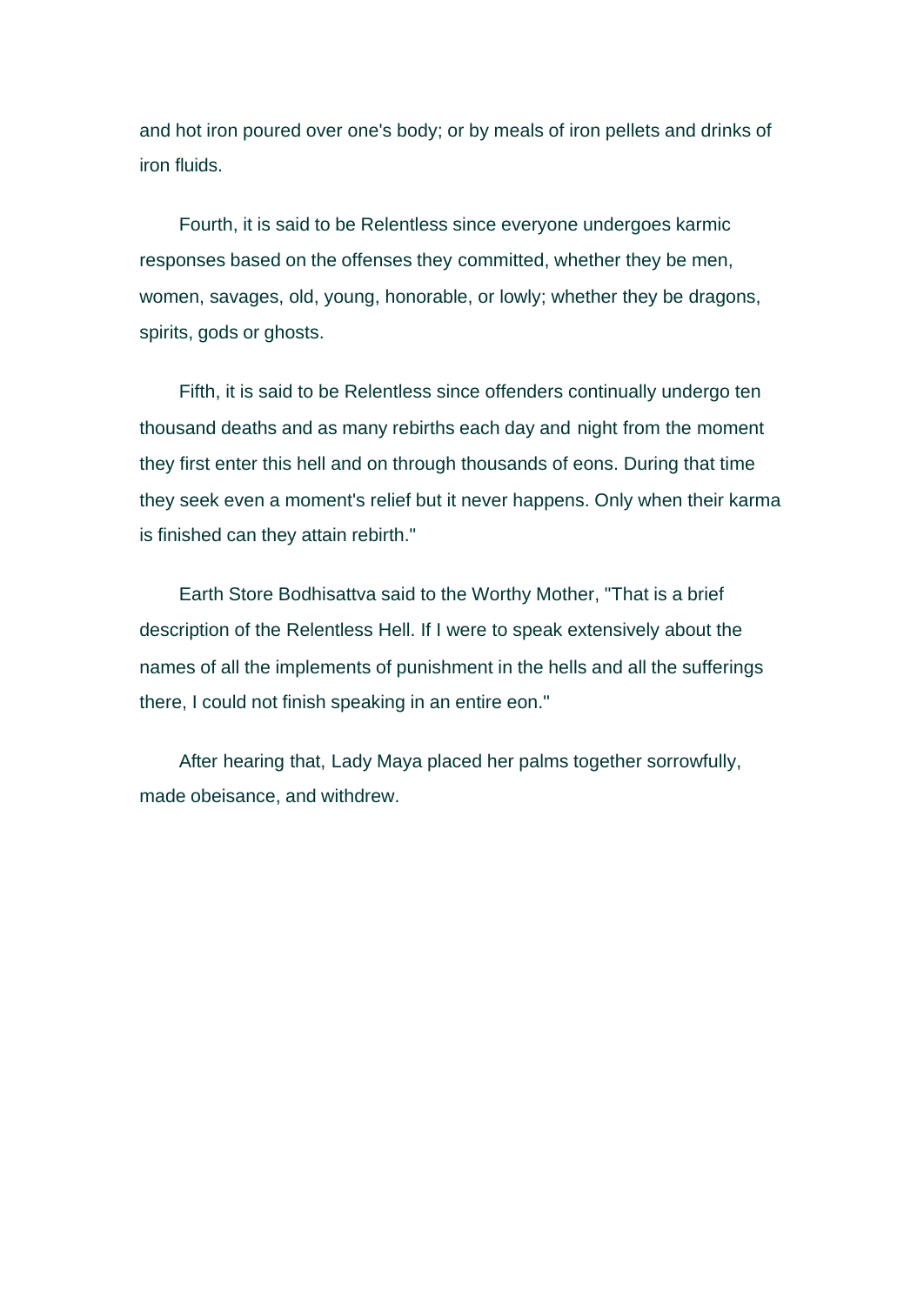## **Earth Store Bodhisattva**

### **CHAPTER IV Karmic Retributions of Beings of Jambudvipa**

At that time Earth Store Bodhisattva said to the Buddha, "World Honored One, because I receive the awesome spiritual strength of the Buddha, Thus Come One, I am able to divide my body and rescue beings who are undergoing karmic retributions everywhere in billions of worlds. If it were not for the great compassionate strength of the Thus Come One, I would be unable to perform such changes and transformations.

Now the World Honored One has entrusted me with rescuing and liberating beings in the Six Paths until Ajita becomes a Buddha. I accept the entrustment, World Honored One. Please have no further concern.

Then the Buddha told Earth Store Bodhisattva, "Beings who have not yet obtained liberation have unfixed natures and consciousnesses.

Their bad habits reap karma; their good habits bring rewards. Reacting to situations by doing good or evil acts causes them to turn in the Five Paths without a moment's rest. Throughout eons as numerous as motes of dust they remain confused, deluded, obstructed, and afflicted by difficulties.

They are like fish swimming through waters laced with nets. They may slip through and keep their freedom temporarily, but sooner or later they will be caught. I am concerned about such beings.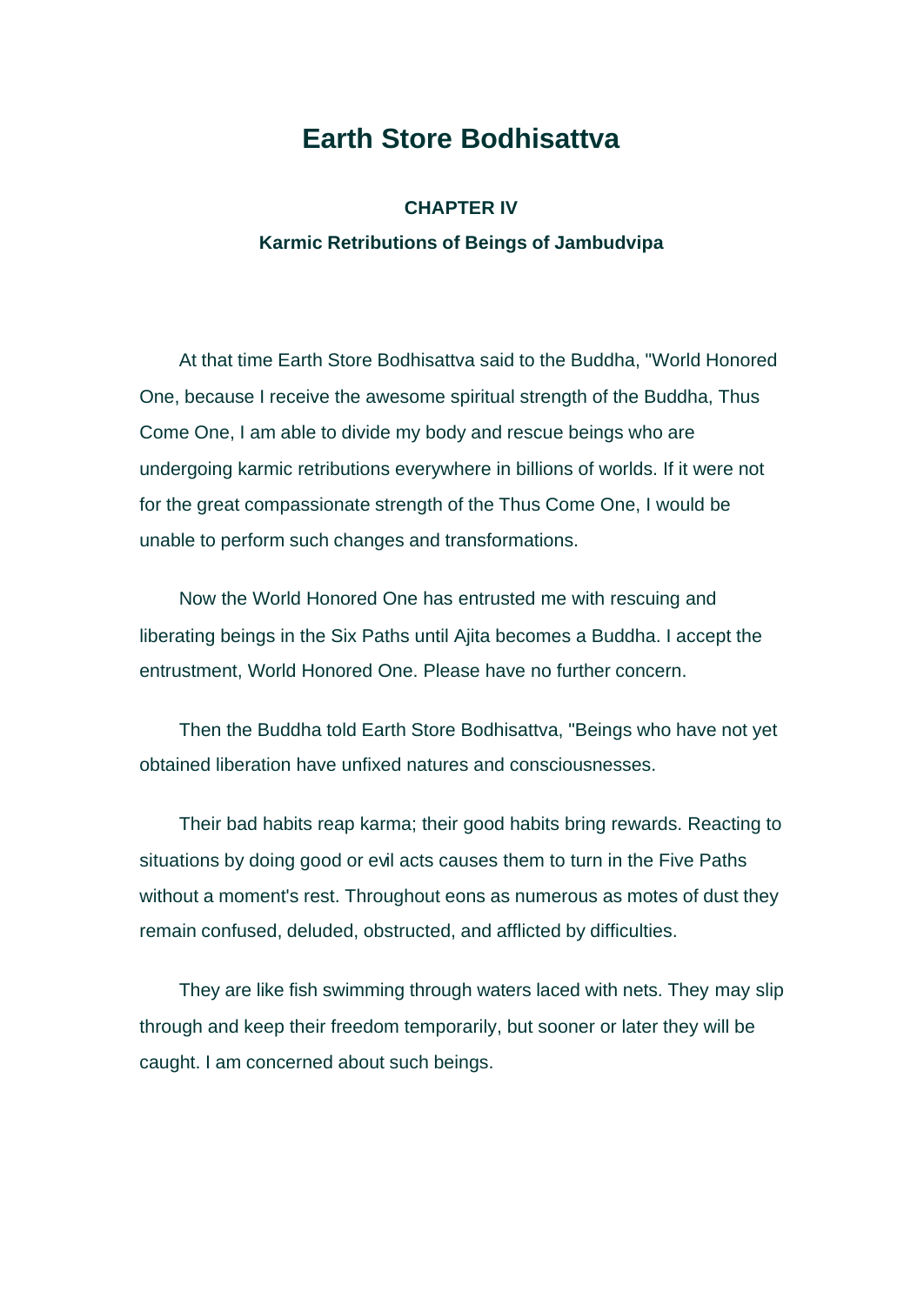But since you keep making extensive vows repeatedly throughout successive eons to take such offenders across, what further worries need I have?

After that was said, a Bodhisattva, Mahasattva in the assembly named Samadhi Self-Mastery King said to the Buddha, "World Honored One, what vows has Earth Store Bodhisattva made during so many successive eons that he now receives the World Honored One's special praise? We hope the World Honored One will tell us about that."

Then the World Honored One said to Samadhi Self-Mastery King, "Listen attentively, listen attentively, and reflect well on the examples I am about to give you.

One time, limitless *Asamkhyeyas* of *nayutas* of inexpressible eons ago, a Buddha named All-Knowledge-Accomplished Thus Come One, One Worthy of Offerings, One of Proper and Pervasive Knowledge, One Perfect in Clarity and Conduct, Well-Gone One, Unsurpassed Knight Who Understands the World, Taming and Subduing Hero, Teacher of Gods and Humans, Buddha, World Honored One appeared in the world.

"That Buddha's lifespan was sixty thousand eons.

Before he became a monk, he was the king of a small country and was friendly with the king of a neighboring country. Both of them practiced the Ten Wholesome Acts and benefited beings.

Because the citizens of those two neighboring countries did many bad things, the two kings made a plan using far-reaching expedients.

"One king vowed to quickly become a Buddha and then cross over absolutely all the others.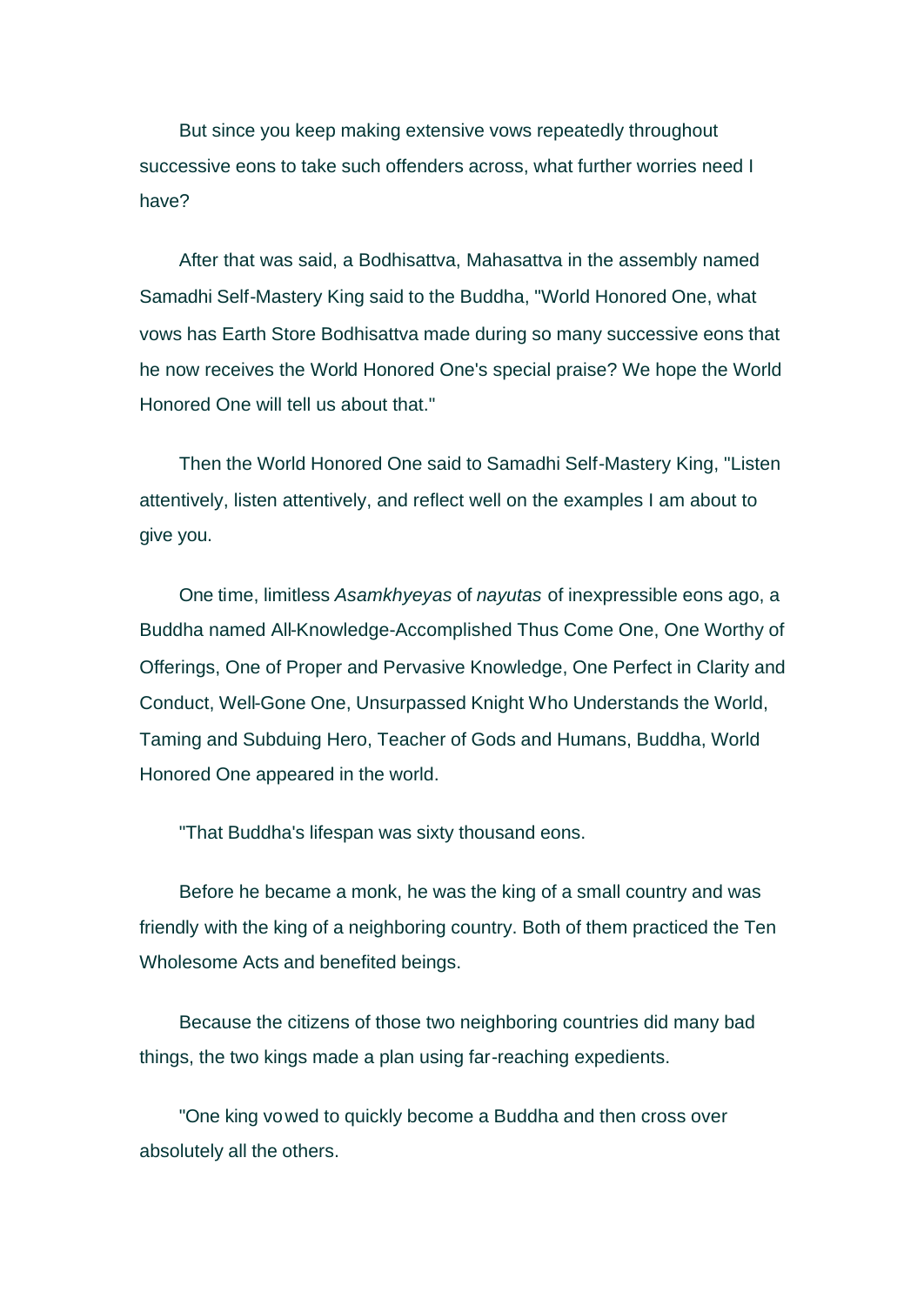"The other king vowed, 'I do not want to become a Buddha until I first take across all those who are suffering for their offenses, enable them to gain peace, and finally to reach Bodhi.'"

The Buddha told the Bodhisattva Samadhi Self-Mastery King, "The king who vowed to become a Buddha quickly is All-Knowledge-Accomplished Thus Come One.

The king who vowed to keep crossing over beings who are suffering for their offenses rather than to become a Buddha is Earth Store Bodhisattva.

"Another time, limitless *Asamkhyeya* eons ago, a Buddha named Pure-Lotus-Eyes Thus Come One appeared in the world. His lifespan was forty eons.

In his Dharma-image age, an Arhat who had blessings from rescuing beings met a woman named Bright Eyes who offered a meal to him once while he was teaching and transforming beings.

"'What is your wish?' asked the Arhat.

"Bright Eyes replied, 'On the day of my mother's death I performed meritorious deeds for her rescue, but I do not know where my mother is now.'

"Sympathizing with her, the Arhat entered into samadhi to contemplate and saw that Bright Eyes' mother had fallen into a bad destiny where she was undergoing extreme suffering.

The Arhat asked, 'Bright Eyes, what karma did your mother commit while alive that makes her now have to undergo such terrible suffering in a bad destiny?'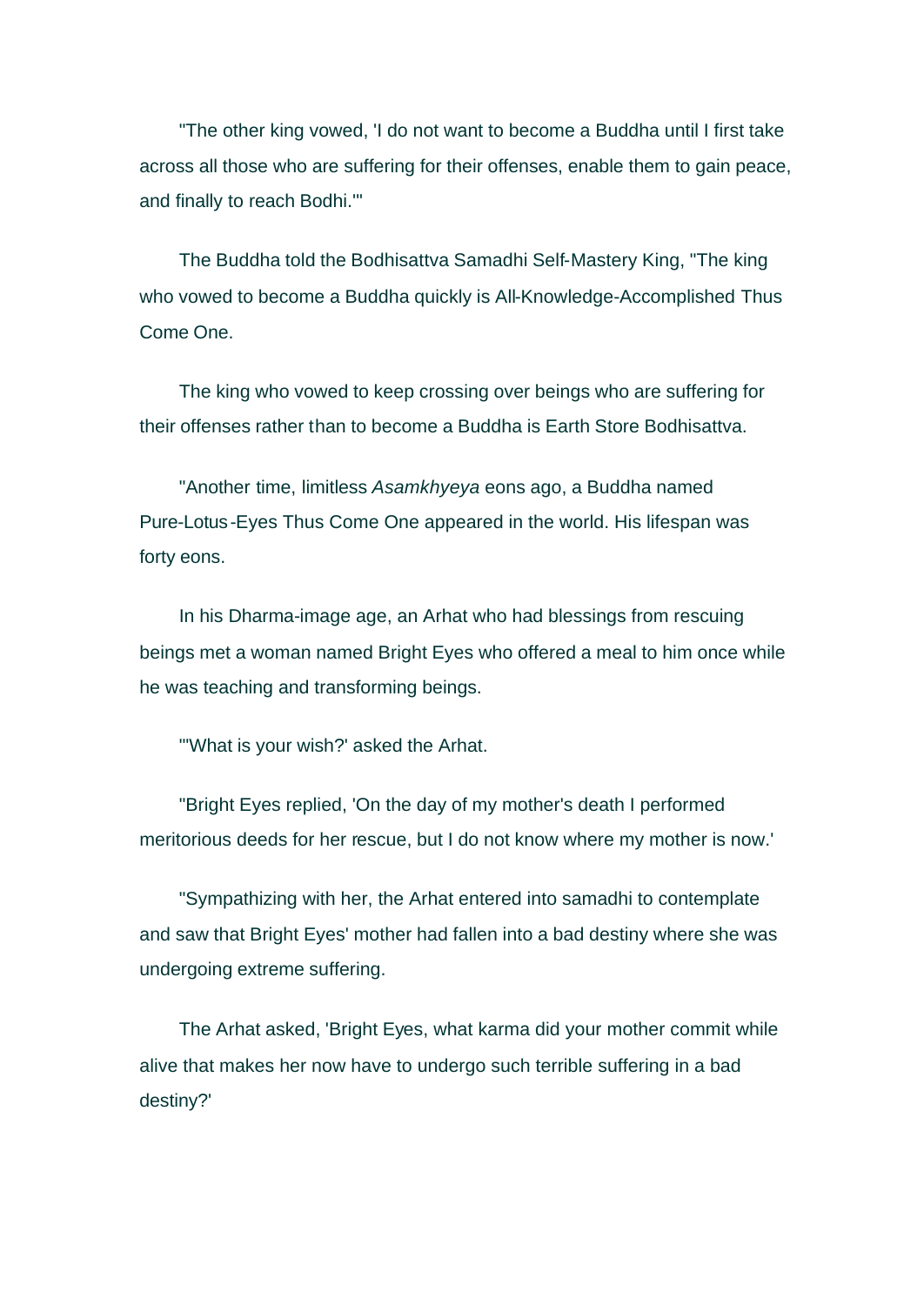"Bright Eyes replied, 'My mother enjoyed eating fish, turtles, and the like. She especially liked to fry or broil the eggs of fish and turtles. Every time she ate those she took thousands of lives. Oh, Venerable One, please be compassionate and tell me how she can be saved."

"The Arhat took pity on Bright Eyes and used a skillful means. He urged Bright Eyes, saying, 'With sincere resolve, be mindful of Pure-Lotus-Eyes Thus Come One and also make carved and painted images of him. By doing so both the living and the dead will be rewarded.'

"Bright Eyes heard that, quickly renounced everything she loved, and swiftly commissioned painted images of the Buddha. Then she made offerings before them. The reverence she felt moved her to tears and she wept in grief as she beheld and bowed to the Buddha.

Suddenly near the end of night in a dream she saw that Buddha's body, dazzling gold in color and as large as Mount Sumeru, emitting great light. He said to Bright Eyes, 'Your mother will be born in your household before long and as soon as that child can feel hunger and cold he will speak.'

"Shortly thereafter a maidservant in the house bore a son who spoke before he was three days' old. Lowering his head and weeping he said to Bright Eyes, 'The karmic conditions we create during our lives and deaths result in retributions that we ourselves must undergo.

I am your mother and have been in darkness for a long time. Since you and I parted, I have repeatedly fallen into the great hells. Upon receiving the power of your blessings, I have been reborn as a servant's child with a short lifespan. Thirteen years from now, I will fall into the Evil Paths again. Do you have some way to free me so that I can avoid them?'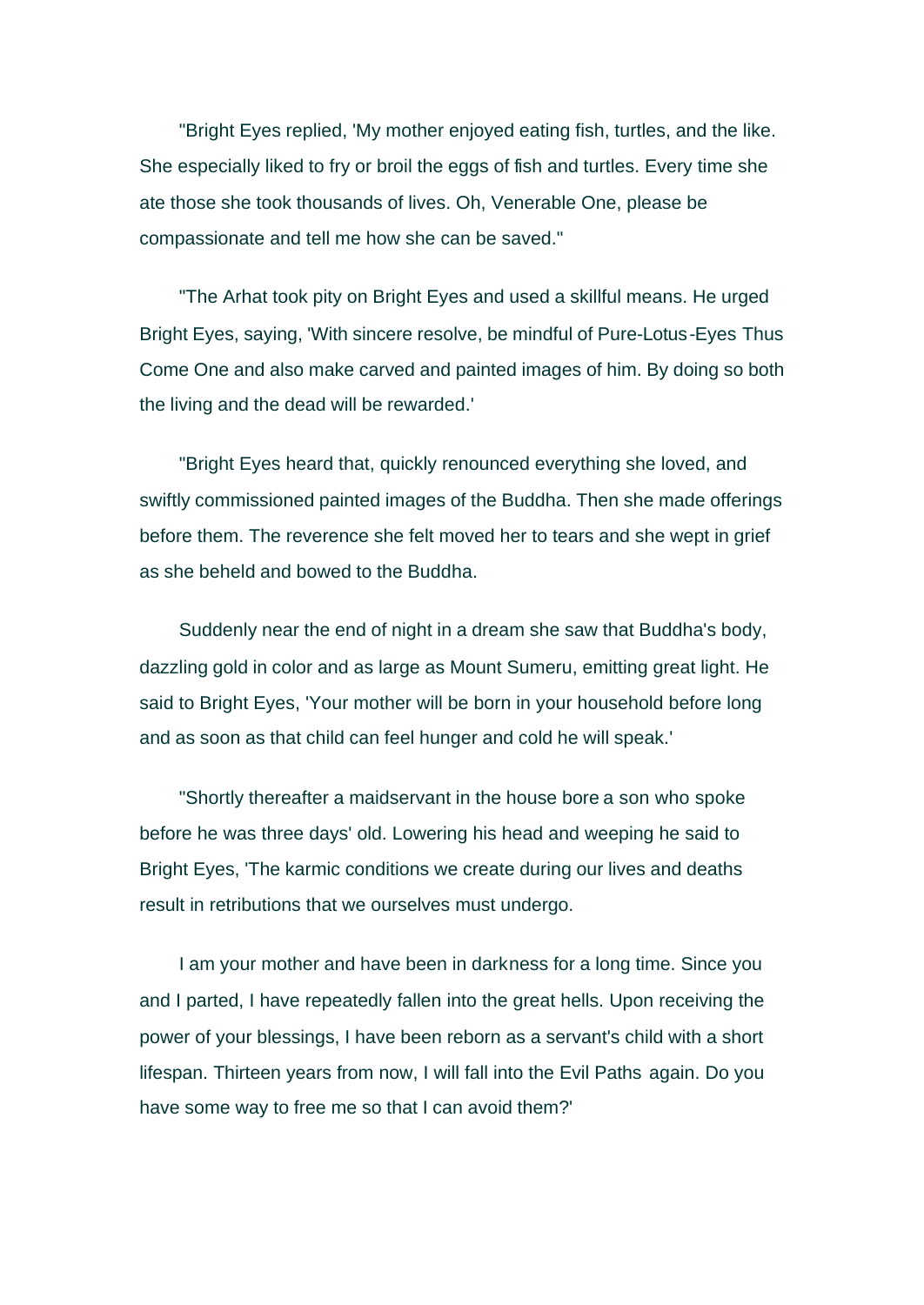"When Bright Eyes heard those words, she knew without a doubt that they were her mother's. Choked with sobs, she said to the servant's child, 'Since you were my mother, you should know your own past offenses. What karma did you create that made you fall into the Evil Paths?'

"The maidservant's child answered, 'I am undergoing retribution for two kinds of karma: killing and slandering. Had I not received the blessings you earned to rescue me from difficulty, I would not yet be released from that karma.'

"Bright Eyes asked, 'What happens in the hells when beings undergo retributions for their offenses?'

"The maidservant's son answered, 'I can't bear to speak of the ways in which beings suffer for their offenses. Even if I lived for a hundred thousand years, I would find it hard to talk about.'

"When Bright Eyes heard that she wept bitterly and spoke into the air saying, 'I vow that my mother will be released from the hells forever. At the end of these thirteen years, she will be finished with her heavy offenses and will not go back to the Evil Paths.

0 Buddhas of the Ten Directions, with your compassion and sympathy, please listen to the vast and mighty vow that I am making for the sake of my mother.

If my mother will never again enter the Three Evil Paths, never again be born into low stations, and never again be female, then here before the image of Pure-Lotus-Eyes Thus Come One, I vow that from this day on, throughout billions of eons I will respond to all beings who are undergoing suffering for their offenses in the hells or the Three Evil Paths of any world.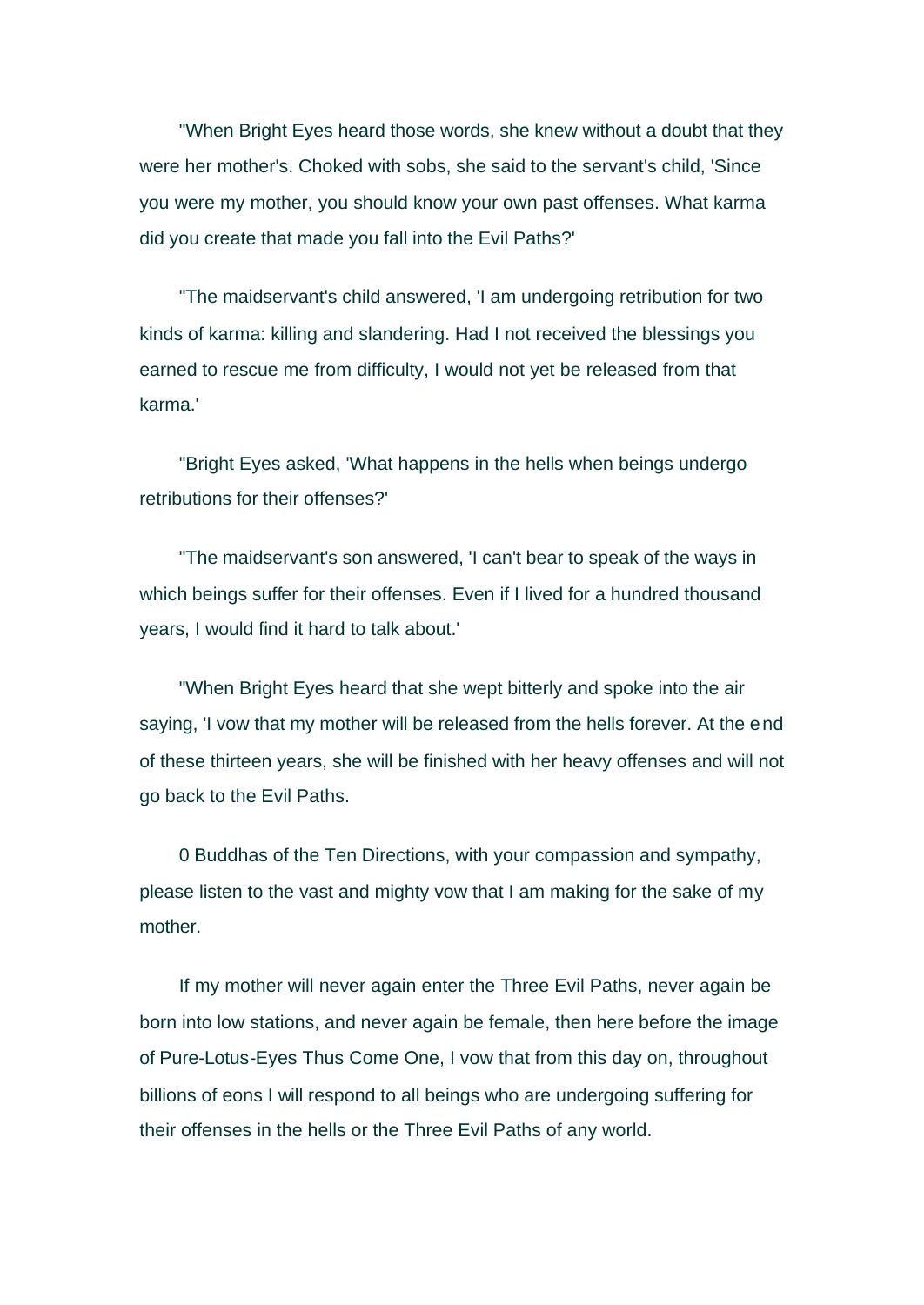'I vow to rescue them from the bad destinies of the hells, hungry ghosts, animals, and the like. Only after beings with such retributions have all become Buddhas will I myself achieve Proper Enlightenment.'

"After making that vow, she clearly heard Pure-Lotus-Eyes Thus Come One say to her, 'Bright Eyes, your own great compassion and sympathy reaches your mother by this mighty vow that you are making.

My contemplation shows me that after thirteen years your mother will finish this retribution and will be born a Brahman with a lifespan of one hundred years. After that retribution she will be born in the Land of No Concern with a lifespan of uncountable eons. Later she will realize the fruition of Buddhahood and cross over people and gods numbering as many as sand grains in the Ganges.'"

Shakyamuni Buddha told Samadhi Self-Mastery King, "The Arhat whose blessings helped Bright Eyes then is now Inexhaustible Intention Bodhisattva. The mother of Bright Eyes is now Liberation Bodhisattva. Bright Eyes herself is now Earth Store Bodhisattva. He has been extending his compassion and sympathy like that from distant eons onward by making vows as many as Ganges's sands, to rescue vast numbers of beings.

"Men and women in the future may fail to do good deeds and only do evil; may not believe in cause and effect; may indulge in sexual misconduct and false speech; may use divisive and harsh speech; and may slander the Great Vehicle. Beings with karma like that should certainly fall into bad destinies.

But if they encounter Good and Wise Advisors who exhort them and lead them quickly to take refuge with Earth Store Bodhisattva, those beings will just as quickly be released from their retributions in the Three Evil Paths.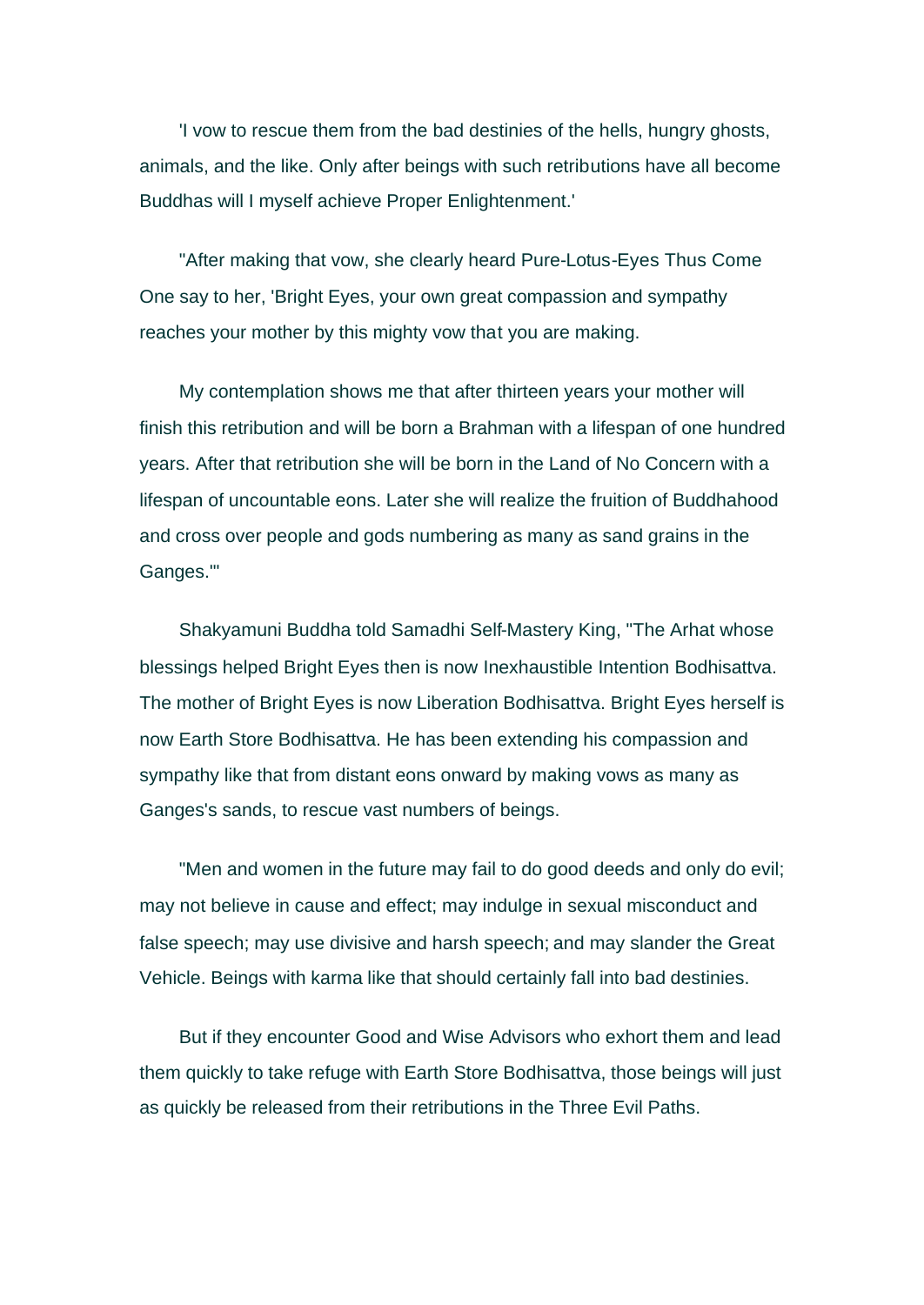If those beings are resolved and respectful, if they behold, bow to, and praise the Bodhisattva, and if they make offerings of flowers, incense, clothing, jewels, food and drink to him, they will enjoy supremely wonderful bliss in the heavens for billions of eons.

When their blessings in the heavens end and they are born as people, they will have the potential to be leaders of nations throughout billions of eons who are able to remember all aspects of causes and effects from previous lives.

"0,Samadhi Self-Mastery King, Earth Store Bodhisattva has such inconceivably great awesome spiritual power that he uses expansively for the benefit of beings. All of you Bodhisattvas should remember this Sutra and proclaim and widely spread it."

Samadhi Self-Mastery King said to the Buddha, "World Honored One, please do not be concerned. We billions of Bodhisattvas, Mahasattvas, based on the Buddha's awesome spiritual strength, will certainly proclaim this Sutra widely throughout Jambudvipa for the benefit of beings."

Having spoken thus to the World Honored One, Samadhi Self-Mastery King Bodhisattva put his palms together respectfully, bowed, and withdrew.

At that time the Four Heavenly Kings arose from their seats, put their palms together respectfully, and said to the Buddha, "World Honored One, Earth Store Bodhisattva has been making such great vows from distant eons onward.

Why is it that up to now he has not yet finished taking beings across? Why does he continue to renew his vast and mighty vows? Please, World Honored One, explain that for us."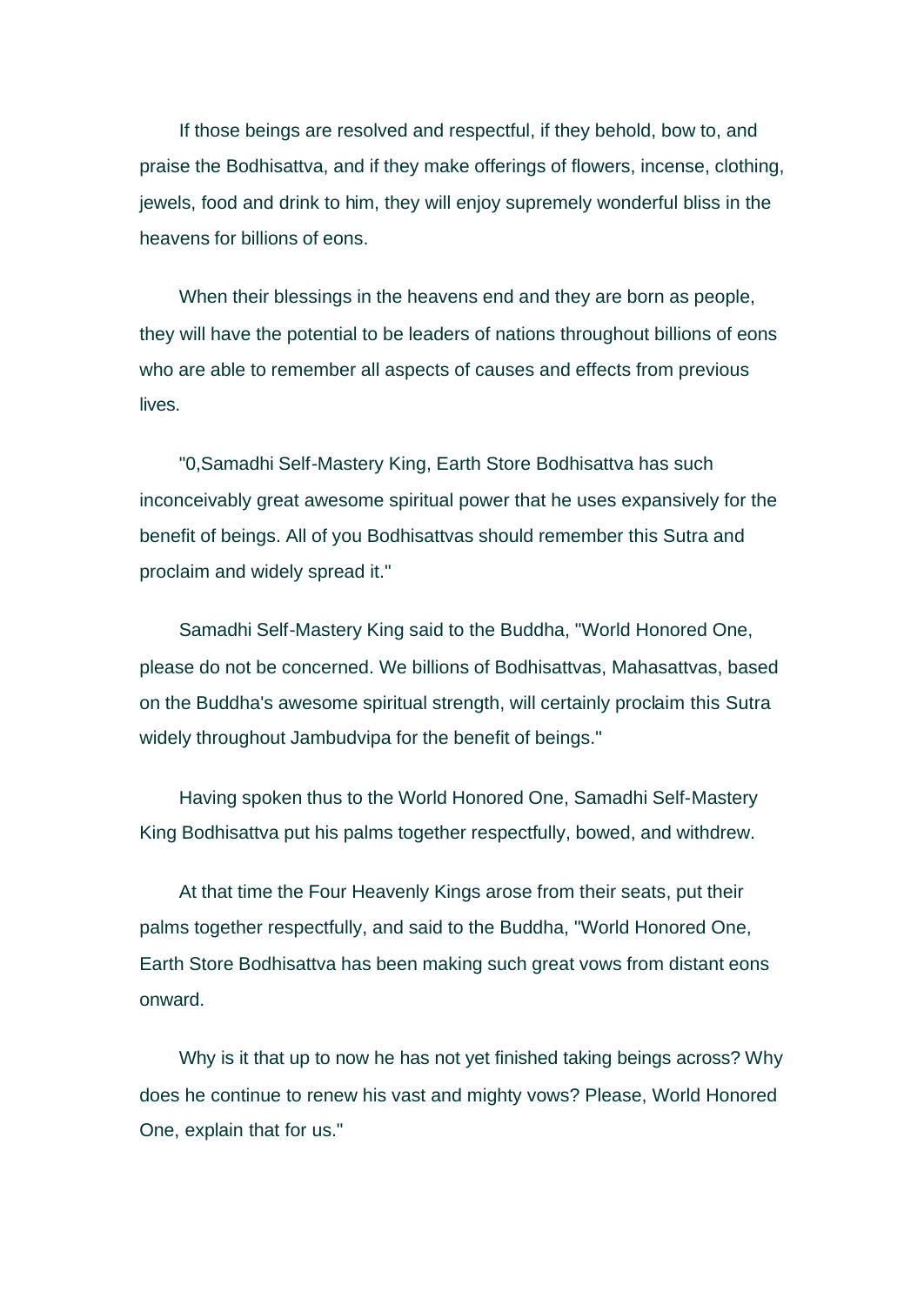The Buddha told the Four Heavenly Kings, "Excellent, excellent. Now to bring benefit to you and to extend that benefit to people and gods of the present and future, I will speak about how Earth Store Bodhisattva uses his compassion and sympathy within the paths of birth and death in Jambudvipa in the Saha world to rescue, take across, and liberate beings who are undergoing suffering for their offenses.

The Four Heavenly Kings replied, "Please, World Honored One, we would like to hear about his work."

The Buddha told the Four Heavenly Kings, "From distant eons onward to the present. Earth Store Bodhisattva has been taking across and liberating beings. Since his vows are still not finished, he continues with compassion and sympathy to help beings suffering for their offenses in this world.

Moreover, he sees the ceaseless tangle of their causes extending on through infinite, future eons. Because of that he renews his vows. Thus, in this Saha world on the continent of Jambudvipa, this Bodhisattva teaches and transforms beings by means of billions of expedient means.

"Four Heavenly Kings, To killers, Earth Store Bodhisattva says that short lifespans will be the retribution.

To robbers he says that poverty and acute suffering will be the retribution.

To those who indulge in improper sex he says that rebirth as pigeons or mandarin drakes or ducks will be the retribution.

To those who use harsh speech he says that quarrelling families will be the retribution.

To those who slander he says that being tongueless and having cankerous mouths will be the retribution.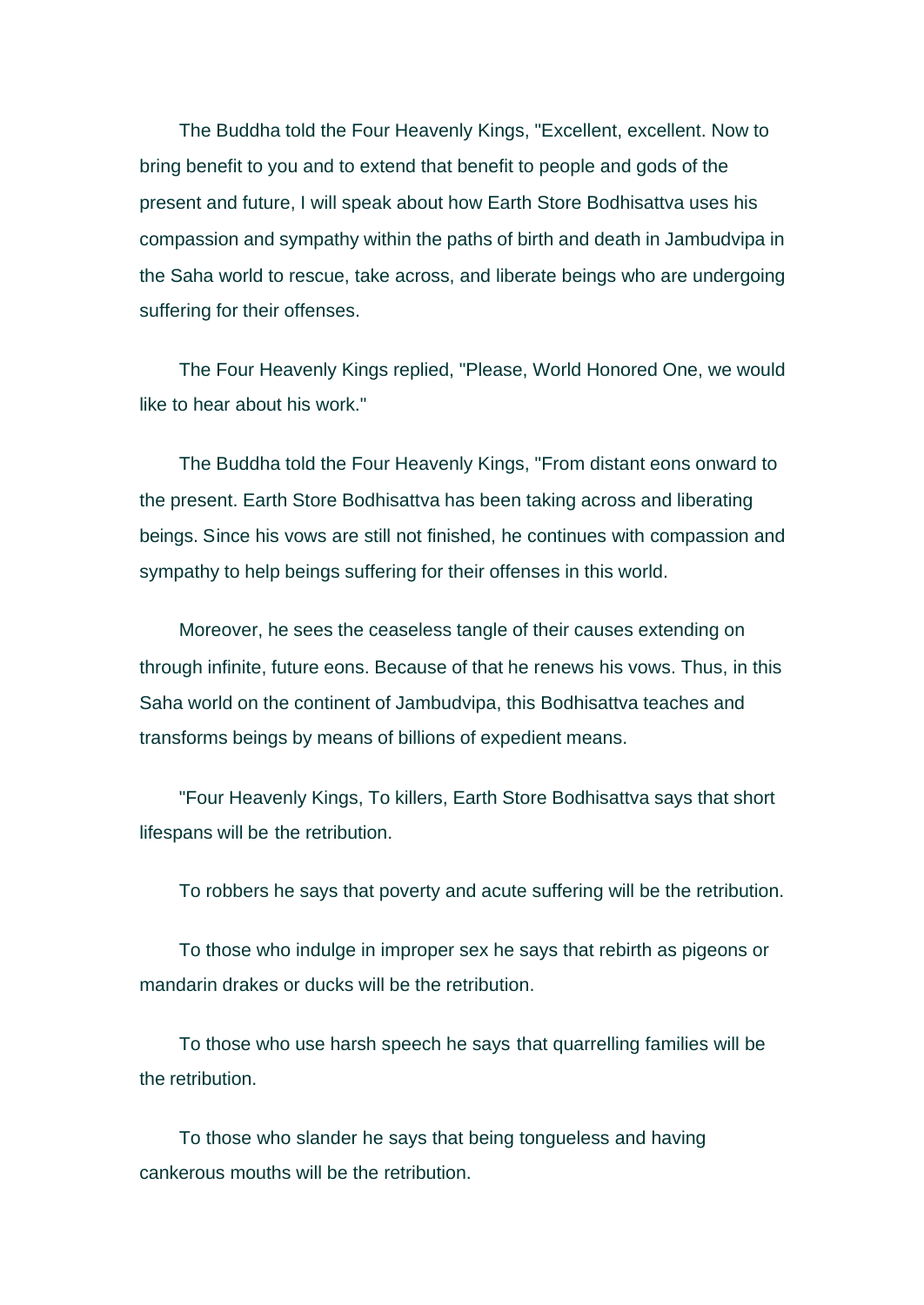To the hateful he says that being ugly and crippled will be the retribution.

To the stingy he says that not getting what they seek will be the retribution.

To gluttons he says that hunger, thirst and sicknesses of the throat will be the retribution.

To hunters he says that a frightening insanity that destroys one's life will be the retribution.

To those who oppose their parents he says that being killed in natural disasters will be the retribution.

To arsons who burn mountains and forests he says that trying to take one's own life in the confusion of insanity will be the retribution.

To cruel parents or step-parents, he says that being flogged in future lives will be the retribution.

To those who net and trap animals, he says that being separated from one's own relatives will be the retribution.

To those who slander the Triple Jewel he says that being blind, deaf, or mute will be the retribution.

To those who slight the Dharma and regard the teachings with arrogance, he says that remaining in the bad paths forever will be the retribution.

To those who destroy or misuse possessions of the Eternally Dwelling he says that revolving in the hells for billions of eons will be the retribution.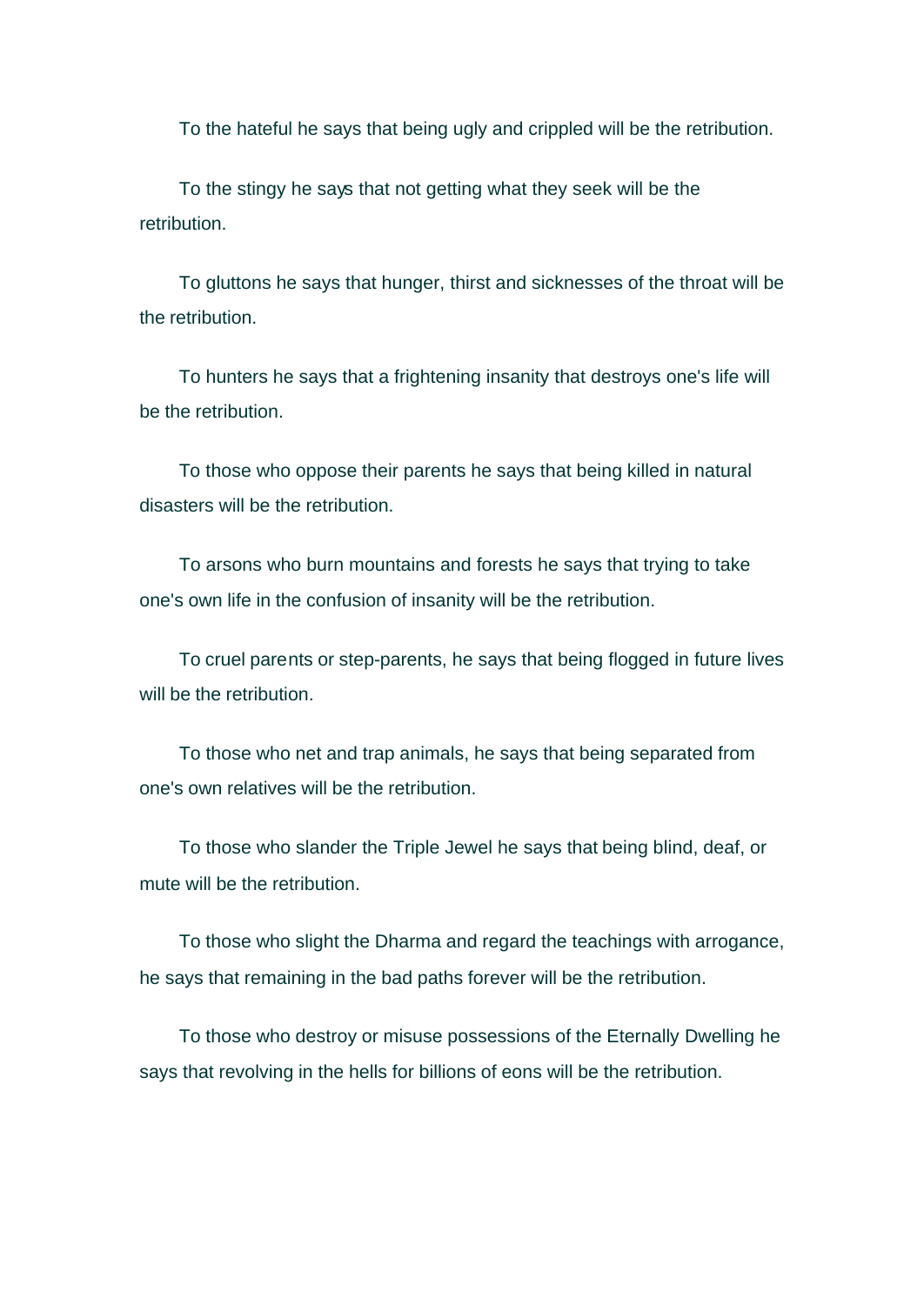To those who defile the pure conduct of others and bear false witness against members of the Sangha he says that remaining in the animal realm forever will be the retribution.

To those who scald, burn, behead, maim, or otherwise harm beings he says that undergoing repayment in kind will be the retribution. To those who violate precepts and the regulations of pure eating he says that being born as birds or beasts that must suffer hunger and thirst will be the retribution.

To those who make unprincipled and destructive use of things he says that being unable to ever obtain what they seek will be the retribution.

To the arrogant and haughty he says that being servile and of low station will be the retribution.

To those who use back-biting to cause discord among others he says that being tongueless or having speech impediments will be the retribution.

To those with deviant views he says that being reborn in undeveloped regions will be the retribution.

"The bad habits involving body, mouth, and mind karma that beings of Jambudvipa perpetuate, result in hundreds of thousands of retributions like those. I have listed only a few examples here.

Since the karma created by beings of Jambudvipa calls forth different responses, Earth Store Bodhisattva uses hundreds of thousands of expedient means to teach and transform them.

Those beings must first undergo retributions such as those and then fall into the hells, where they pass through eons without being able to escape. You should therefore protect people and protect nations. Do not allow the accumulation of karma to confuse beings."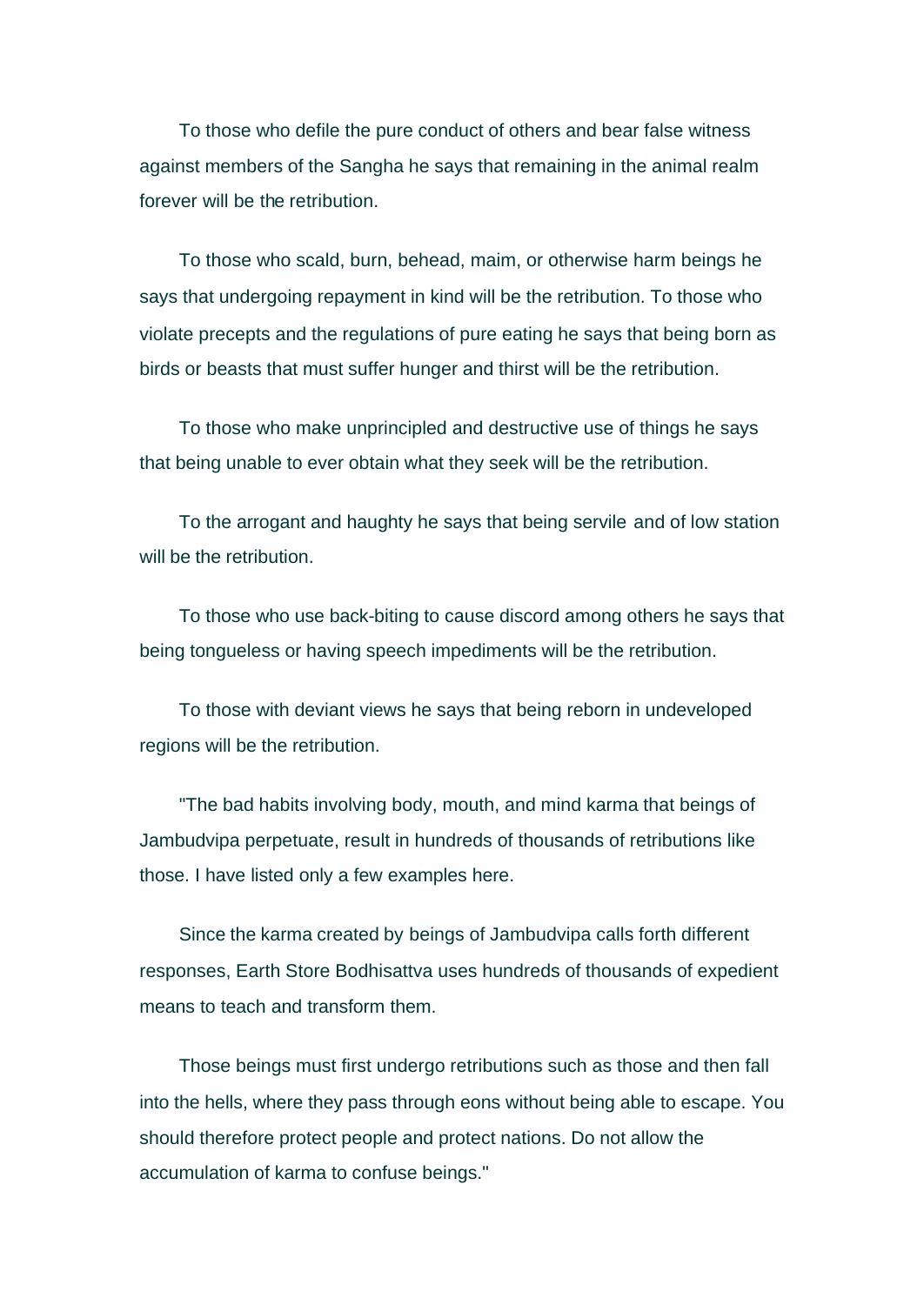On hearing that, the Four Heavenly Kings wept in sorrow, placed their palms together, and withdrew.

> **End of Part One of Sutra of the Past Vows of Earth Store Bodhisattva**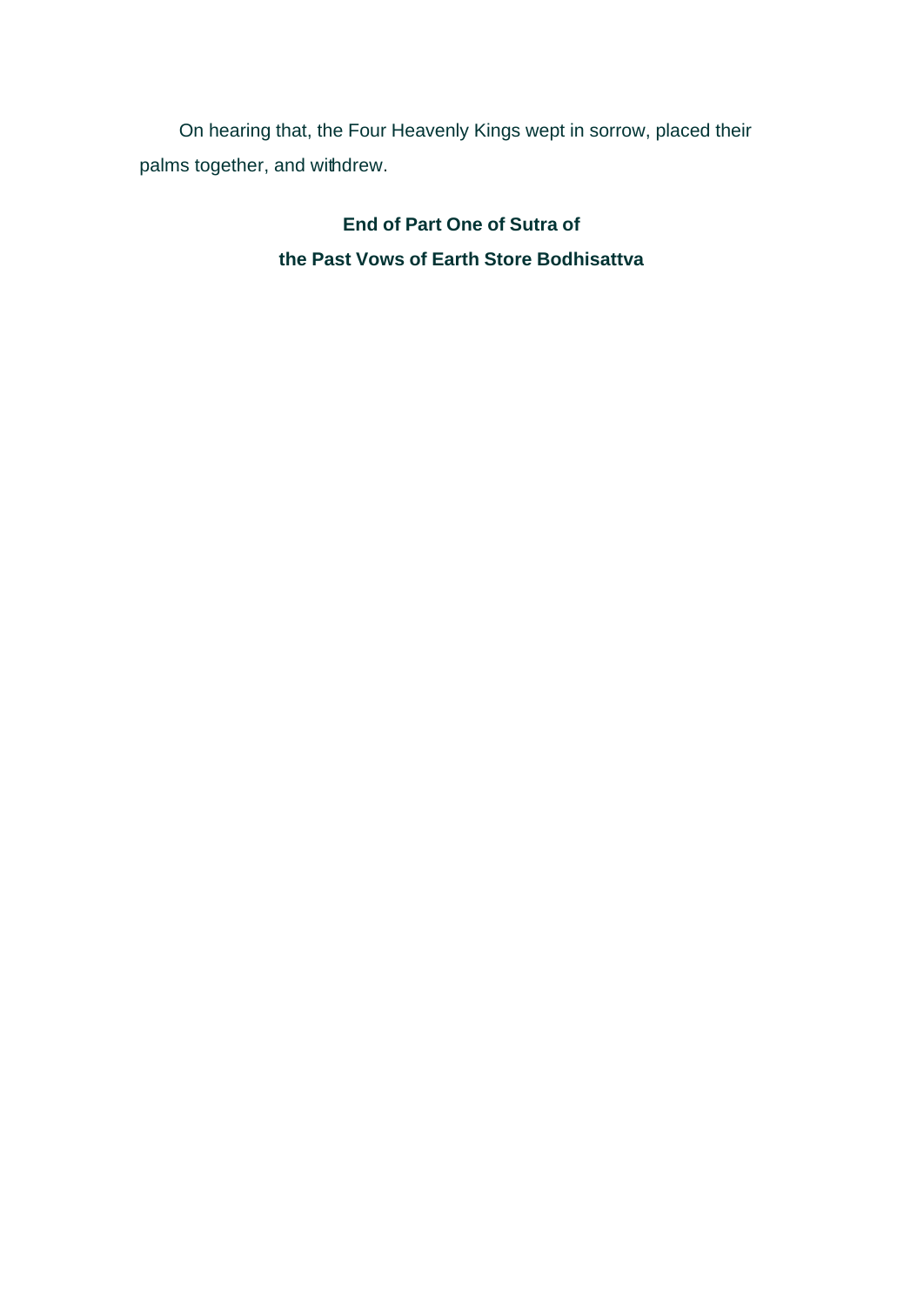## **Earth Store Bodhisattva**

### **Part Two of Sutra of the Past Vows of Earth Store Bodhisattva**

## **CHAPTER V Names of Hells**

At that time Universal Worthy Bodhisattva, Mahasattva said to Earth Store Bodhisattva, "Humane One, for the sake of gods and dragons, those in the Fourfold Assembly, and all other beings of the present and future, please tell us the names of the hells where beings in the Saha world on the continent of Jambudvipa must suffer retributions for offenses they commit.

Please also describe what happens during retributions undergone for evil deeds so that beings in the future Dharma Ending Age will know what those retributions are."

Earth Store Bodhisattva replied, "Humane One, based on the awesome spiritual power of the Buddha and relying on your strength, Great Bodhisattva, I will give a general list of the names of hells and describe some of what happens during retributions undergone for offenses and evil deeds.

"Humane One, in Eastern Jambudvipa is mountain range called Iron Ring. The mountain is pitch black because the light of sun and moon do not shine on it. A great hell is located there named Ultimately Relentless. Another hell is called Great Avichi.

There is also a hell called Four Horns, a hell called Flying Knives, a hell called Fiery Arrows, a hell called Squeezing Mountains,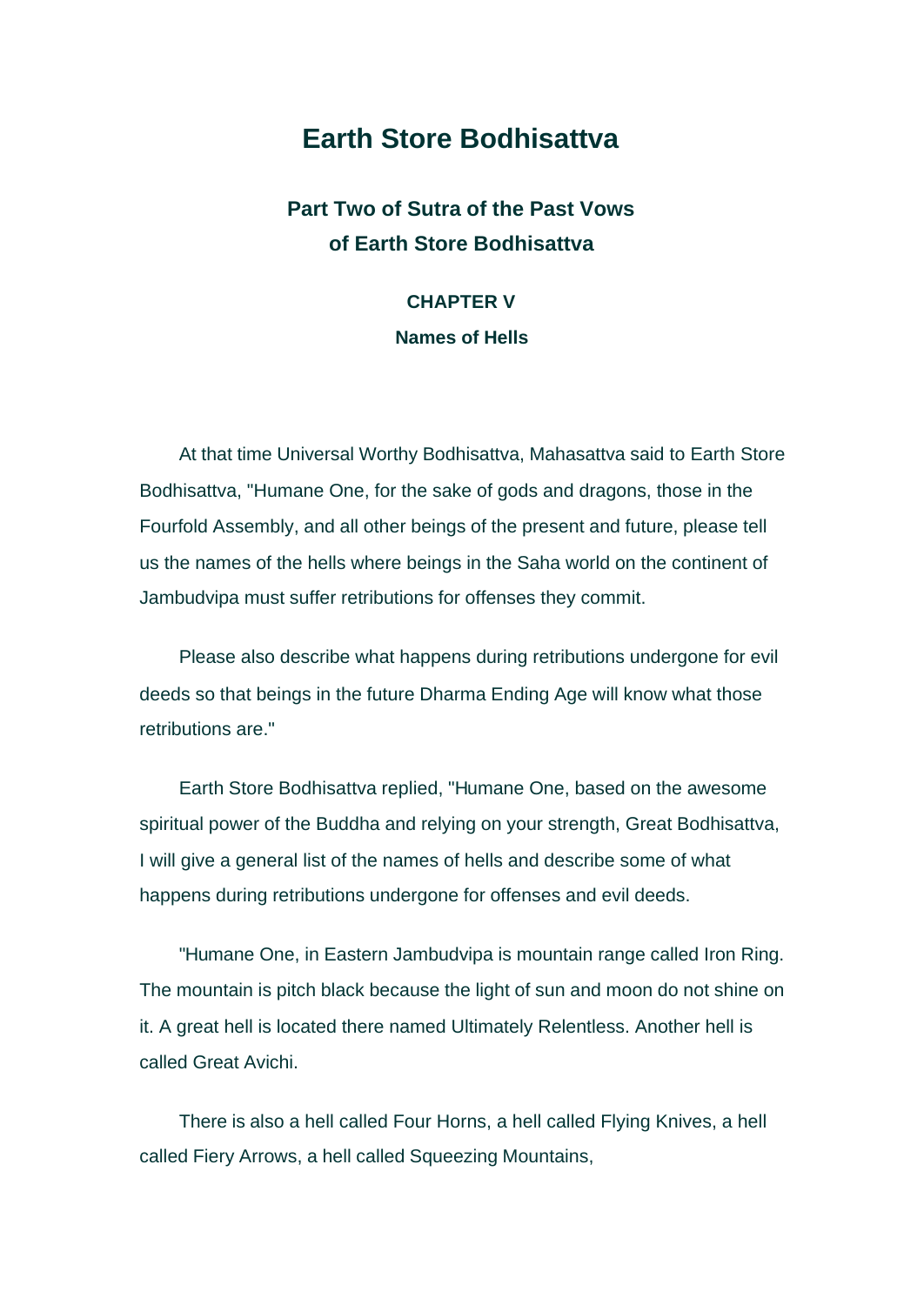a hell called Piercing Spears, a hell called Iron Carts, a hell called Iron Beds, a hell called Iron Oxen, a hell called Iron Clothing, a hell called Thousand Blades, a hell called Iron Asses, a hell called Molten Copper, a hell called Embracing Pillar, a hell called Flowing Fire, a hell called Plowing Tongues, a hell called Hacking Heads, a hell called Burning Feet, a hell called Pecking Eyes, a hell called Iron Pellets, a hell called Quarreling, a hell called Iron Ax, and a hell called Massive Hatred."

Earth Store Bodhisattva said, "Humane One, within the Iron Ring are endless hells like that.

There is also the hell of Crying Out, the hell of Pulling Tongues, the hell of Dung and Urine, the hell of Copper Locks, the hell of Fire Elephants, the hell of Fire Dogs, the hell of Fire Horses, the hell of Fire Oxen, the hell of Fire Mountains, the hell of Fire Rocks, the hell of Fire Beds, the hell of Fire Beams, the hell of Fire Eagles, the hell of Sawing Teeth, the hell of Flaying Skin, the hell of Drinking Blood, the hell of Burning Hands, the hell of Burning Feet, the hell of Hanging Hooks, the hell of Fire Rooms, the hell of Iron Cells, and the hell of Fire Wolves.

"Each of those hells contains lesser hells numbering from one, or two, or three, or four, to hundreds of thousands. Each of those lesser hells has its own name."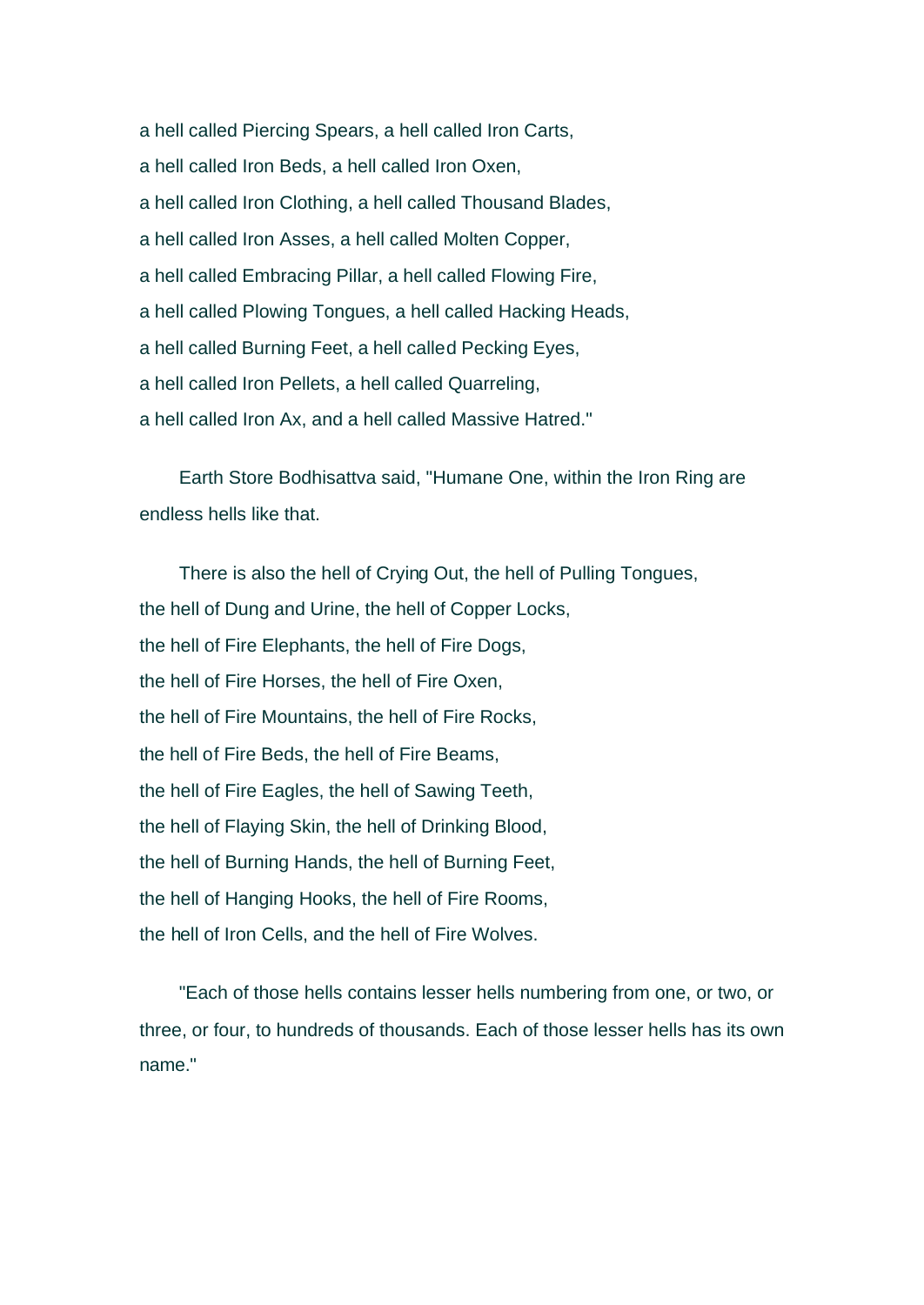Earth Store Bodhisattva told Universal Worthy Bodhisattva, "Humane One, such are the karmic responses of beings in Jambudvipa who commit evil deeds.

The power of karma is extremely great. It rivals Mount Sumeru in its heights. It surpasses the great oceans in its depth. It obstructs the path leading to Sagehood. For that reason, beings should never think that minor bad deeds are unimportant or assume that they do not count as offenses. After death there will be retributions to undergo that cover all those details.

Fathers and sons have the closest relationship, but their roads diverge and each must go his own way. Even if they met, neither would consent to undergo suffering in the other's place.

Now, based on the awesome spiritual power of the Buddha, I will describe some of the retributions for offenses that take place in the hells. Please, Humane One, listen for a moment to what I am going to say."

Universal Worthy replied, "I have long known of the retributions that happen in the Three Evil Paths. My hope in asking the Humane One to describe them is that when beings in the future Dharma Ending Age who are doing evil deeds hear the Humane One's descriptions they will be moved to take refuge with the Buddha."

Earth Store said, "Humane One, this is what happens during retributions in the hells. Offenders may go to a hell in which their tongues are stretched out and plowed through by cattle;

or to a hell in which their hearts pulled out and eaten by *Yakshas*; or to a hell in which their bodies are cooked In cauldrons of boiling liquid; or to a hell in which they are forced to embrace red-hot copper pillars; or to a hell in which they are burned by fire that constantly pursues them; or to a hell in which cold and Ice are all-pervasive;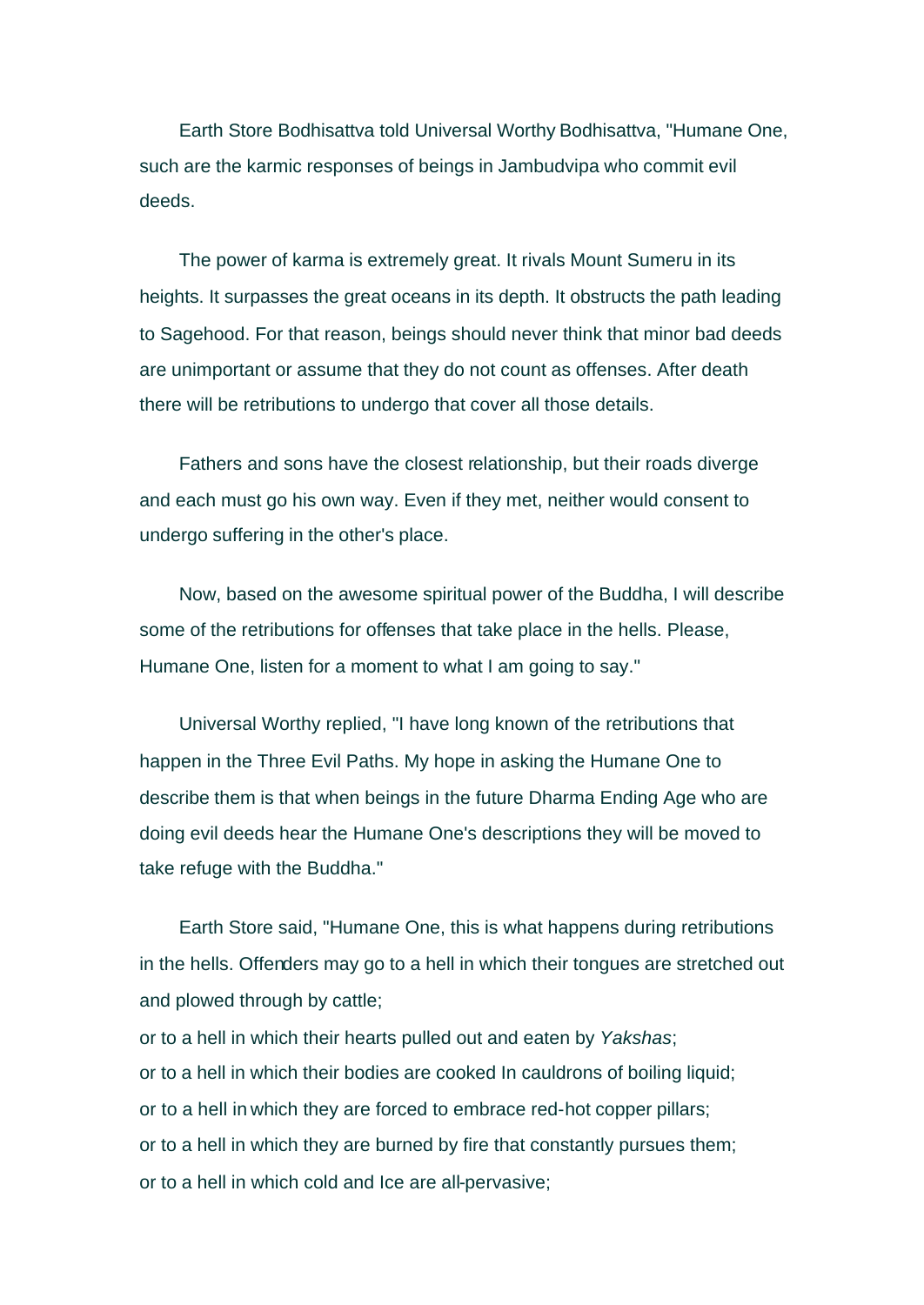or to a hell in which excrement and urine are endless; or to a hell in which flying maces are unavoidable; or to a hell in which fiery spears stab them repeatedly; or to a hell in which they are constantly beaten on the chests and backs; or to a hell in which their hands and feet are burned; or to a hell in which they are bound by Iron snakes that coil around them; or to a hell in which they are pursued by racing Iron dogs; or to a hell in which their bodies are stretched by Iron mules.

"Humane One, to inflict these retributions in each hell hundreds of thousands of instruments made of copper, iron, stone, or fire arise from karmic force. Those four materials come into being in response to the kinds of karma offenders created.

If I were to explain in detail what happens during retributions in the hells, then I would need to tell of the hundreds of thousands of sufferings that must be undergone in each specific hell. How much more would that be the case for the sufferings in all the many hells!

Now, having based myself upon the awesome spiritual power of the Buddha, I have given a general answer to the Humane One's question, for if I were to speak in detail, it would take eons."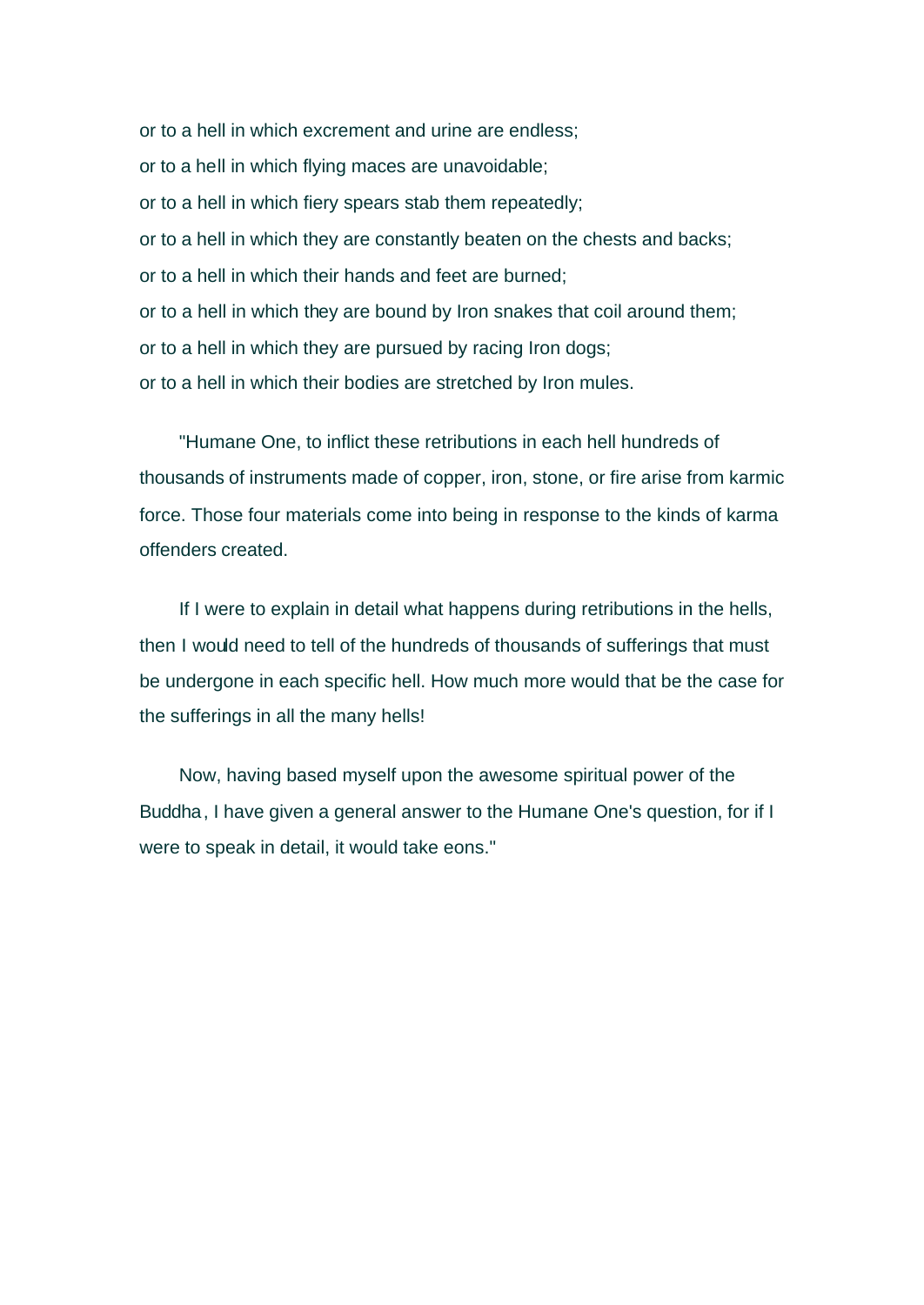#### **Earth Store Bodhisattva**

**CHAPTER VI The Thus Come One's Praises** 

At that time the World Honored One emitted a great bright light from his entire body, totally illuminating Buddhalands as many as grains of sand in billions of Ganges Rivers.

His strong voice reached to all the Bodhisattvas, Mahasattvas in those Buddhalands, as well as to the gods, dragons, ghosts and spirits, humans, non-humans and others, saying, "Listen today, as I praise Earth Store Bodhisattva, Mahasattva, who displays an inconceivable awesome spiritual strength and compassionate power throughout the Ten Directions as he rescues and protects beings when things happen to them as they suffer for offenses they have committed.

After I pass into Nirvana, all of you Bodhisattvas, Mahasattvas and all of you gods, dragons, ghosts, spirits, and others should use vast numbers of expedient means to protect this Sutra and to cause all beings to realize the bliss of Nirvana."

After that was said a Bodhisattva named Universally Expansive arose in the assembly, placed his palms together respectfully, and said to the Buddha, "We are now about to witness the World Honored One praise Earth Store Bodhisattva's inconceivably great awesome spiritual virtue.

We hope the World Honored One will also aid beings in the future Dharma Ending Age by telling us about how Earth Store Bodhisattva benefits people and gods and about the working out of cause and effect. That will help the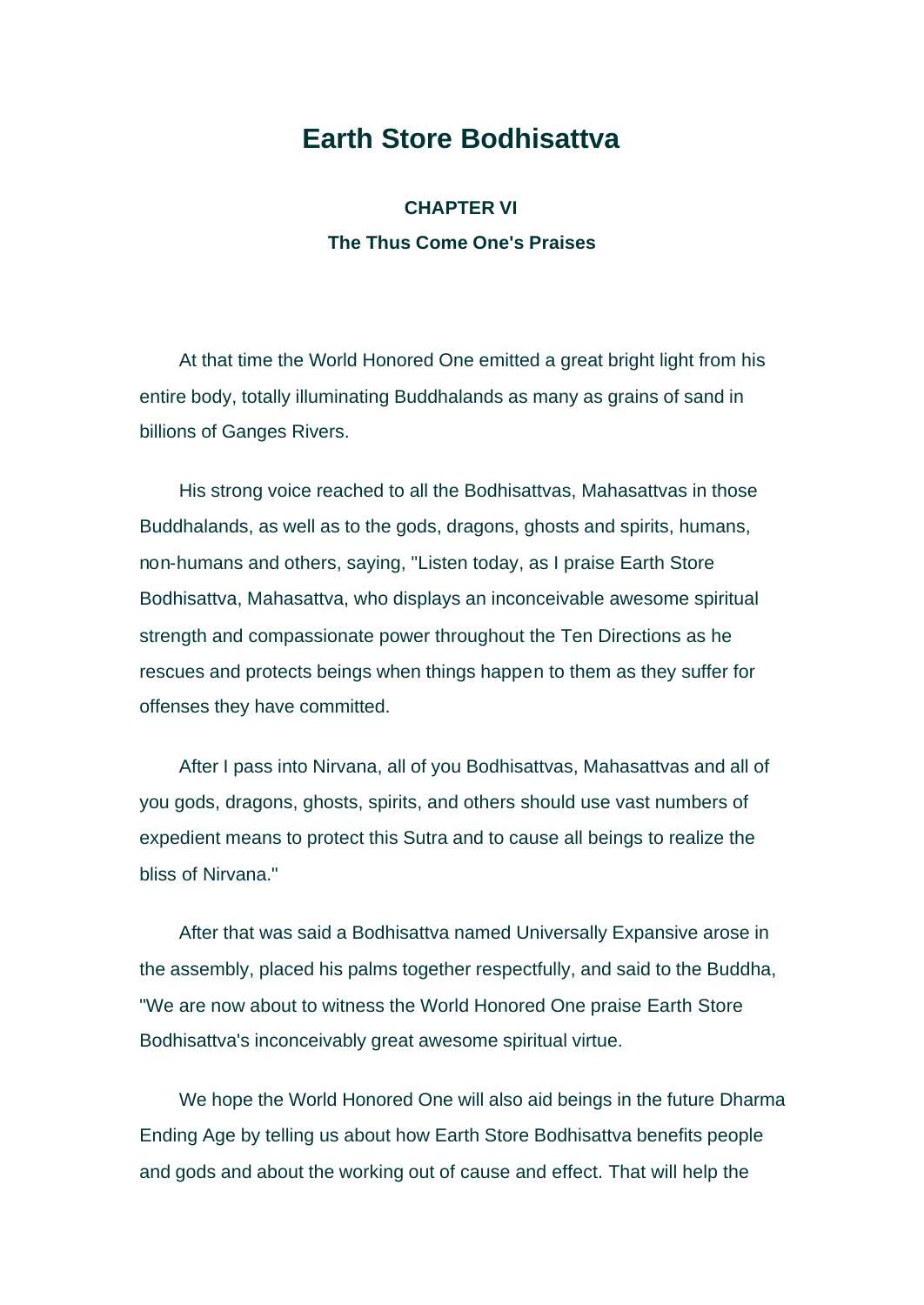gods, dragons, and the rest of the Eightfold Division, along with beings of the future to receive the Buddha's teaching respectfully."

At that time the World Honored One said to the Bodhisattva Universally Expansive, to the Fourfold Assembly, and others, "Listen attentively, listen attentively. I will briefly describe to you how Earth Store Bodhisattva's virtuous deeds keep benefiting people and gods."

Universally Expansive replied, "Excellent, World Honored One. We are happy to listen."

The Buddha told the Bodhisattva Universally Expansive, "If, in the future, good men or good women who, upon hearing Earth Store Bodhisattva, Mahasattva's name, place their palms together, praise him, bow to him, or gaze in worship, they will overcome thirty eon's worth of offenses.

Universally Expansive, if good men or good women gaze upon and bow but once to painted or drawn images of the Bodhisattva or images made using clay, stone, lacquer, gold, silver, copper and iron, they will be reborn one hundred times in the Heaven of the Thirty-Three and will eternally avoid falling into the Evil Paths.

If their blessings in the heavens come to an end and they are born in the human realm, they will become national leaders who suffer no loss of benefits.

"There may be women who dislike having female bodies. Suppose they whole-heartedly make offerings to images of Earth Store Bodhisattva that are paintings or are made using clay, stone, lacquer, copper, iron, or other materials.

If they continually make such offerings day after day without fail, using flowers, incense, food, drink, clothing, colored silks, banners, money, jewels,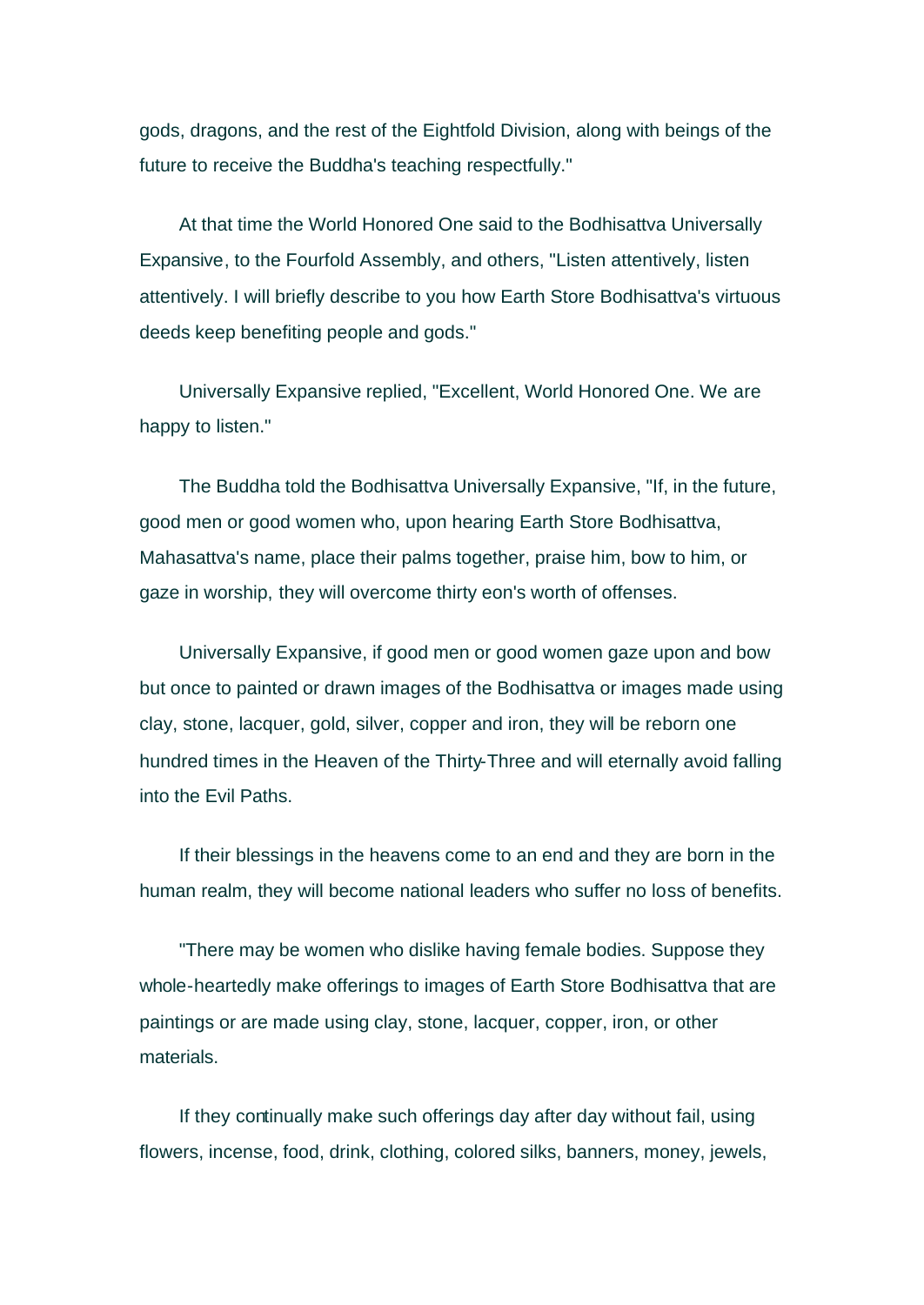and other items as offerings, when those good women finish their current female retributions, then throughout hundreds of thousands of eons they will never again be born in worlds where there are women, much less be one, unless it be through the strength of their compassionate vows to liberate beings.

Based on the strength of their offerings to Earth Store Bodhisattva and the power of their meritorious virtues, they will not be born into female bodies throughout hundreds of thousands of eons.

"Moreover, Universally Expansive, women who are ugly or prone to sickness will dislike those problems. If they gaze at and bow to images of Earth Store Bodhisattva with sincere resolve for even just a few minutes, then throughout millions of eons, they will always be born with full and perfect features.

If those woman who are ugly do not dislike having female bodies, then throughout billions of lives they will always be born as women of royal lineage, or will marry into royalty, or will become daughters of prime ministers, prominent families, or great Elders.

They will be of upright birth and full-featured. They will receive such blessings from having sincerely beheld and worshipped Earth Store Bodhisattva.

"Moreover, Universally Expansive, there may be good men or good women who are able to play music, sing, or chant praises, and make offerings of incense and flowers before images of the Bodhisattva or who are able to exhort one or more others to do likewise.

Now and in the future, such people will be surrounded day and night by hundreds of thousands of ghosts and spirits who will even prevent bad news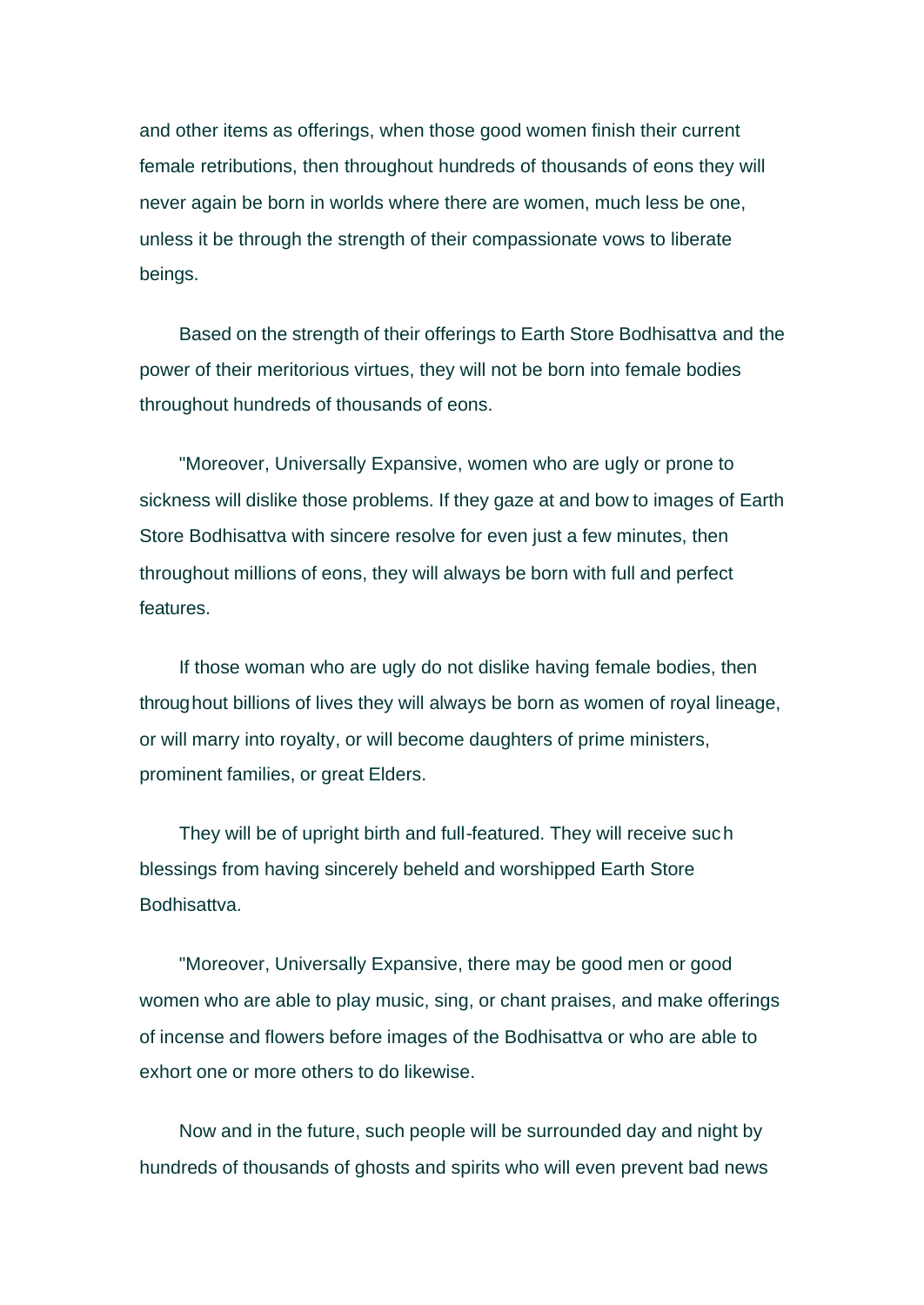from reaching their ears, much less allow them to be personally involved in any accidents.

"Moreover, Universally Expansive, in the future, evil people, evil spirits, or evil ghosts may see good men or good women taking refuge with, respectfully making offerings to, praising, beholding, and bowing to images of Earth Store Bodhisattva.

Those beings may make the mistake of ridiculing such acts of worship, saying that they are of no merit. They may sneer at those good people, condemn them behind their backs, or get a group or even one other person to have even as little as one thought of condemnation.

Such beings will fall into the Avichi Hell and the extreme misery they will undergo as retribution for their slander will not end even after the thousand Buddhas of the Worthy Eon have passed into tranquility.

Only after that eon will they be reborn among the hungry ghosts, where they will pass a thousand more eons before being reborn as animals. Only after another thousand eons will they obtain human bodies, but they will be poor and lowly with incomplete faculties, and their evil karma will cause them to suffer mental afflictions. Before long they will fall into the Evil Paths again.

Universally Expansive, such are the retributions that will undergo those who ridicule and slander others' acts of worship. How much worse will the retributions be if besides their slandering, they have other evils views.

"Moreover, Universally Expansive, in the future, men or women may be bedridden for years and in spite of their wishes be unable either to get well or to die. At night they may dream of evil ghosts, or of family and relatives, or of wandering on dangerous paths. In numerous nightmares they may roam with ghosts and spirits.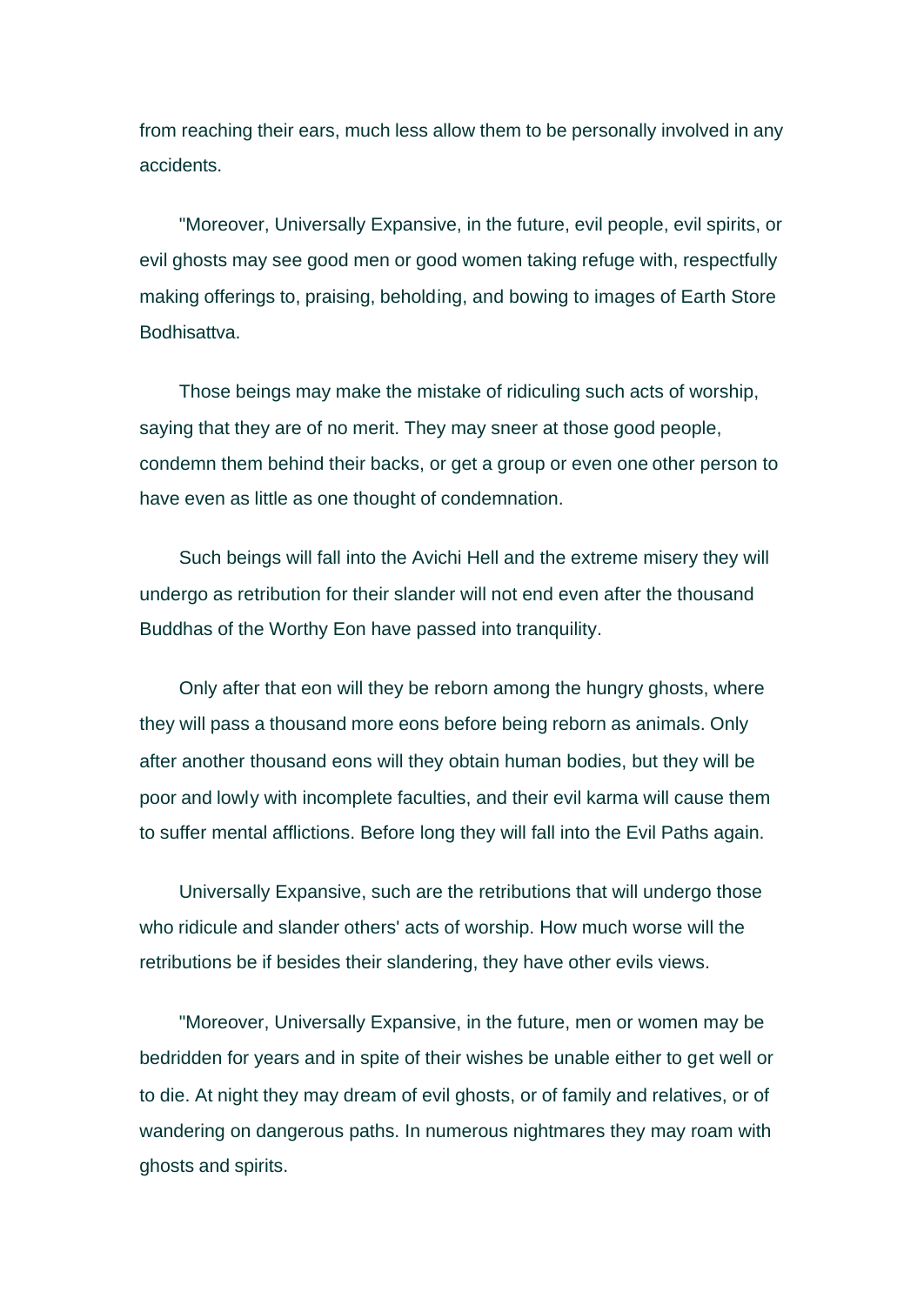As days, months, and years go by, such people may weaken and waste away, cry out in pain in their sleep, and become progressively depressed and melancholy.

Those things happen when the force of karma has not yet been determined, which makes it difficult for them to die and impossible for them to be cured. The ordinary eyes of men and women cannot recognize such things.

"In that situation some people should recite this Sutra aloud once before images of the Buddhas and Bodhisattvas.

They should also offer possessions which those sick people cherish, such as clothing, jewels, gardens, or houses. They should speak distinctly to the sick people saying, 'Now before this Sutra or these images, we are offering these items on behalf of these sick people.' They may offer sutras or images, or commission images of Buddhas or Bodhisattvas, or build stupas or monasteries, or light oil lamps, or give to the Eternally Dwelling.

They should tell the sick people three times about the offerings that are being made, informing them so they both hear and understand what is being done.

"If their consciousnesses are already scattered and their breathing has stopped, then for one, two, three, four, and on through seven days, others should continue to inform them clearly and to read this Sutra aloud.

When those people's lives end, they will gain liberation from all heavy and disastrous offenses they committed in previous lives, even offenses warranting Fivefold Relentless Retribution. They will be born in places where they will always know past lives.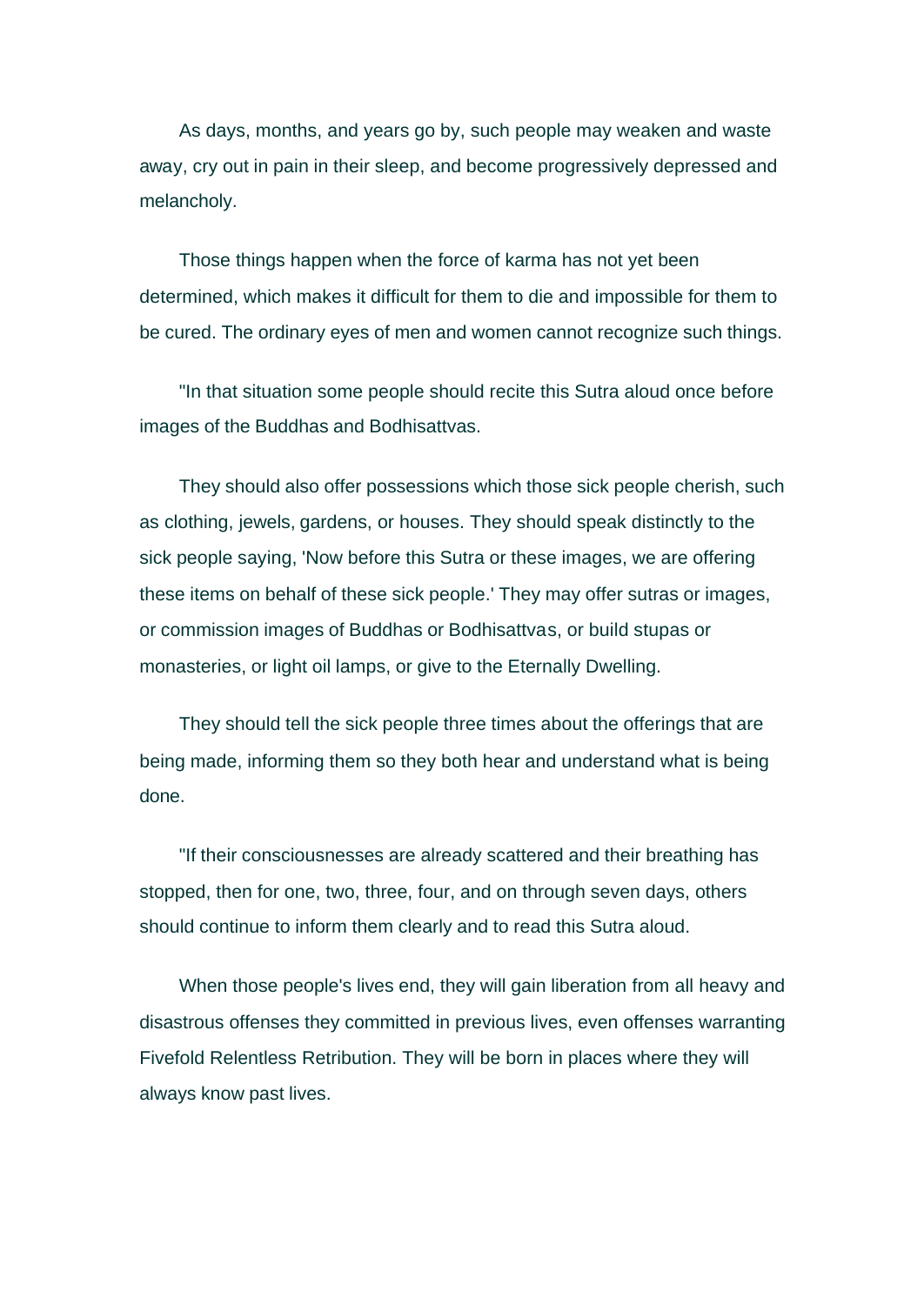How much greater will the karmic reward be if good men or good women can write out this Sutra themselves or commission others to do so. If they can carve or paint images themselves or commission others to do so, the benefits they receive will be great indeed!

"Therefore, Universally Expansive, if you see people reading and reciting this Sutra or even having a single thought of praise for it, or if you meet someone who reveres it, you should employ hundreds of thousands of expedients to exhort such people to be diligent and not retreat.

In both the present and the future they will be able to obtain billions of inconceivable meritorious virtues.

"Moreover, Universally Expansive, beings in the future may, while dreaming or drowsy, see ghosts, spirits, and other forms that are either sad, weeping, or worried, fearful, or terrified.

Those are all fathers, mothers, sons, daughters, brothers, sisters, husbands, wives, and relatives from one, ten, a hundred, or a thousand lives past who have not yet been able to leave the bad destinies.

They have no place from which to hope for the power of blessings to rescue them, and so they try to communicate with their closest descendants, hoping that those relatives will use some skillful means to help them get out of the Evil Paths.

"Universally Expansive, using your spiritual powers, exhort those descendants to recite this Sutra with sincere resolve before the images of Buddhas or Bodhisattvas or to request others to recite it, either three or seven times.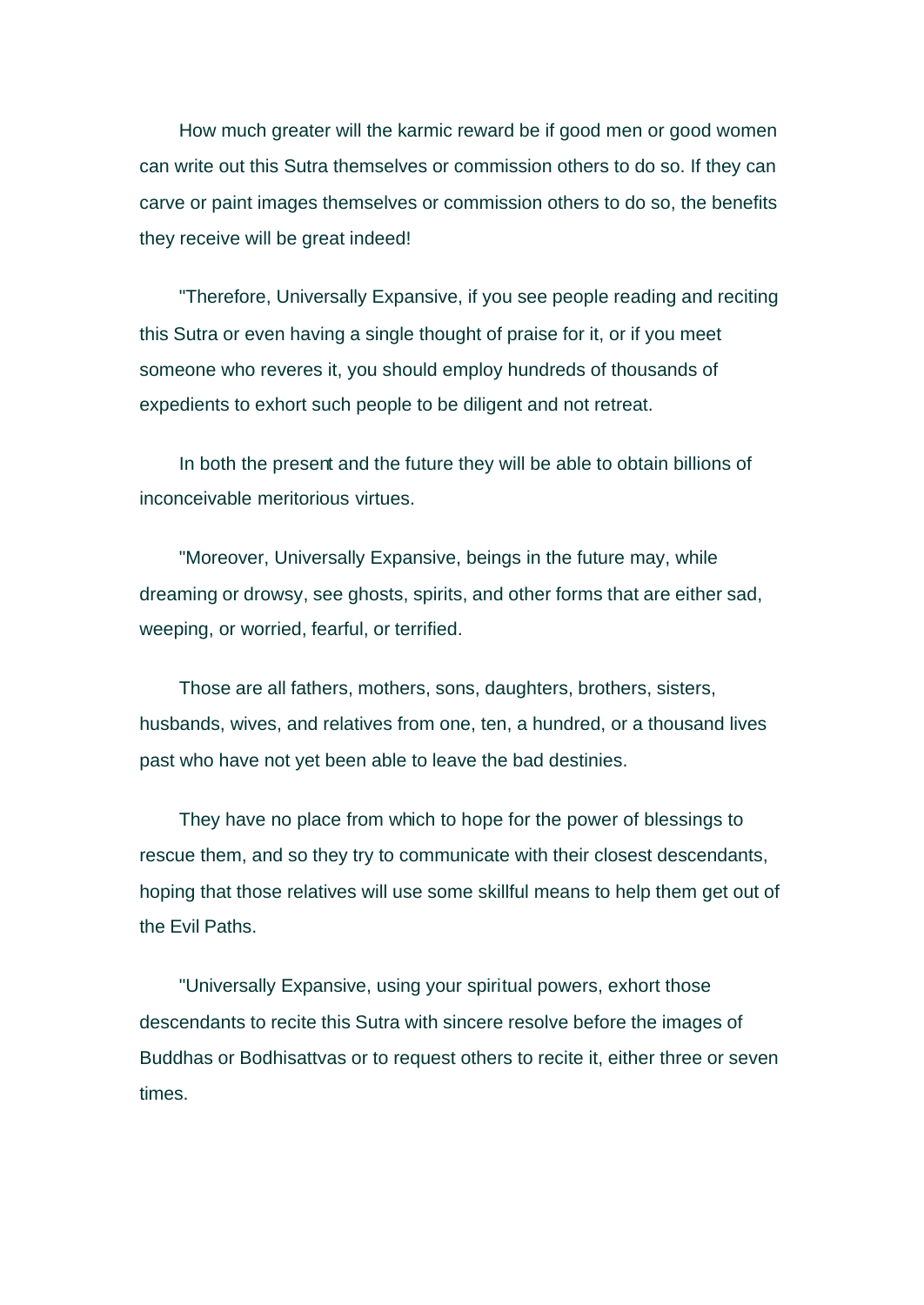When the Sutra has been read aloud the proper number of times, relatives in the Evil Paths will obtain liberation and never again be seen by those who are dreaming or drowsy.

"Moreover, Universally Expansive, people of low station, and those who are slaves, or who are bonded, or who are deprived of their freedom in other ways may be aware of their past deeds and wish to repent of them and to reform.

If while beholding and bowing to Earth Store Bodhisattva's image with sincere resolve for seven days they are able to recite his name a full ten thousand times, then when their current retribution ends, those people will always be born into wealth and honor for thousands lives. How much the more will they avoid any of the sufferings of the Three Evil Paths.

"Moreover, Universally Expansive, in the future in Jambudvipa when the wives of Kshatriyas, Brahmans, Elders, Upasakas, and those of other names and clans are about to give birth to sons or daughters, the family members should recite this inconceivable Sutra and recite the Bodhisattva's name a full ten thousand times during the seven days before the birth of their children.

If those infants, whether male or female, were destined to undergone a terrible retribution for things done in past lives, they will be liberated from those retributions. They will be peaceful, happy, easily raised, and will have long lives.

If those children were due to receive blessings, then their peace and happiness will increase, as will their lifespans.

"Moreover, Universally Expansive, on the first, eighth, fourteenth, fifteenth, eighteenth, twenty-third, twenty-fourth, twenty-eighth, twenty-ninth, and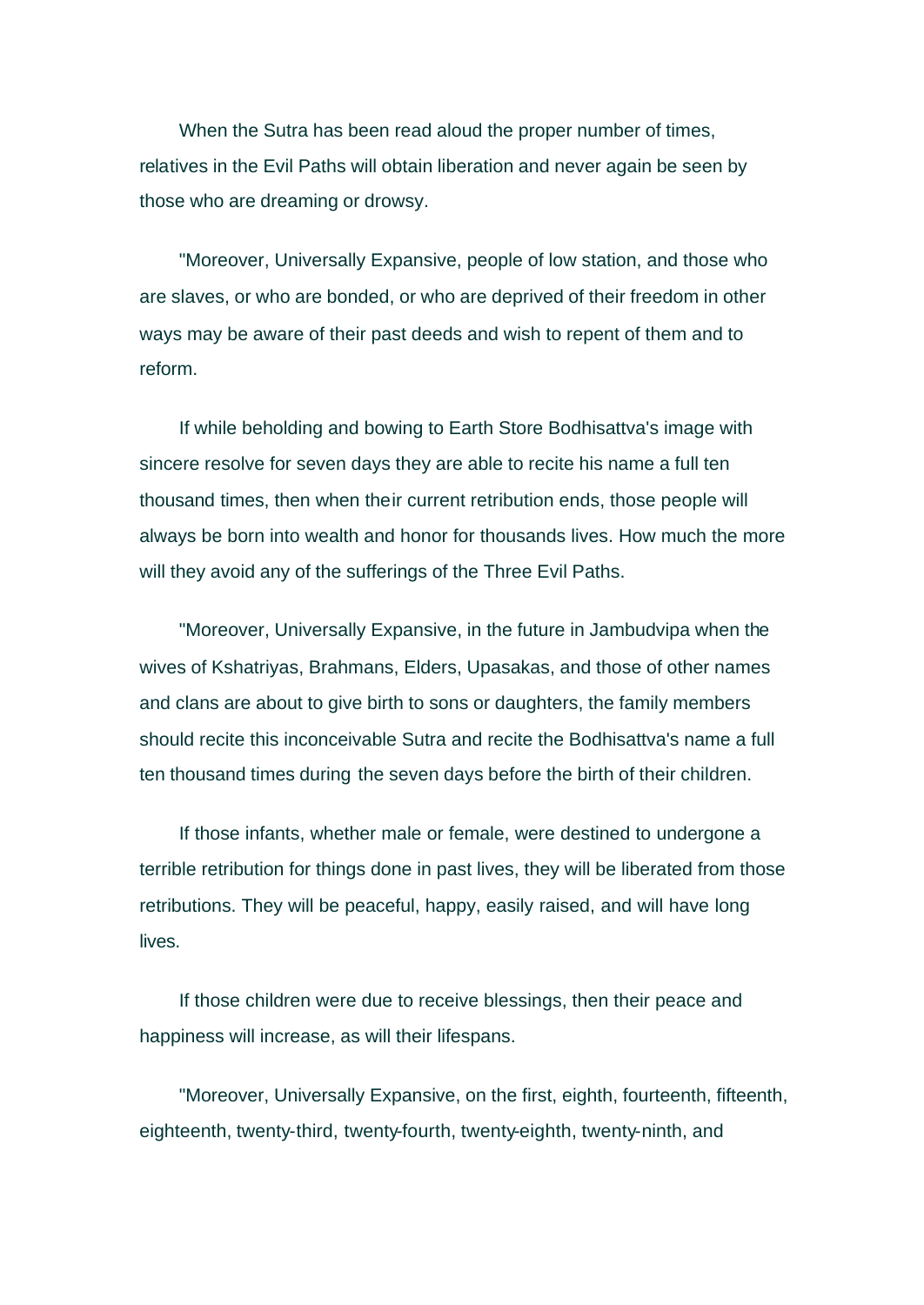thirtieth days of the lunar month, the offenses of beings are tabulated and their gravity assessed.

"Every single movement or stirring of thought on the part of beings of Jambudvipa creates karma and offenses. How much more is that the case when they blatantly indulge in killing, stealing, sexual misconduct, false speech and hundreds of thousands of other kinds of overt offenses.

"If they are able to recite this Sutra once on those ten vegetarian days, before the images of Buddhas, Bodhisattvas, or worthy one and sages, then there will be no disasters for within a radius of one hundred *yojanas*.

The relatives of those who recite, both old and young, now and in the future, will be apart from the Evil Paths throughout hundreds of thousands of years.

If they can recite this sutra once on each of these ten vegetarian days, then there will be no accidents or illnesses in the family, and there will be food and clothing in abundance.

"Universally Expansive, you should know of the beneficial deeds done by Earth Store Bodhisattva as he makes use of his indescribably many billions of great awesome spiritual powers.

The beings of Jambudvipa have strong affinities with this Bodhisattva. If they hear the Bodhisattva's name, see the Bodhsattva's image, or hear but a few words, a verse, or sentence of this Sutra, then they will enjoy particularly wonderful peace and happiness in this present life.

Through hundreds of thousands of ten thousands of future lives, they will always be handsome or beautiful, and they will be born into honorable and wealthy families."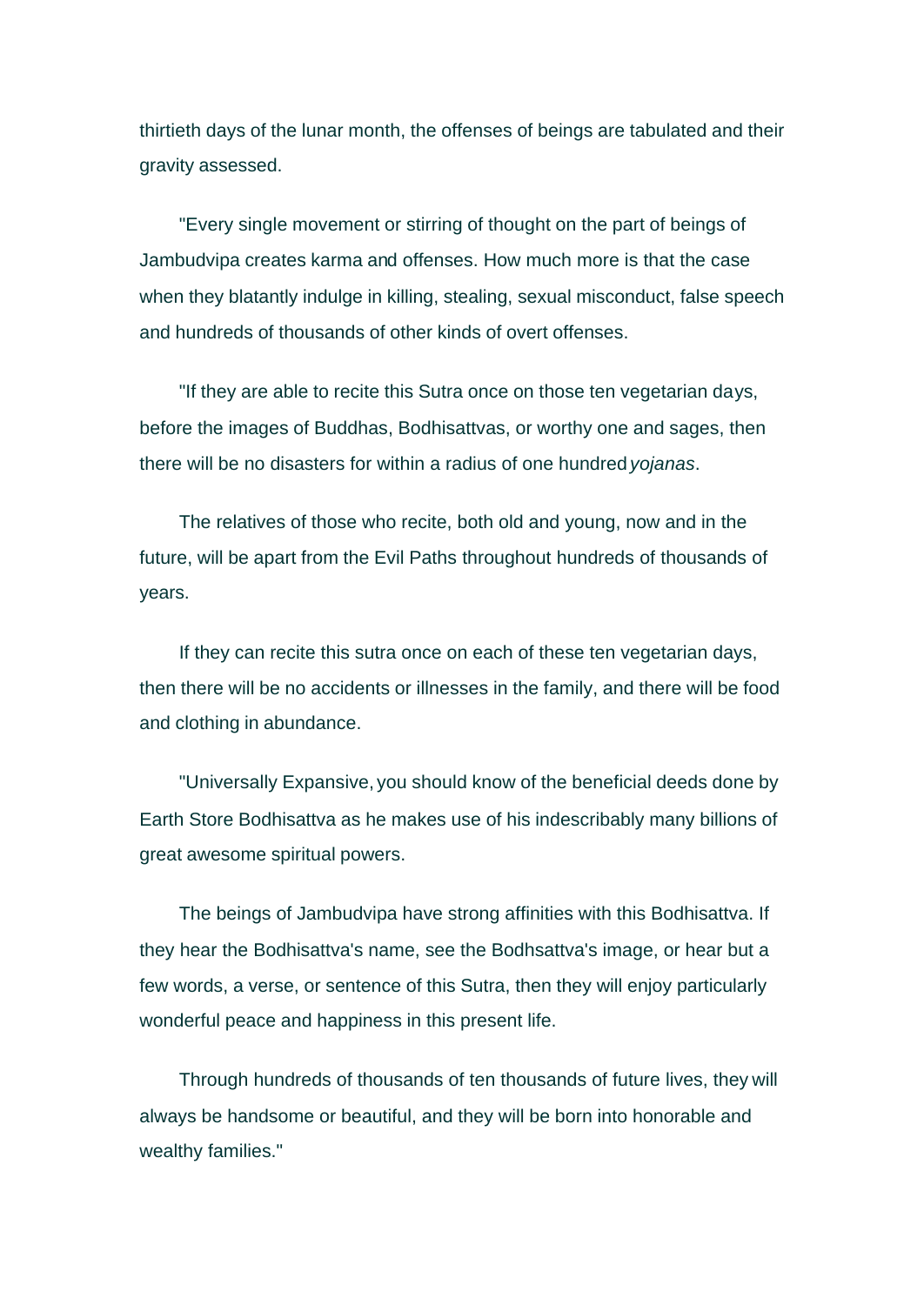Having heard the Buddha, Thus Come One, praise Earth Store Bodhisattva in that way. Universally Expansive Bodhisattva knelt, placed his palms together, and again addressed the Buddha, saying, "World Honored One, I have long known that this Bodhisattva has both inconceivable spiritual powers and mighty vows. I have questioned the Thus Come One so that beings in the future will know of these benefits. I receive this answer most respectfully.

World Honored One, how should this Sutra be titled and how should we propagate it?"

The Buddha said to Universally Expansive, "This Sutra has three titles: the first is The Past Vows of Earth Store Bodhisattva; it is also called Earth Store's Past Conduct; and it is called Sutra of the Power of Earth Store's Past Vows.

Because this Bodhisattva repeatedly makes such great and mighty vows throughout long eons to benefit beings, you should all propagate this Sutra in accord with his vows."

After Universally Expansive had heard that, he placed his palms together respectfully, made obeisance, and withdrew.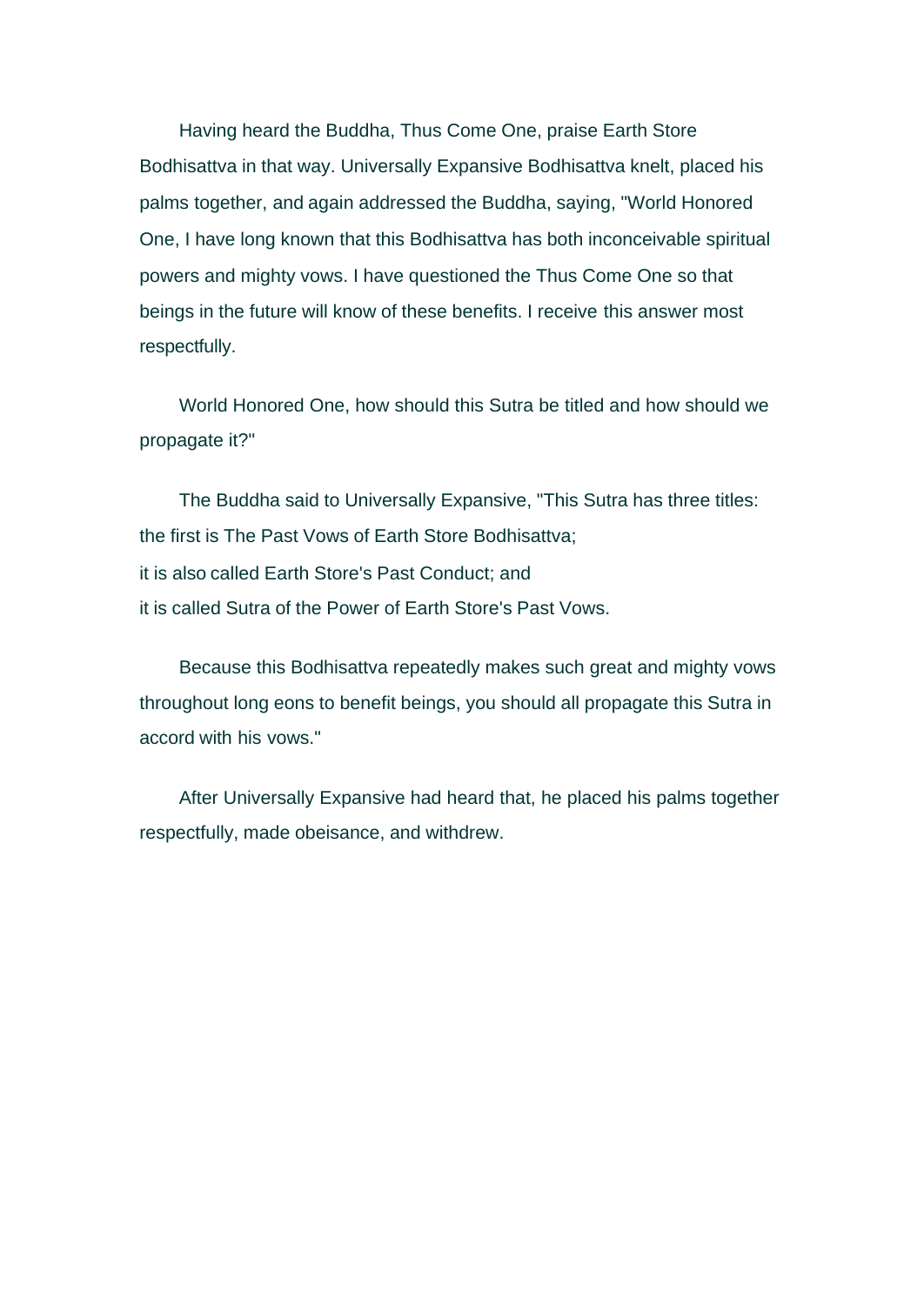## **Earth Store Bodhisattva**

**CHAPTER VII Benefiting the Living and the Dead** 

At that time Earth Store Bodhisattva, Mahasattva said to the Buddha, "World Honored One, I see that every single movement or stirring of thought on the part of beings of Jambudvipa is an offense. Beings tend to use up the wholesome benefits they gain; many of them end up retreating from their initial resolve. If they encounter evil conditions, they augment them with every thought.

They are like people trying to carry heavy rocks while walking through mud. Each step becomes more difficult and the rocks more cumbersome as their feet sink deeper. If they meet a mentor, he may be strong enough to lighten or even totally remove their burdens. Helping them thus, the mentor will urge them to step on solid ground, pointing out that once they reach a level place they should remain aware of that bad path and never traverse it again.

"World Honored One, the bad habits of beings range from minor to major. Since all beings have such habits, their parents or relatives should create blessings for them when they are on the verge of dying in order to assist them on the road ahead.

That may be done by hanging banners and canopies; lighting oil lamps; reciting the sacred Sutras; making offerings before the images of Buddhas or sages.

Another way to assist them is by reciting the names of Buddhas, Bodhisattvas, and Pratyekabuddhas so that the recitation of each name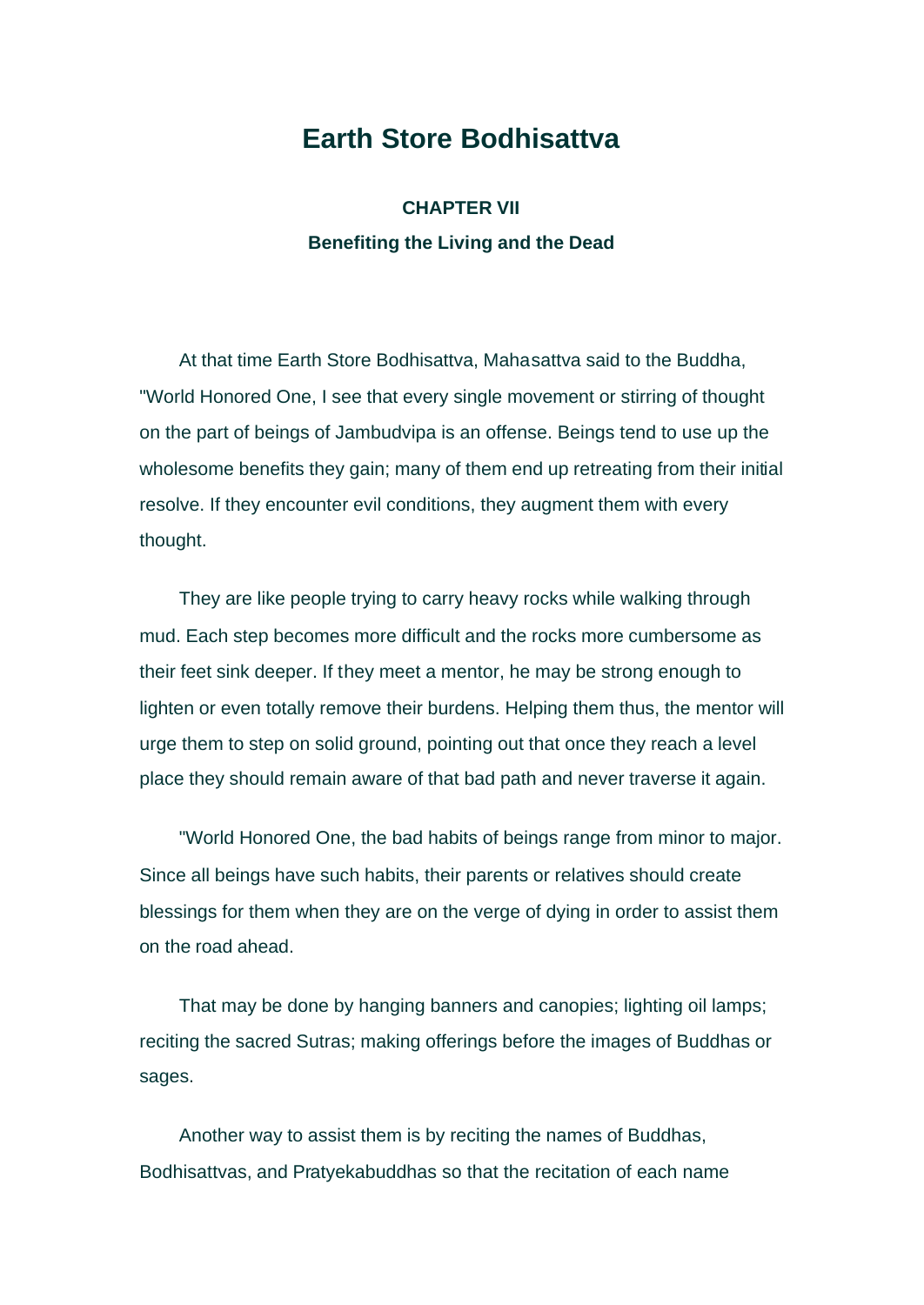passes by the ear of the dying one and is heard in his fundamental consciousness.

"Suppose the evil karma created by beings were such that they should fall into the evil destinies. If their relatives cultivate wholesome causes on their behalf when they are close to death, then their manifold offenses can be dissolved.

If relatives can further do many good deeds during the first forty-nine days after the death of such beings, then the deceased can leave the evil destinies forever, be born as humans and gods, and receive supremely wonderful bliss. The surviving relatives will also receive limitless benefits.

"Therefore, before the Buddhas, World Honored Ones, as well as before the gods, dragons, and the rest of the Eightfold Division, humans and non-humans, I now exhort beings of Jambudvipa to be careful to avoid harming, killing, and doing other unwholesome deeds; to refrain from worshipping ghosts and spirits or making sacrifices to them; and to never call on mountain sprites on the day of death.

Why is that?

"Killing, harming, and making sacrifices are not the least bit helpful to the deceased. Such acts only bind up the conditions of offenses so that they grow ever more deep and heavy.

The deceased might have been due to increase his potential for Sagehood or gain birth among humans or gods in his next life or in the future. But when his family commits offenses in his name, he will resent the disasters he inherits, and his good rebirth will be delayed.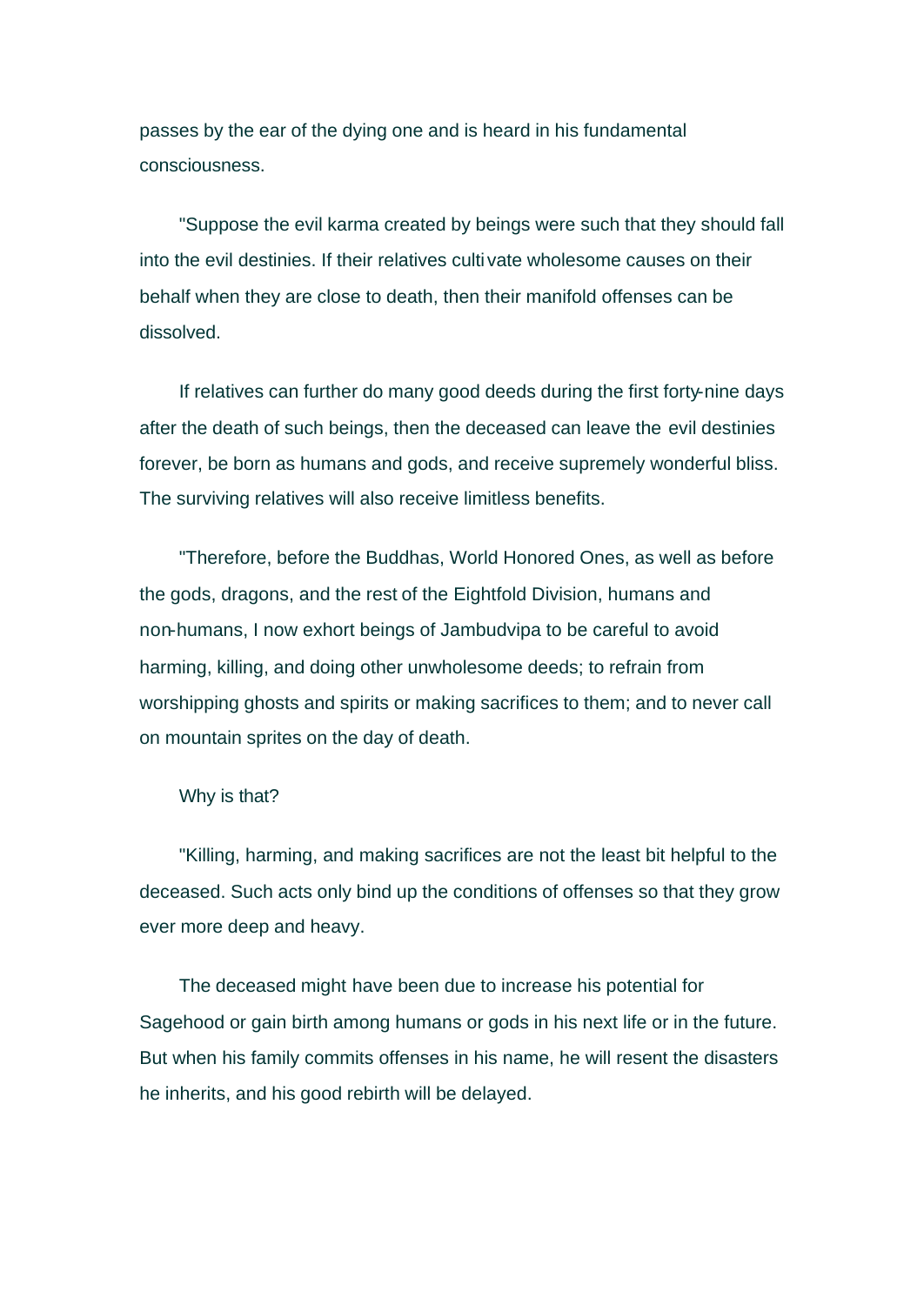How much more would that be the case for people on the verge of death who during their lives had planted few good roots. Each offender has to undergo the bad destinies according to his own karma. How could anyone bear to have relatives add to that karma?

"That would be like having a neighbor add a few more things to a load of over a hundred pounds being carried by someone who had already traveled a long distance and who had not eaten for three days. By adding that extra weight, that person's burden would become even more unbearable.

"World Honored One, I see that beings of Jambudvipa will themselves receive the benefit of any good deeds they are able to do within the Buddha's teaching. That holds true even when the deeds are as small as a strand of hair, a drop of water, a grain of sand, or a mote of dust."

After that had been said, an Elder named Great Eloquence arose in the assembly. He had long since realized Non-production and was only appearing in the body of an Elder to teach and transform those in the Ten Directions.

Placing his palms together respectfully, he asked Earth Store Bodhisattva, "Great Lord, after people in Jambudvipa die and their close and distant relatives generate merit by making meal offerings and doing other such good deeds, will the deceased obtain merit and virtue significant enough to bring about their liberation?

Earth Store replied, "Elder, based on the awesome power of the Buddhas, I will now proclaim this principle for the sake of beings of the present and future.

Elder, if beings of the present and future when on the verge of dying hear the name of one Buddha, one Bodhisattva, or one Pratyekabuddha, they will attain liberation whether they have offenses or not.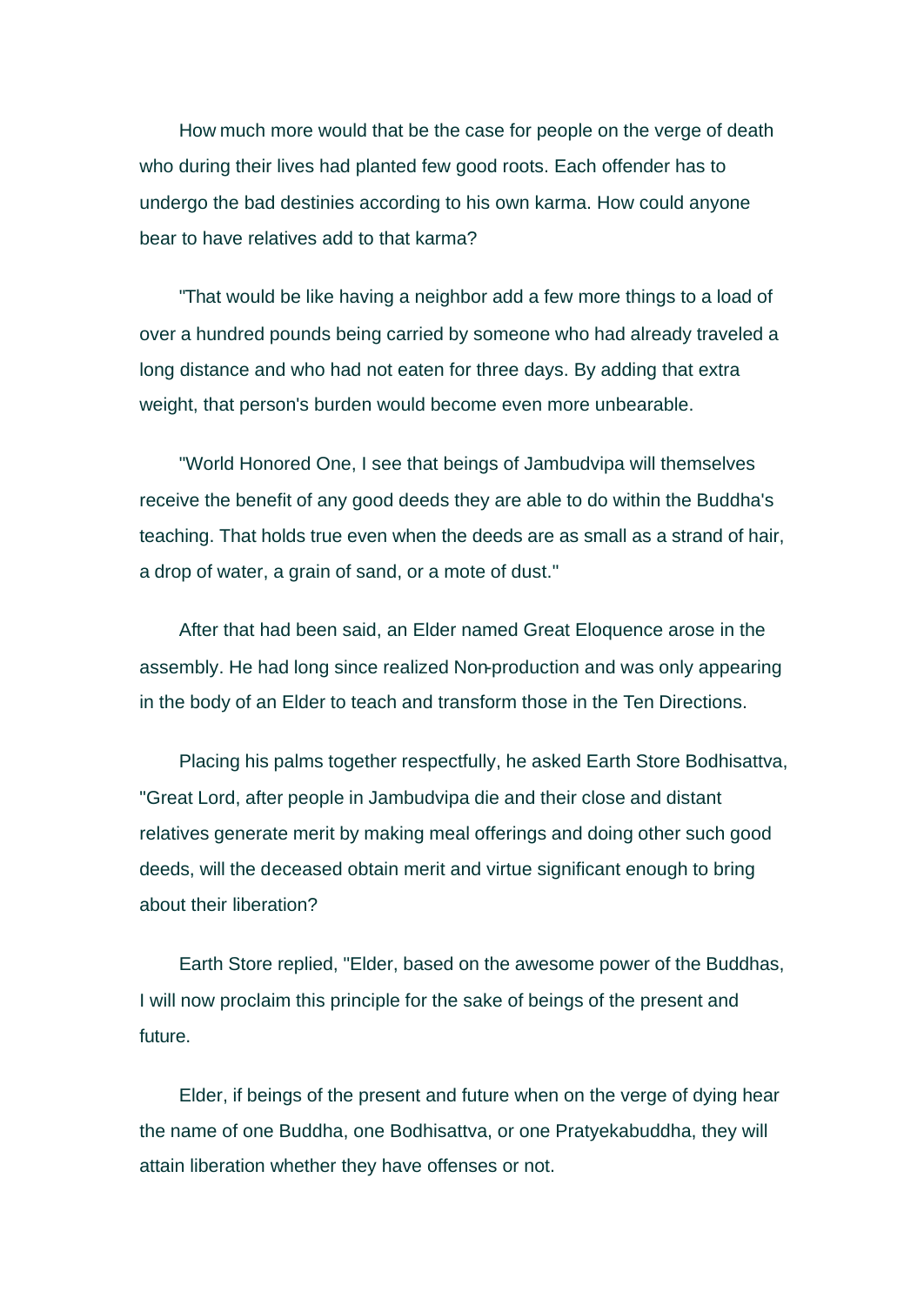"When men or women laden with offenses who failed to plant good causes die, even they can receive one-seventh of any merit dedicated to them by relatives who do good deeds on their behalf. The other six-sevenths of the merit will return to the living relatives who did the good deeds.

It follows that men and women of the present and future who cultivate while they are strong and healthy will receive every portion of the benefit derived."

"The arrival of the Great Ghost of Impermanence is so unexpected that the deceased ones' consciousnesses first roam in darkness and obscurity, unaware of offenses and blessings.

For forty-nine days they are as if deluded or deaf, or as if in courts where their karmic retributions are being decided. Once judgment is fixed, rebirths are undergone according to their karma.

In the time before rebirths are determined, the deceased suffer thousands of myriads of concerns. How much more is that the case for those who are to fall into the bad destinies.

"Throughout forty-nine days those whose lives have ended and who have not yet been reborn will be hoping every moment that their immediate relatives will earn blessings powerful enough to rescue them.

At the end of that time the deceased will undergo retribution according to their karma. If someone is an offender, he may pass through hundreds of thousands of years without even a day's liberation.

If someone's offenses deserve Fivefold Relentless Retribution, he will fall into the great hells and undergo incessant suffering throughout hundreds of thousands of eons."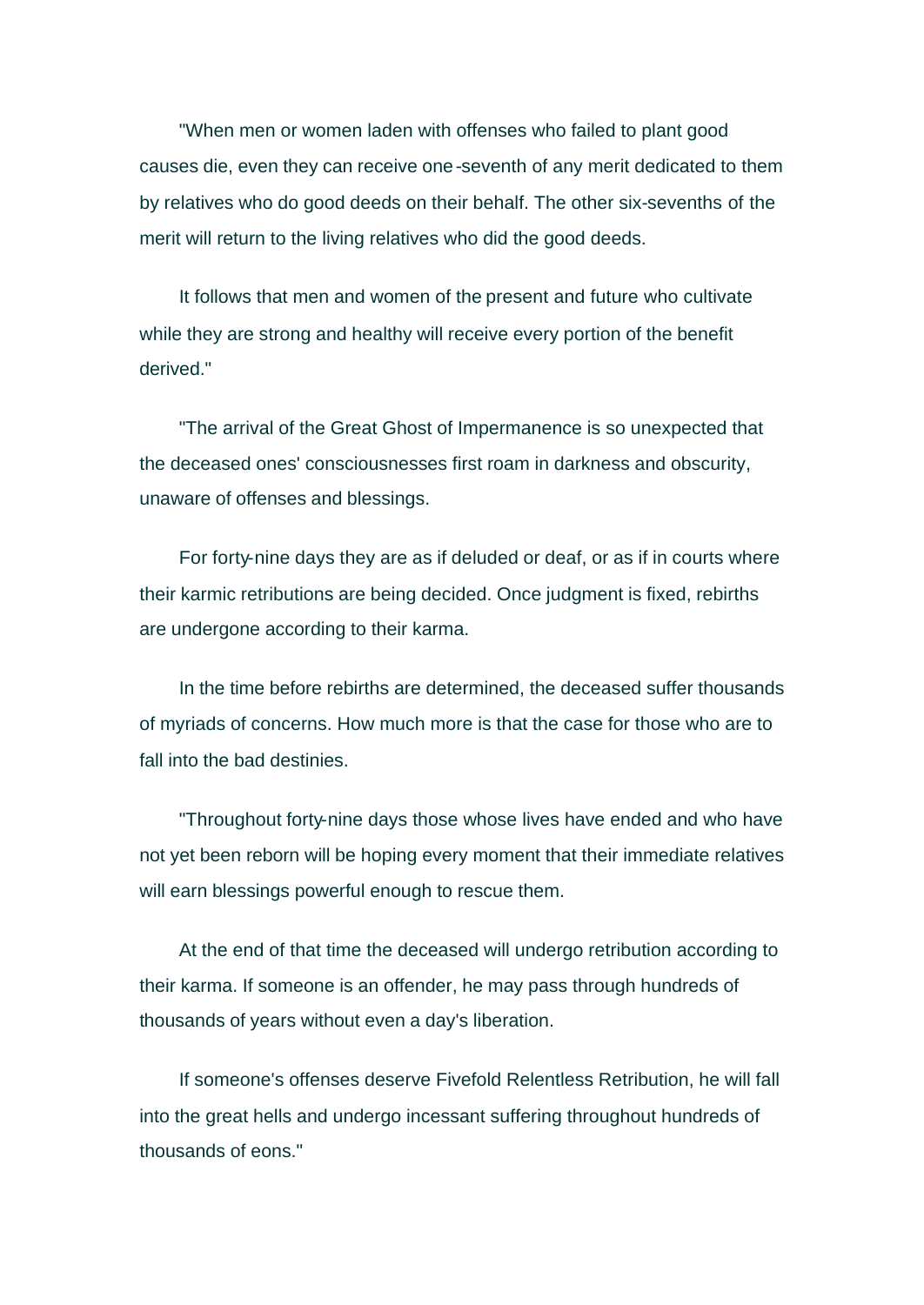"Moreover, Elder, when beings who have committed karmic offenses die, their relatives may prepare vegetarian offerings to aid them on their karmic paths.

In the process of preparing the vegetarian meal and before it has been eaten, rice-washing water and vegetable leaves should not be thrown on the ground. Before the food is offered to the Buddhas and Sangha no one should eat it.

If there is laxness or transgression in this matter, then the deceased will receive no strength from it.

If purity is vigorously maintained in making the offering to the Buddhas and Sangha, the deceased will receive one-seventh of the merit.

Therefore, Elder, by performing vegetarian offerings on behalf of deceased fathers, mothers, and other relatives while making earnest supplication on their behalf, beings of Jambudvipa benefit both the living and the dead."

After that was said, hundreds of thousands of millions of *nayutas* of ghosts and spirits of Jambudvipa who were in the palace of the Trayastrimsha Heaven, made the unlimited resolve to attain Bodhi.

The Elder Great Eloquence made obeisance and withdrew.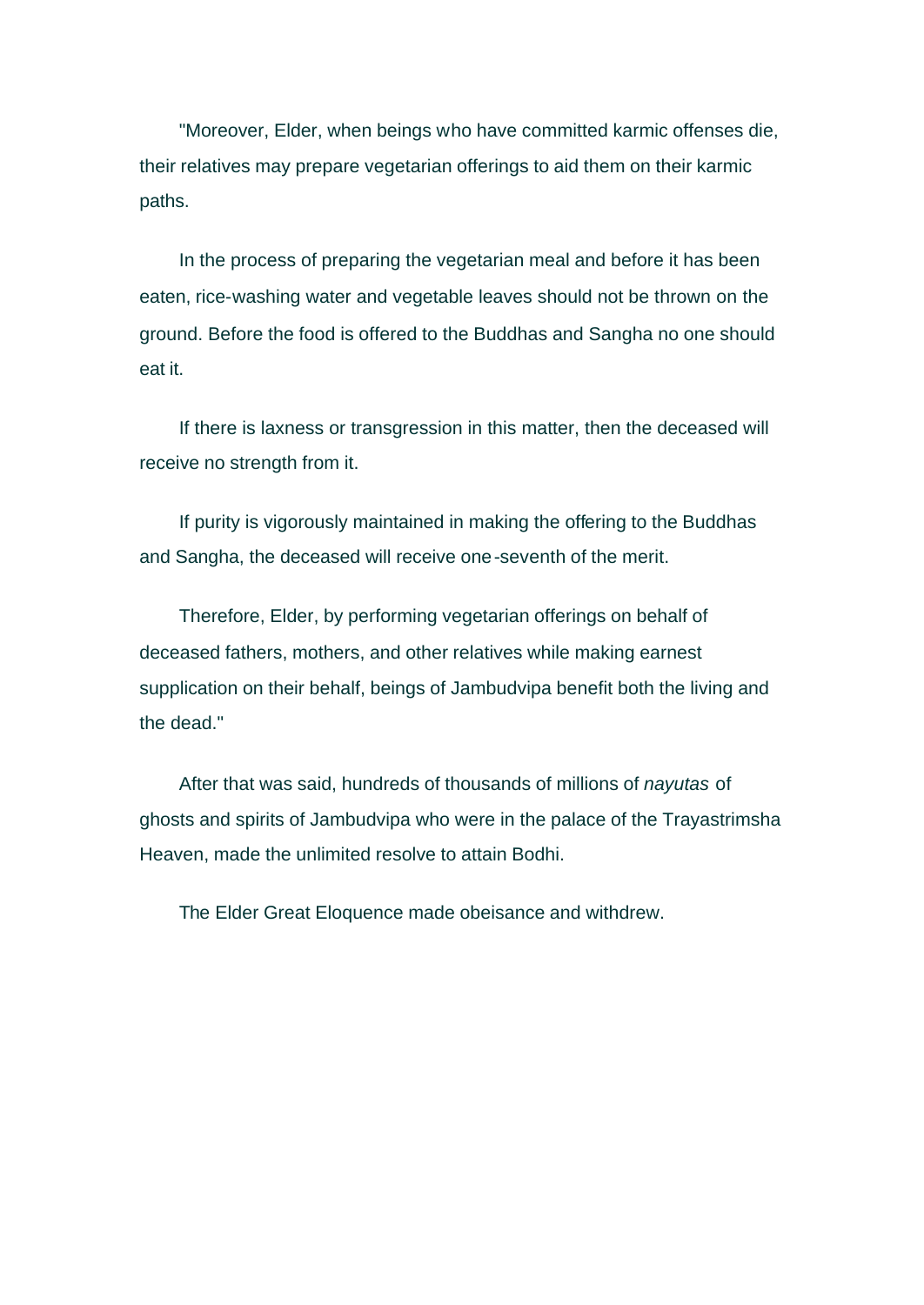# **Earth Store Bodhisattva**

## **CHAPTER VIII Praises of King Yama and His Followers**

At that time from within the Iron Ring Mountain, Lord Yama and his following of infinite ghost kings came before the Buddha in the Trayastrimsha Heaven. They were

the Ghost King Evil Poison, the Ghost King Many Evils, the Ghost King Great Argument, the Ghost King White Tiger, the Ghost King Blood Tiger, the Ghost King Crimson Tiger, the Ghost King Spreading Disaster, the Ghost King Flying Body, the Ghost King Lightning Flash, the Ghost King Wolf Tooth, the Ghost King Thousand Eyes, the Ghost King Animal Eater, the Ghost King Rock Bearer, the Ghost King Lord of Bad News, the Ghost King Lord of Calamities, the Ghost King Lord of Food, the Ghost King Lord of Wealth, the Ghost King Lord of Domestic Animals, the Ghost King Lord of Birds, the Ghost King Lord of Beasts, the Ghost King Lord of Mountain Sprites, the Ghost King Lord of Birth, the Ghost King Lord of Life, the Ghost King Lord of Sickness, the Ghost King Lord of Danger, the Ghost King Three Eyes, the Ghost King Four Eyes, the Ghost King Five Eyes, the Ch'i Li Shih King, the Great Ch'i Li Shih King, the Ch'i Li Ch'a King, the Great Ch'i Li Ch'a King, the No Ch'a King, the Great No Ch'a King, and other such great ghost kings.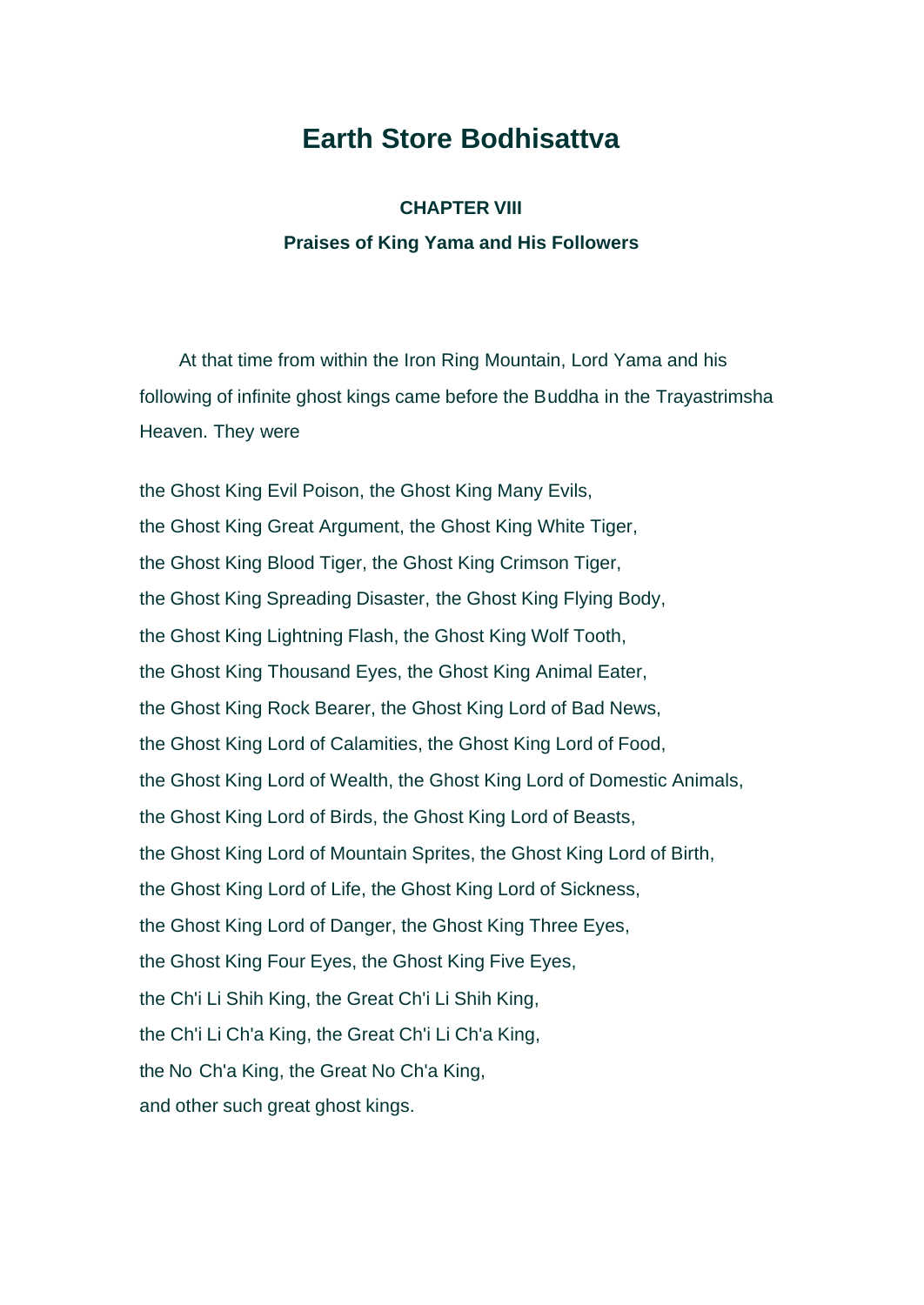With them were hundreds of thousands of minor ghost kings who dwelt throughout Jambudvipa; each presiding over certain jurisdictions.

Aided by the Buddha's awesome spiritual strength and the power of Earth Store Bodhisattva, Mahasattva all these ghost kings joined Lord Yama in the Trayastrimsha Heaven and together they stood to one side.

Then Lord Yama knelt down, placed his palms together, and said to the Buddha, "World Honored One, aided by the Buddha's awesome spiritual strength and the power of Earth Store Bodhisattva, I have been able to come to this great assembly in the Trayastrimsha Heaven, with all these ghost kings and, to our benefit, join in together.

There is now a small doubt that I should like to express, and we hope the World Honored One will be compassionate and resolve it."

The Buddha told Lord Yama, "I will answer whatever you want to ask."

At that time Lord Yama looked respectfully at the World Honored One, made obeisance, turned his head to acknowledge Earth Store Bodhisattva, and then said to the Buddha, "World Honored One, I observe that Earth Store Bodhisattva uses hundreds of thousands of expedient means to take across beings who are suffering for their offenses within the Six Paths of rebirth. I see that he does so unstintingly, without the least fatigue.

Although this Great Bodhisattva uses his inconceivable spiritual penetrations to do such deeds, it doesn't take long for the beings whom he has helped in gaining release from retributions to fall again into the bad paths.

"World Honored One, since Earth Store Bodhisattva has such great inconceivable spiritual power, why are beings not able to rely on it, to stay in the good paths, and to be freed once and for all?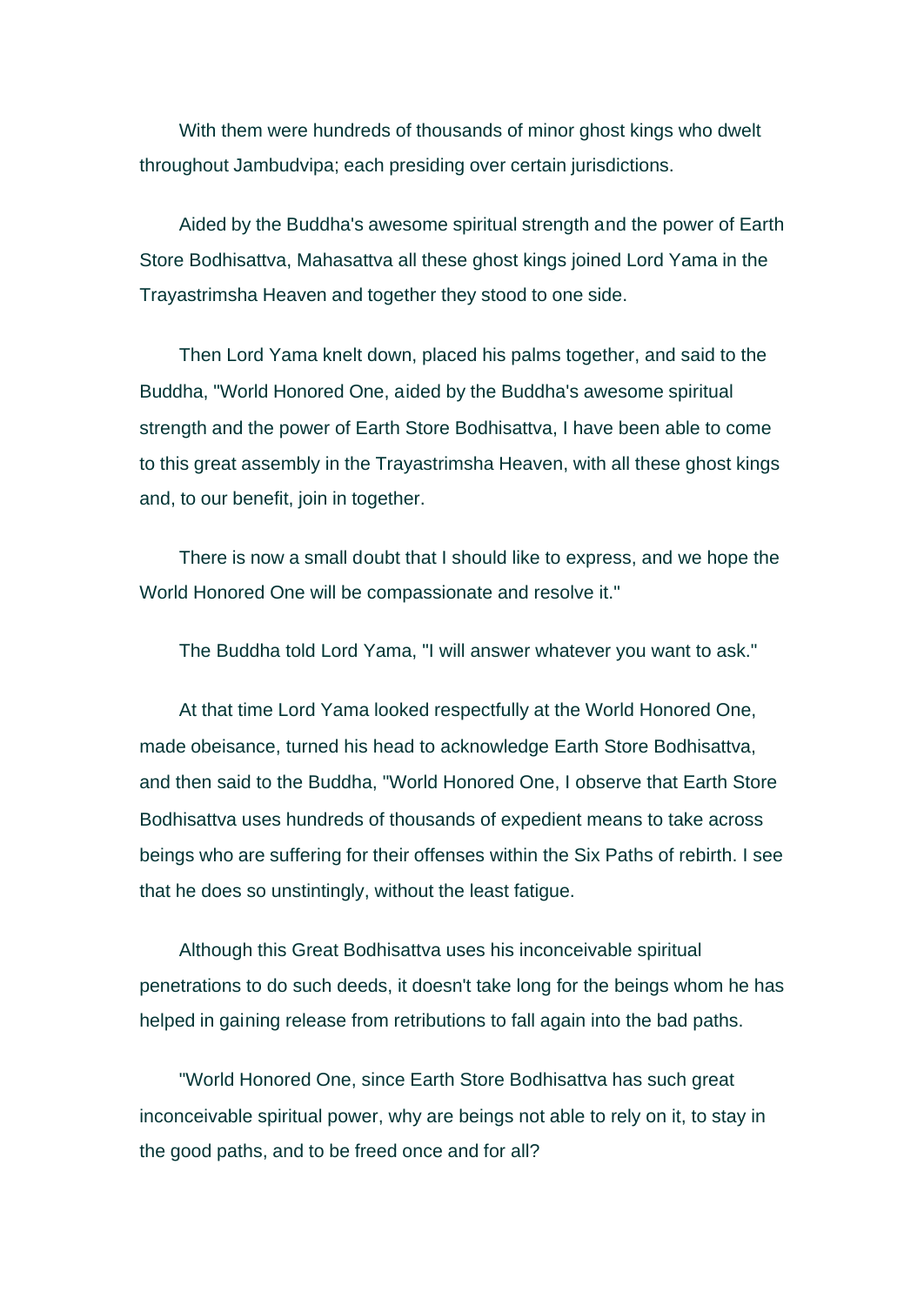Please, World Honored One, explain that for us."

The Buddha told Lord Yama, "The beings of Jambudvipa have stubborn and obstinate natures, difficult to tame, difficult to subdue.

This Great Bodhisattva continually rescues such beings throughout hundreds of thousands of eons and causes them to obtain liberation quickly.

For those beings undergoing retributions even in the worst destinies, the Bodhisattva applies the strength of expedients to extricate them from their own basic karmic conditions and lead them to understand the events of their past lives.

But because beings of Jambudvipa are so bound by their own heavy bad habits, they keep revolving in and out of the various paths over and over as this Bodhisattva labors throughout many long eons to entirely effect their rescue and release.

"They are like people who in confusion, lost their way home and took a bad road by mistake. On that treacherous road were many *Yakshas*, tigers, wolves, lions, serpents, and vipers.

Those confused people were sure to be harmed in an instant on that dangerous path.

But then they met a knowledgeable guide, skilled in neutralizing all harm, including the toxins of the *Yakshas* and others.

The mentor began to guide the travelers off that road and told them, 'Beware, everyone! What business brought you onto this road? What kinds of special skills do you have to avoid all that harm?'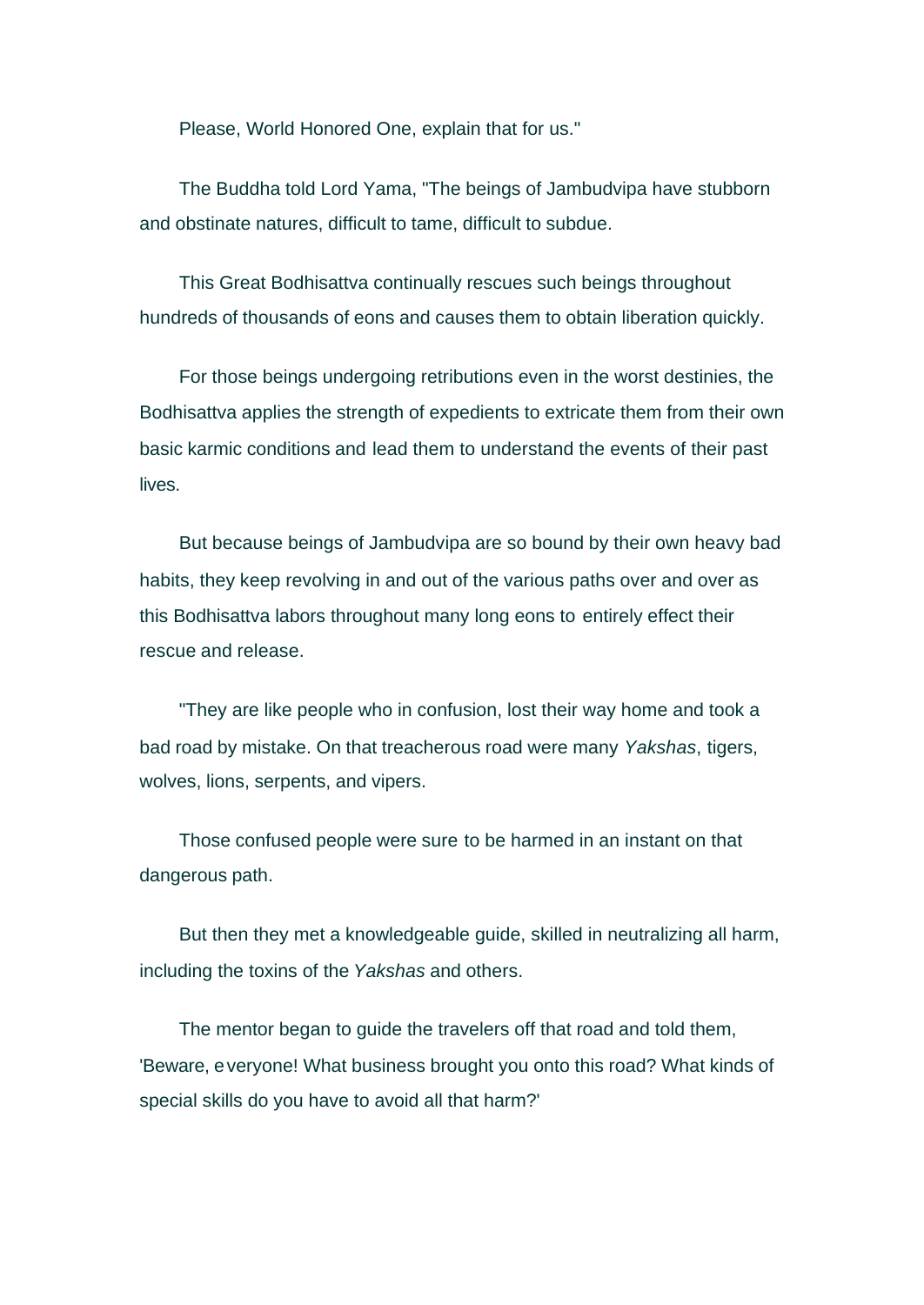Hearing that, the confused travelers realized they were on a dangerous path and turned back, attempting to escape.

"The kind guide then told them to join hands, led them off the dangerous path, and helped them avoid the deadly peril. When they reached a safe path, the travelers grew happy and at peace.

Their mentor then said to them. 'Take care, confused ones, never to go back into that road again. Once on it, it is hard to get off; it can destroy a person's very nature and life.'

The travelers who had been confused expressed their deep gratitude and as they were about to part the mentor said to them, 'If you see any other travelers, whether you know them personally or not, be they men or women, tell them that the poisons and evils on that path could harm their natures and lives. Do not allow them to unwittingly bring about their own deaths.'

In the same way, Earth Store Bodhisattva, replete with great compassion, rescues beings who are suffering for their offenses and enables them to be born among humans and gods where they enjoy wonderful bliss.

"Once those offenders obtain release from the suffering they experienced in the paths where their karma took them, they should never go down those roads again.

They are like the lost people who mistakenly took a wrong road and were lead off it by a kind mentor. They now know to never take that road again.

Moreover, they exhort others not to enter that road by saying, 'We took that road ourselves when we got confused, but we escaped and now we know better than to ever enter that road again. If we were to set foot on it again, we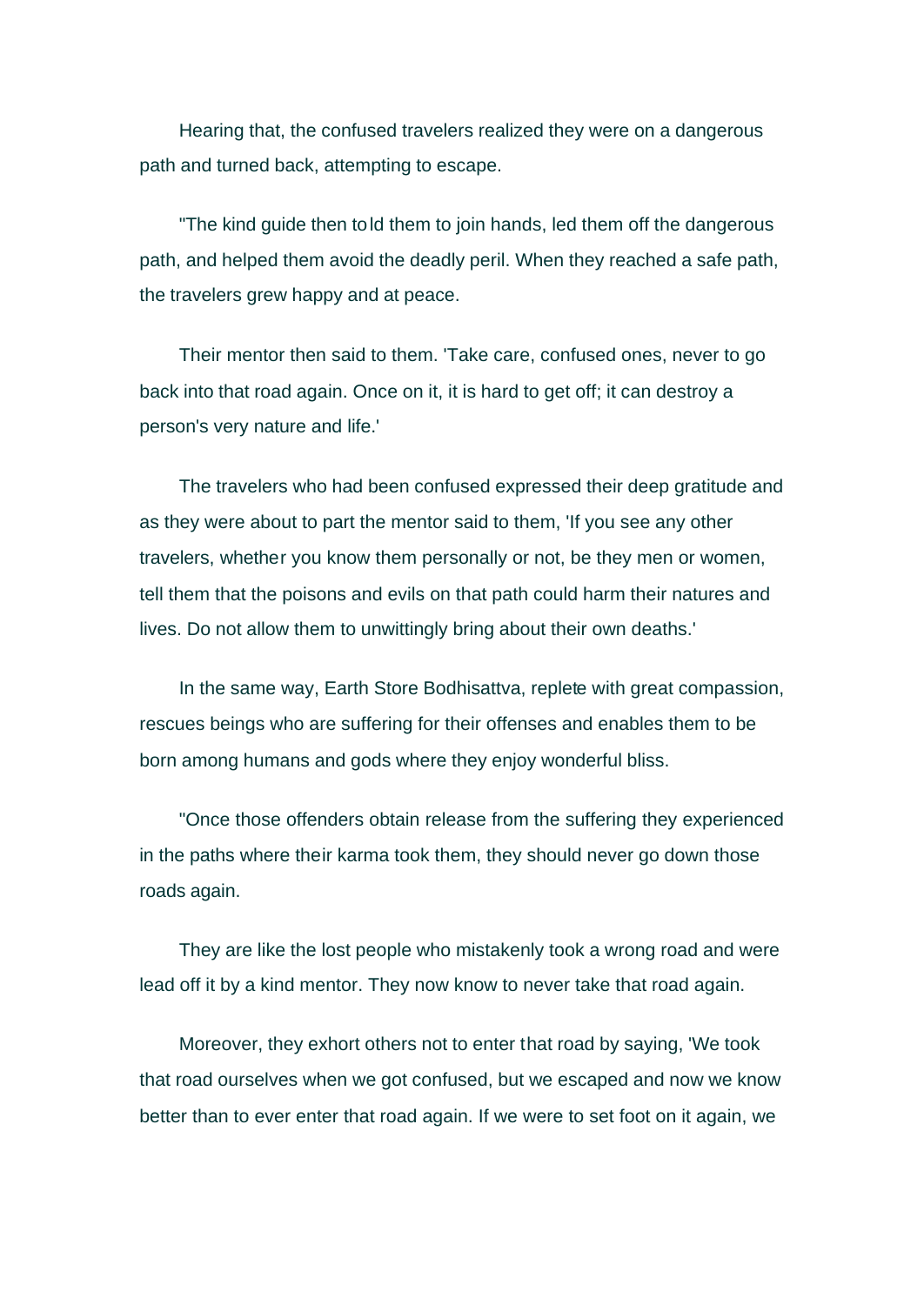would get confused and be unable to recognize it as the dangerous path we descended into before. That being the case, we might lose our lives.'

The same holds true for falling into the bad destinies. Due to the powerful expedient means of Earth Store Bodhisattva, beings can be freed and can gain rebirth as humans or gods.

If they were to then turn around and enter into the bad destinies again, then those with heavy karmic bonds might remain in the hells forever with no chance of escape."

At that time the Ghost King Evil Poison placed his palms together respectfully, addressed the Buddha, and said, "World Honored One, each of us countless ghost kings of Jambudvipa bestows benefit or inflicts harm on beings differently. But our karmic retributions are such that we and our followers roam in the world doing much evil and little good.

When we pass a household, a city, a town, a garden, a cottage or a hut where there are men or women who have cultivated as little as a hair's worth of good deeds, who have hung but one banner or one canopy, who have used a little incense or a few flowers as offerings to images of Buddhas or Bodhisattvas, or who have recited the sacred Sutras or burned incense as an offering to even one sentence or *gatha* in them, we ghost kings will respect such people as we would the Buddhas of the past, present, and future.

We will instruct the smaller ghosts, each of whom has great power, as well as the earth spirits, to protect such people. Bad situations, accidents, severe or unexpected illnesses, and all other unwelcome events will not even come near their residences or other places they may be, much less enter the door."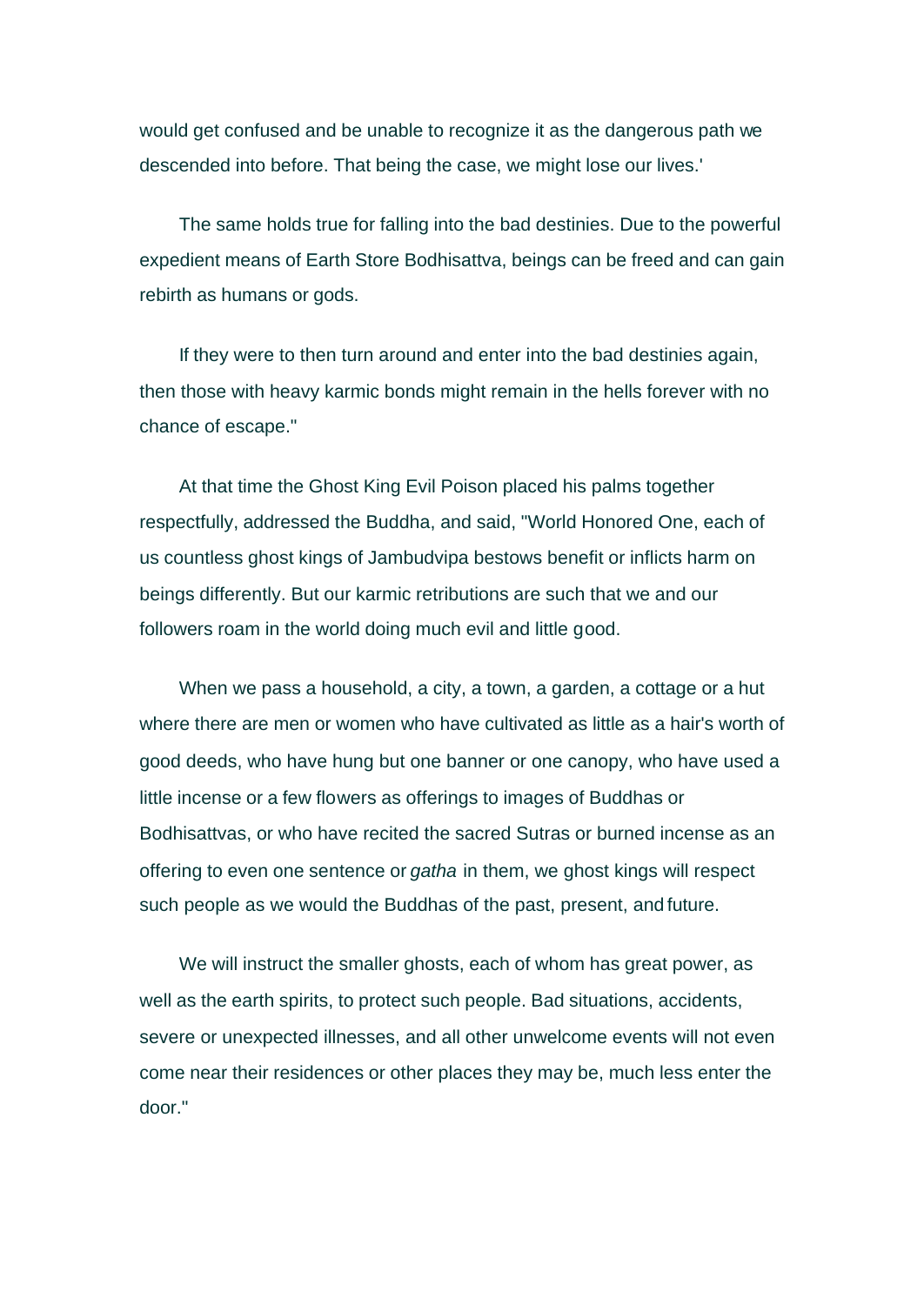The Buddha praised the ghost kings, "Excellent, excellent, that all of you ghost kings join Lord Yama in protecting good men and women in that way. I shall tell Lord Brahma and Lord Shakra to see that you are protected as well."

When that was said, a ghost king in the assembly named Lord of Life said to the Buddha, "World Honored One, my karmic conditions are such that I have jurisdiction over the lifespans of people in Jambudvipa, governing both the time of their births and their deaths.

My fundamental vows are based on a great desire to benefit them, but people do not understand my intent and go through birth and death in distress. Why is that?

"When women in Jambudvipa have just borne children, be they boys or girls, or when they are just about to give birth, good deeds should be done to increase the benefits of the household, thus causing the local earth spirits to be immeasurably pleased. The spirits will then protect the mother and child so that they experience peace and happiness; they will bring benefit to the entire family.

After the birth, all killing for the purpose of offering fresh meat to the mother should be carefully avoided, as should parties that involve consumption of alcohol, eating of meat, singing, and playing musical instruments. All those things can keep the mother and child from being peaceful and happy. Why is that?

At the difficult time of birth, uncountable evil ghosts, including mountain sprites, goblins, and spirit-beings, desire to eat the strong-smelling blood. I quickly order the local earth spirits of that household to protect the mother and child, allowing them to be peaceful and happy and to receive other benefits.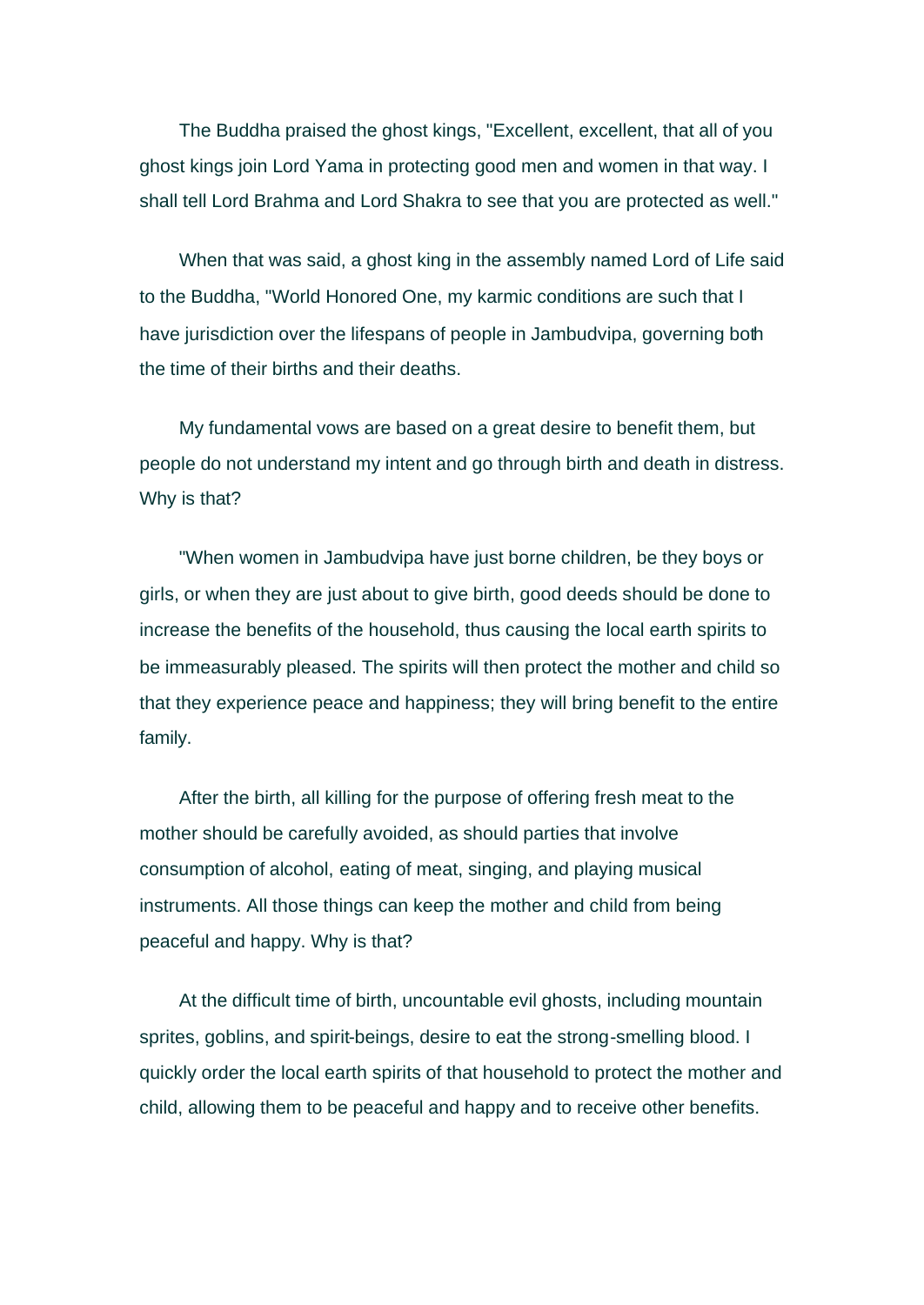When people in such households witness those benefits, they should do meritorious deeds to express their gratitude to the earth spirits. If instead, they harm and kill, and have big parties involving feasting and entertainment, then the retributions that result from such offenses will be born by they themselves and will bring harm to the mother and child as well.

"Moreover, when people of Jambudvipa are on the verge of death, I wish to keep them from falling into the Evil Paths, regardless of whether they have done good or evil.

But how much is this power of mine to help them increased when they have personally cultivated good roots!

When those who do good in Jambudvipa are about to die, hundreds of thousands of ghosts and spirits from the Evil Paths transform themselves and appear as the parents or other relatives in an attempt to lead such people to fall into the Evil Paths.

How much more is that the case for those who have done evil deeds!

"World Honored One, when men or women in Jambudvipa are on the verge of death, their consciousnesses and spirits become confused and dark. They are unable to discriminate between good and evil, and their eyes and ears are unable to see or hear.

That is why relatives of those deceased should make generous offerings, recite the sacred Sutras, and recite the names of Buddhas and Bodhisattvas. Such good conditions can cause the deceased to leave the Evil Paths, and all the demons, ghosts, and spirits will withdraw and disperse.

"World Honored One, if at the time of death beings of any kind have an opportunity to hear the name of one Buddha or Bodhisattva or to hear a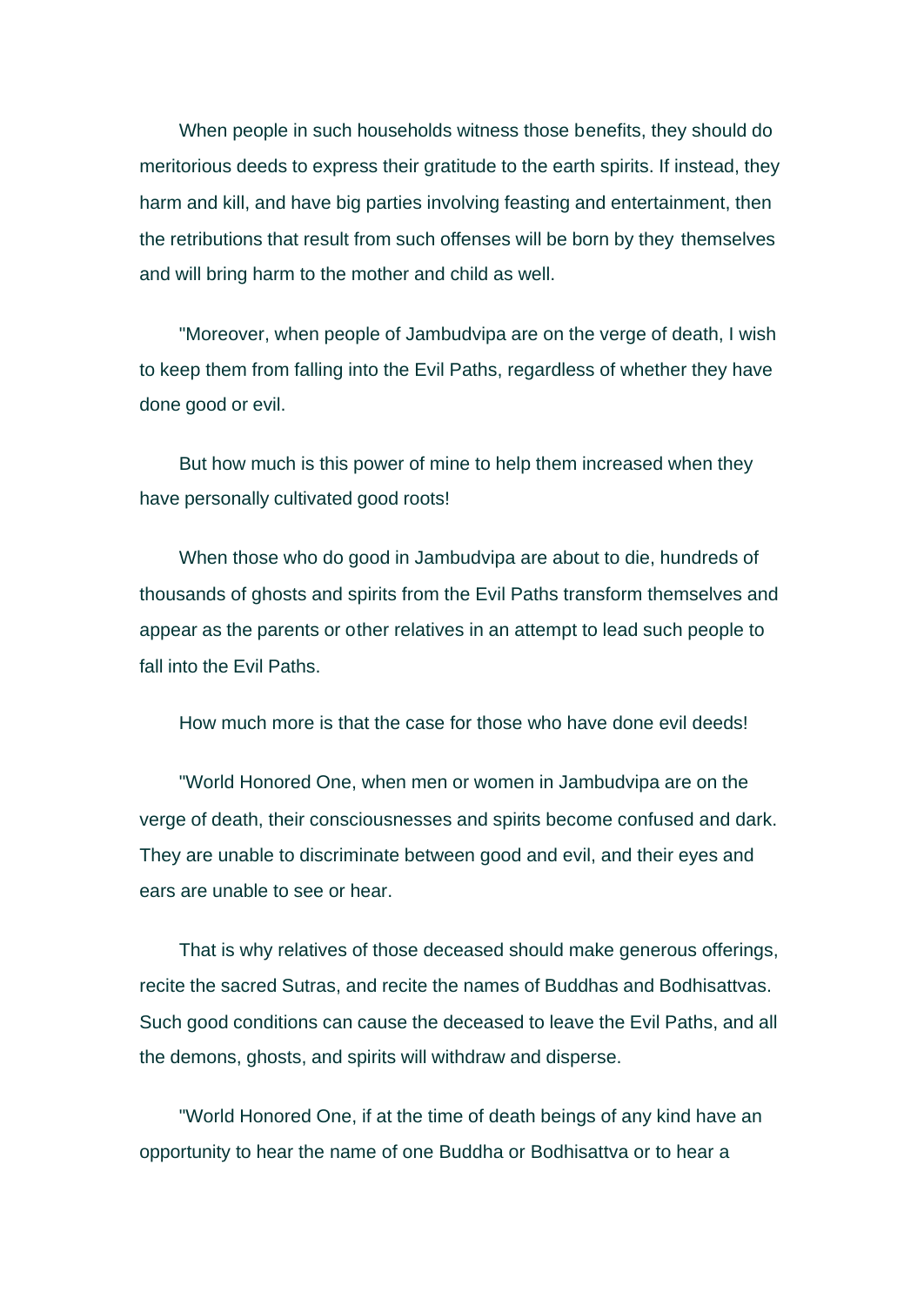sentence or *gatha* of a Mahayana Sutra, I observe that such beings can quickly be freed from the pull of their accumulated minor bad deeds that would otherwise send them to the bad paths.

The exception to that is crimes involving killing that warrant Fivefold Relentless Retribution."

The Buddha told the Ghost King Lord of Life, "Because of your great compassion, you are able to make such great vows and protect all beings in the midst of life and death.

When men or women in the future undergo birth and death, do not withdraw from your vow, but liberate them all so they gain eternal peace."

The ghost king told the Buddha, "Please do not be concerned. Until the end of my life I shall in every thought protect beings of Jambudvipa both at the time of birth and at the time of death, so that they all gain tranquility. I only wish that at the time of birth and of death they will believe what I say, so that they all can be liberated and gain many benefits."

At that time the Buddha told Earth Store Bodhisattva, "This great Ghost King Lord of Life has already passed through hundreds of thousands of lives as a ghost king, protecting beings during both birth and death. Only because of this Great Being's compassionate vows does he appear in the body of a ghost, for in reality he is not a ghost.

After one hundred seventy eons have passed, he will become a Buddha named No Appearance Thus Come One. His eon will be called Happiness, and his world will be named Pure Dwelling. That Buddha's lifespan will be incalculable eons.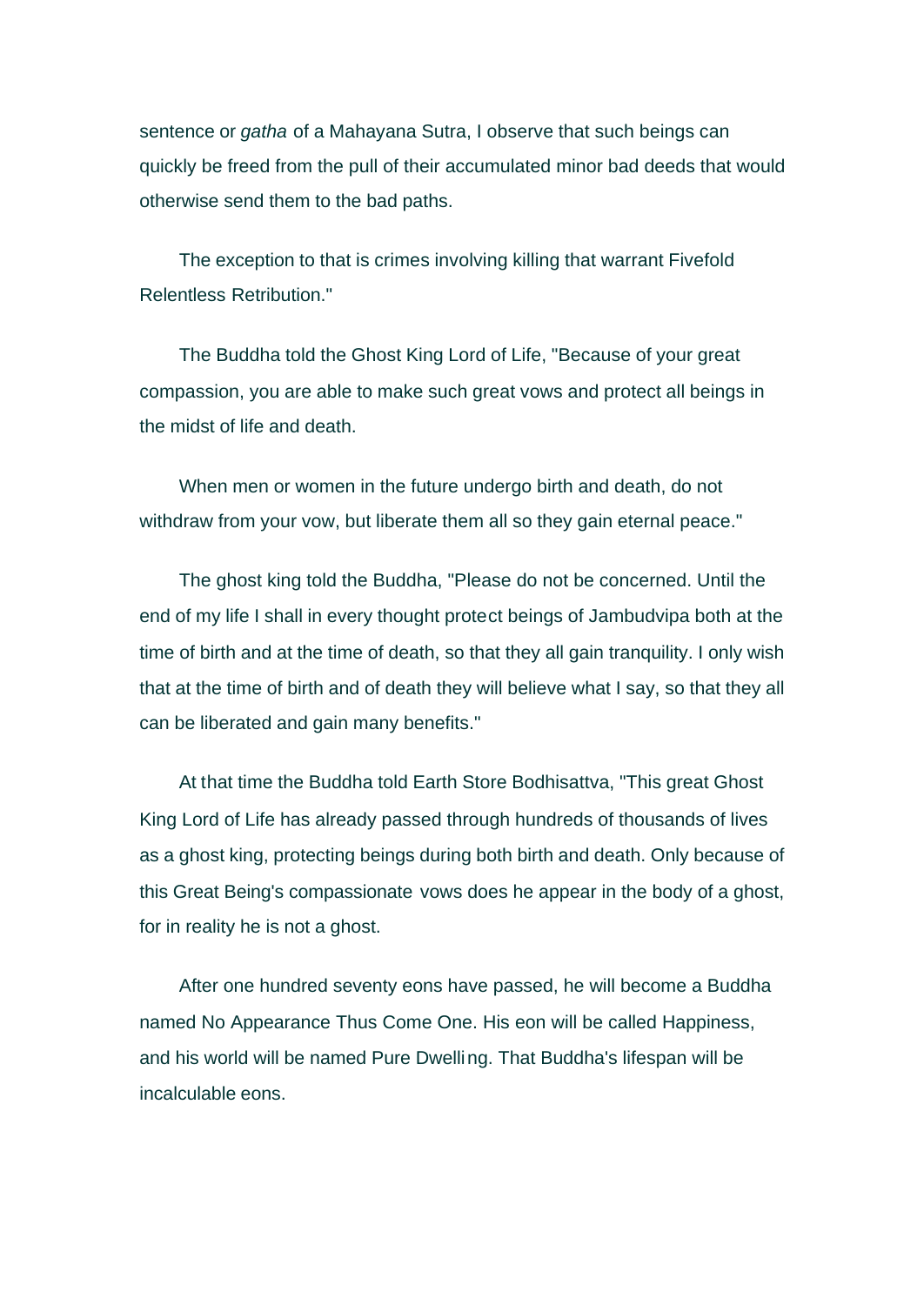Earth Store, the circumstances surrounding this great ghost king are thus. They are inconceivable, and the people and gods whom he takes across are countless."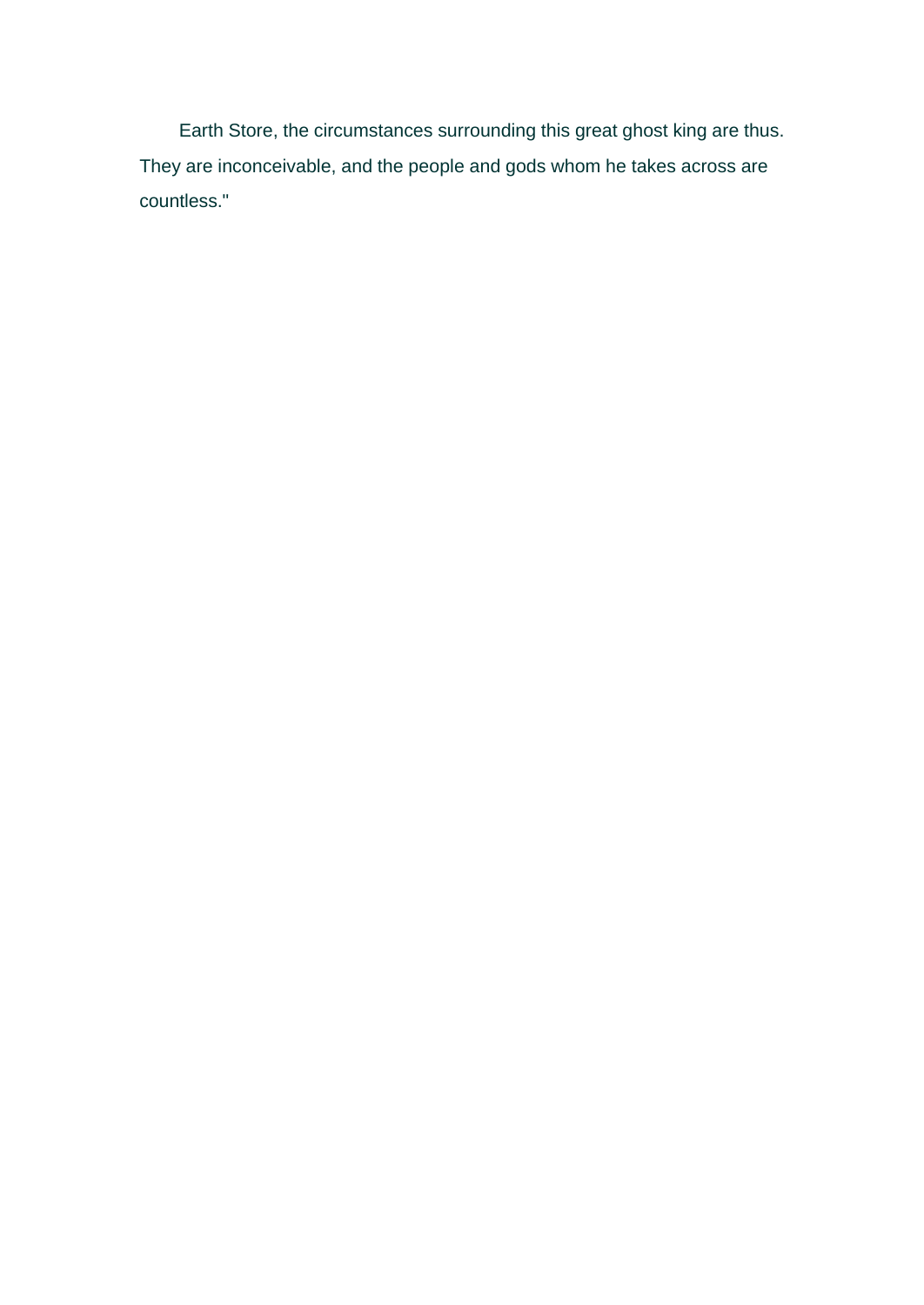## **Earth Store Bodhisattva**

**CHAPTER IX The Names of Buddhas** 

At that time, Earth Store Bodhisattva, Mahasattva said to the Buddha, "World Honored One, I want to discuss some practices that will be helpful to beings of the future and will enable them to gain great benefit throughout their lives and deaths. World Honored One, please hear my words."

The Buddha told Earth Store Bodhisattva, "Now with your expansive compassion you wish to discuss the inconceivable events involved in rescuing all those in the Six Paths who are suffering for their offenses. This is the right time. Speak now, since my Nirvana is near, so that I may soon help you complete your vows. Then I too will have no need to be concerned about beings of the present or future."

Earth Store Bodhisattva said to the Buddha, "World Honored One, countless *Asamkhyeya* eons ago a Buddha named Boundless Body Thus Come One appeared in the world.

If men or women hear this Buddha's name and have a momentary thought of respect, those people will overstep the heavy offenses involved in birth and death for forty eons. How much more will that be the case for those who sculpt or paint this Buddha's image or praise and make offerings to him. The merit they obtain will be limitless and unbounded.

"Furthermore, in the past as many eons ago as there are grains of sand in the Ganges River, a Buddha named Jewel Nature Thus Come One appeared in the world.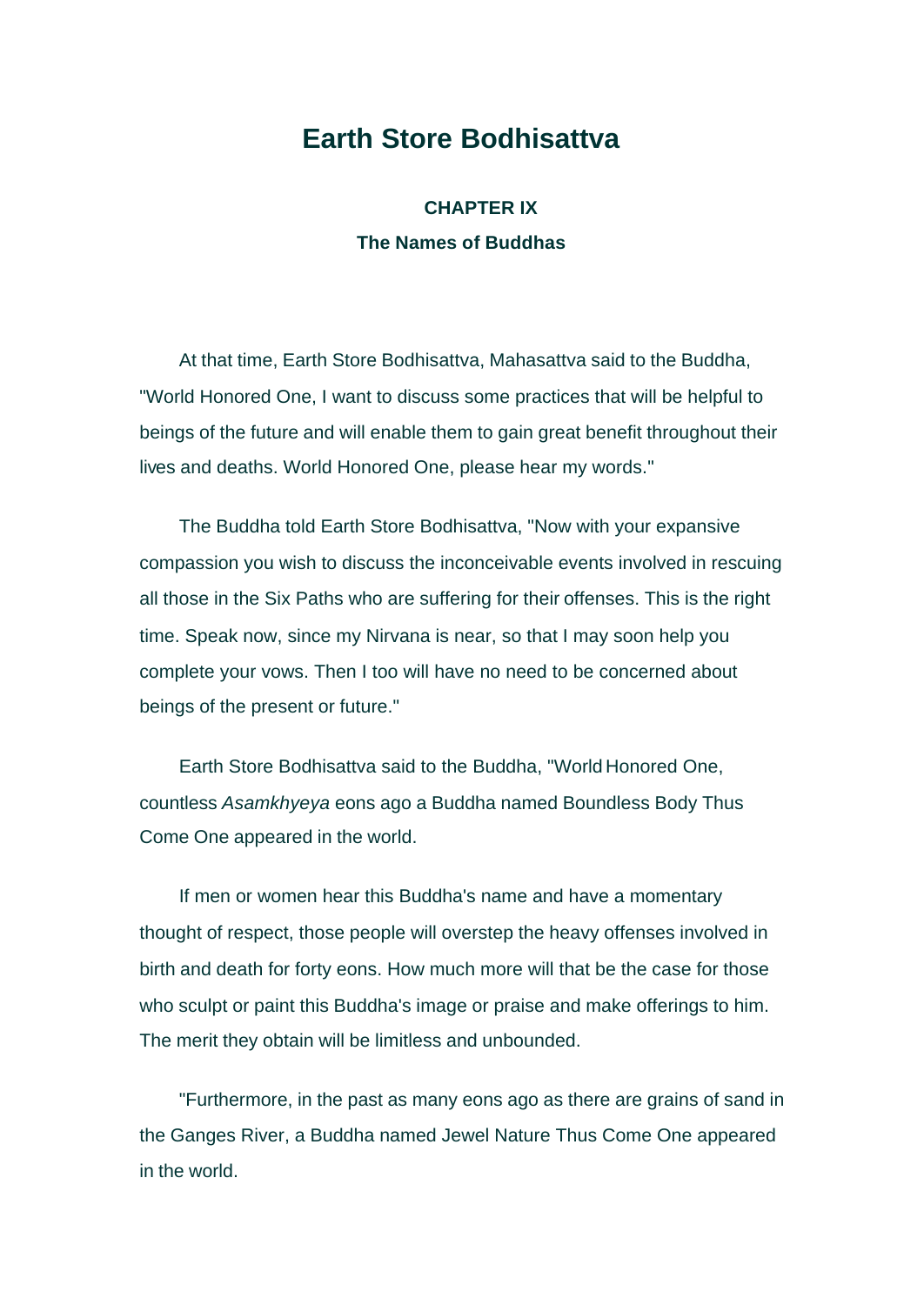If men or women hear this Buddha's name and instantly decide to take refuge, those people will never retreat from the Unsurpassed Path.

"Furthermore, in the past a Buddha named Padma Supreme Thus Come One appeared in the world. If men or women hear this Buddha's name or if the sound of the name merely passes into their ears, those people will be reborn one thousand times in the Six Desire Heavens. How much more will that be the case if those people sincerely recite the name of that Thus Come One.

"Furthermore, in the past inexpressibly ineffable *Asamkhyeya* eons ago, a Buddha named Lion's Roar Thus Come One appeared in the world. If men or women hear this Buddha's name and in a single thought take refuge, those people will encounter numberless Buddhas who will rub the crowns of their heads and bestow predictions of enlightenment upon them.

"Furthermore, in the past a Buddha named Krakucchanda appeared in the world. If men or women hear this Buddha's name and sincerely behold, worship, or praise him, those people will become Great Brahma Heaven kings in the assemblies of the thousand Buddhas of the Worthy Eon and will there receive superior predictions.

"Furthermore, in the past a Buddha named Vipashin appeared in the world. If men or women hear this Buddha's name, those people will eternally avoid falling into the Evil Paths, will always be born among people or gods, and will abide in supremely wonderful bliss.

"Furthermore, in the past as many eons ago as there are grains of sand in limitless and countless Ganges Rivers, a Buddha named Jewel Supreme appeared in the world. If men or women hear this Buddha's name, those people will never fall into the Evil Paths and will always abide in the heavens experiencing supremely wonderful bliss.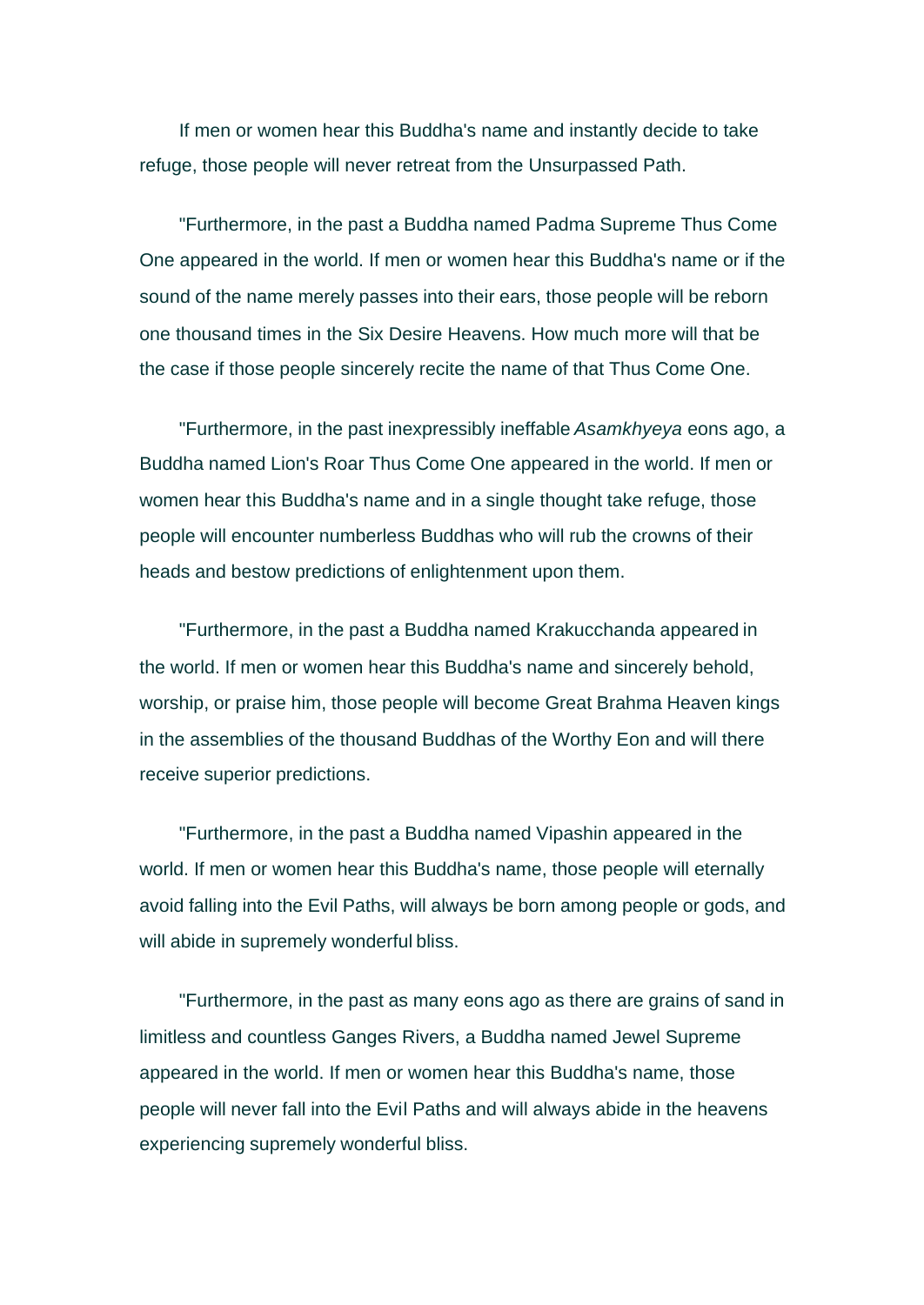"Furthermore, in the past a Buddha named Jeweled Appearance Thus Come One appeared in the world. If men or women hear this Buddha's name and give rise to a thought of respect, those people will soon attain the fruitions of Arhatship.

"Furthermore, limitless *Asamkhyeya* eons ago, a Buddha named Kashaya Banner Thus Come One appeared in the world. If men or women hear this Buddha's name, those people will overcome the offenses of birth and death for one hundred great eons.

"Furthermore, in the past a Buddha named Great Penetration Mountain King Thus Come One appeared in the world. If men or women hear this Buddha's name, those people will encounter as many Buddhas as there are grains of sand in the Ganges, who will speak Dharma extensively for them, making certain that they realize Bodhi.

"Furthermore, in the past there were Buddhas named Pure Moon Buddha, Mountain King Buddha, Wise Victory Buddha, Pure Name King Buddha, Accomplished Wisdom Buddha, Unsurpassed Buddha, Wonderful Sound Buddha, Full Moon Buddha,

Moon-Face Buddha, and indescribably many other Buddhas.

"World Honored One, beings of the present and future, both gods and humans, both male and female, can amass such limitless merit and virtue by reciting only one Buddha's name. How much more merit will they amass by reciting many names.

Those beings will personally obtain benefits in their lives and deaths significant enough to keep them from ever falling into the Evil Paths.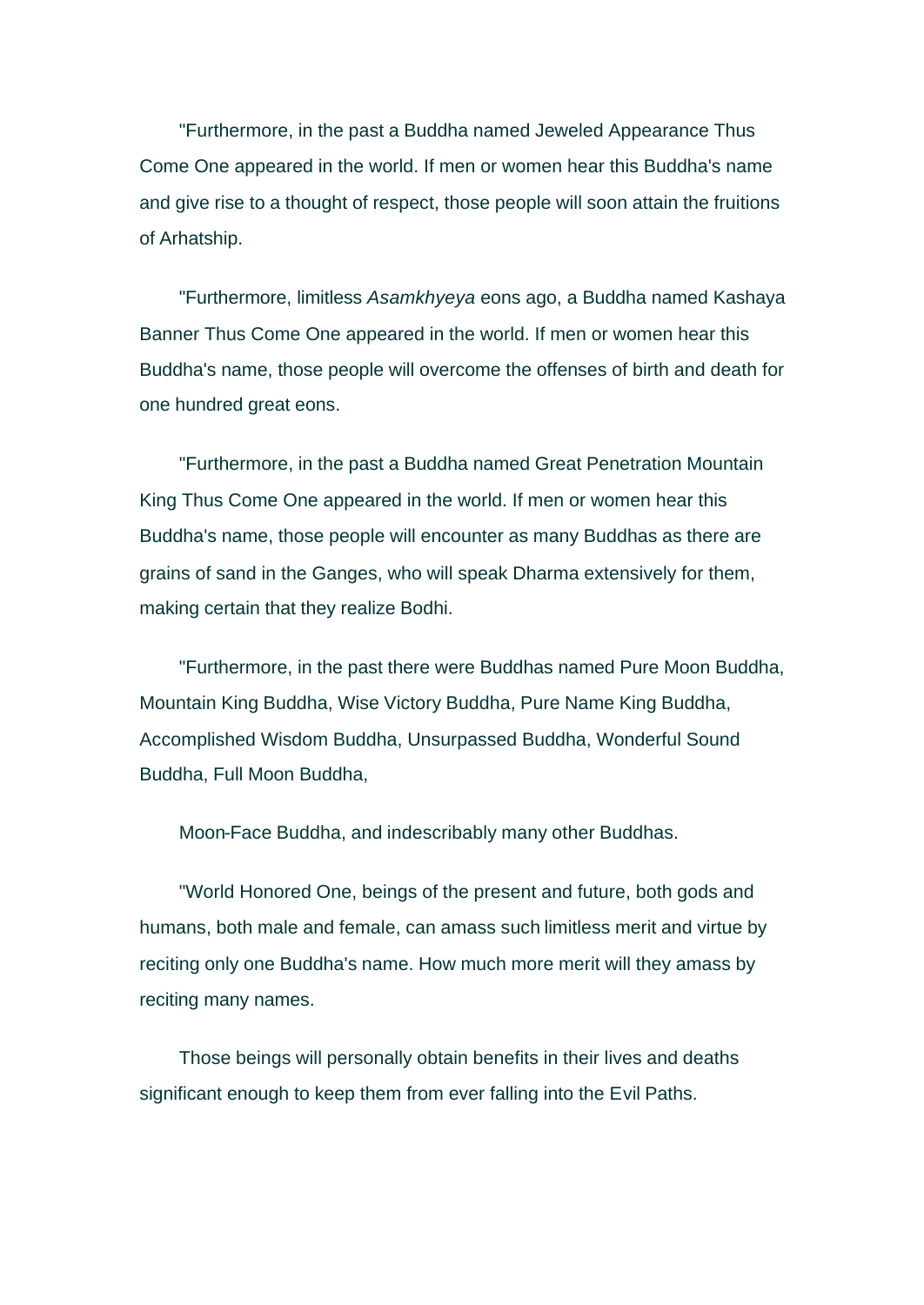"When people are on the verge of dying, a group of their relatives, or even just one of them, should recite Buddhas' names aloud for the people who are sick. By doing so, the karmic retributions of those people who are about to die will be dissolved, even offenses deserving Fivefold Relentless Retribution.

Offenses warranting Fivefold Relentless Retribution are so extremely heavy that those who commit them should not escape retribution for millions of eons. If, however, at the time of such offenders' deaths, someone recites the names of Buddhas on their behalf, then their offenses can gradually be dissolved.

How much more will that be the case for beings who recited those names themselves. The merit they attain will be limitless and will eradicate measureless offenses."

> **End of Part Two of Sutra of the Past Vows of Earth Store Bodhisattva**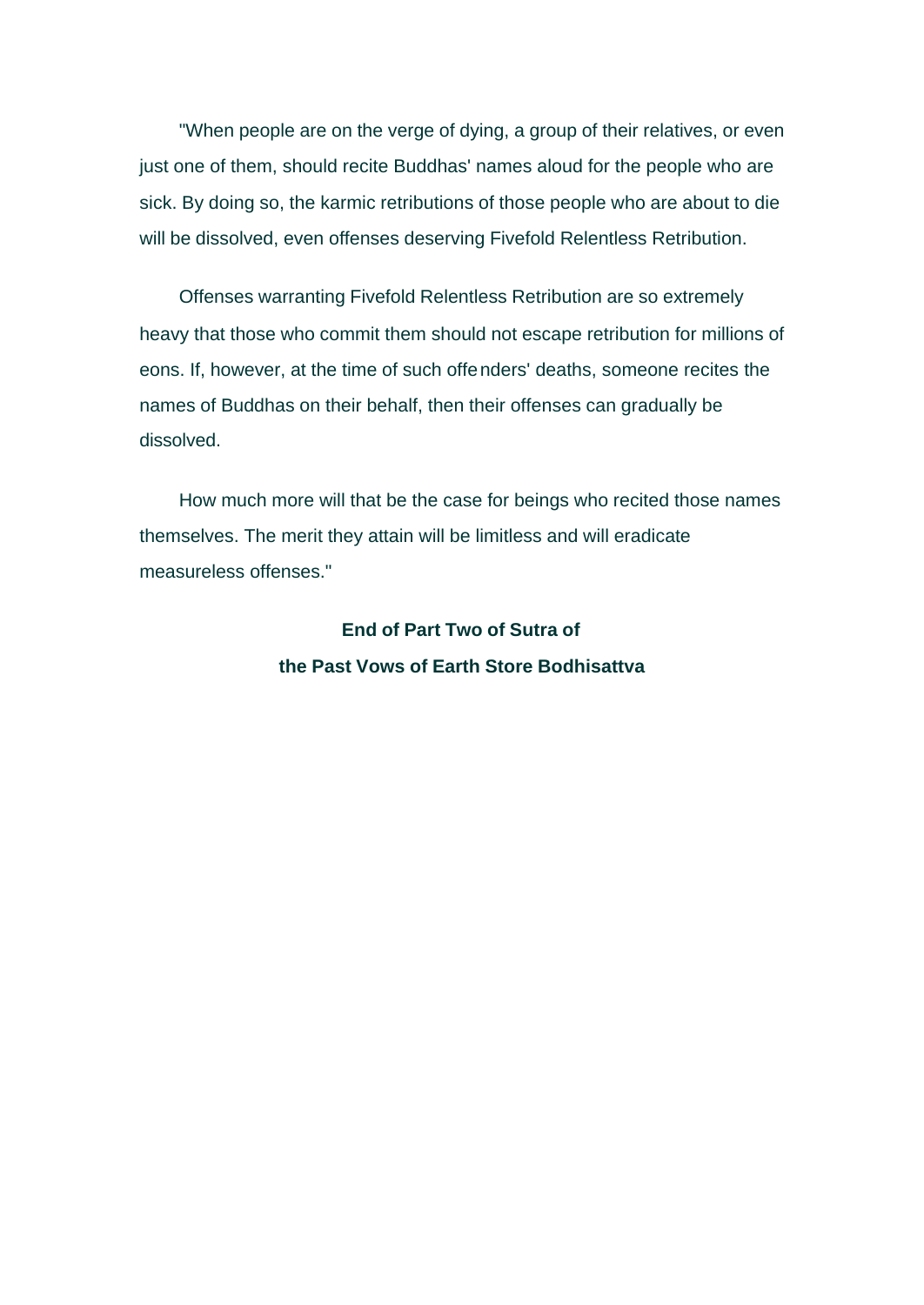#### **Earth Store Bodhisattva**

#### **Part Three of Sutra of the Past Vows of Earth Store Bodhisattva**

#### **CHAPTER X**

#### **The Conditions and Comparative Merits and Virtues of Giving**

At that time. Earth Store Bodhisattva, Mahasattva, based on the Buddha's awesome spiritual strength, arose from his seat, knelt on one knee, placed his palms together and said to the Buddha, "World Honored One, I have observed beings within the paths of karma and compared their acts of giving. Some do a little and some do a lot. Some receive blessings for one life, some for ten lives, and some receive great blessings and benefits for hundreds or thousands of lives. Why is that? Please, World Honored One, explain that for us."

At that time the Buddha told Earth Store Bodhisattva, "Here in this assembly in the palace of the Trayastrimsha Heaven, I will now discuss the comparative merit and virtue derived from acts of giving done by the beings in Jambudvipa. Listen attentively to what I say."

Earth Store said to the Buddha, "I have wondered about this matter and will be pleased to listen."

The Buddha told Earth Store Bodhisattva, "In Jambudvipa, leaders of nations, prime ministers, high officials, great Elders, great Ksatriyas, great Brahmans, and others may encounter those who are poor,

hunchbacked, crippled, dumb, mute, deaf, retarded, blind or handicapped in other ways.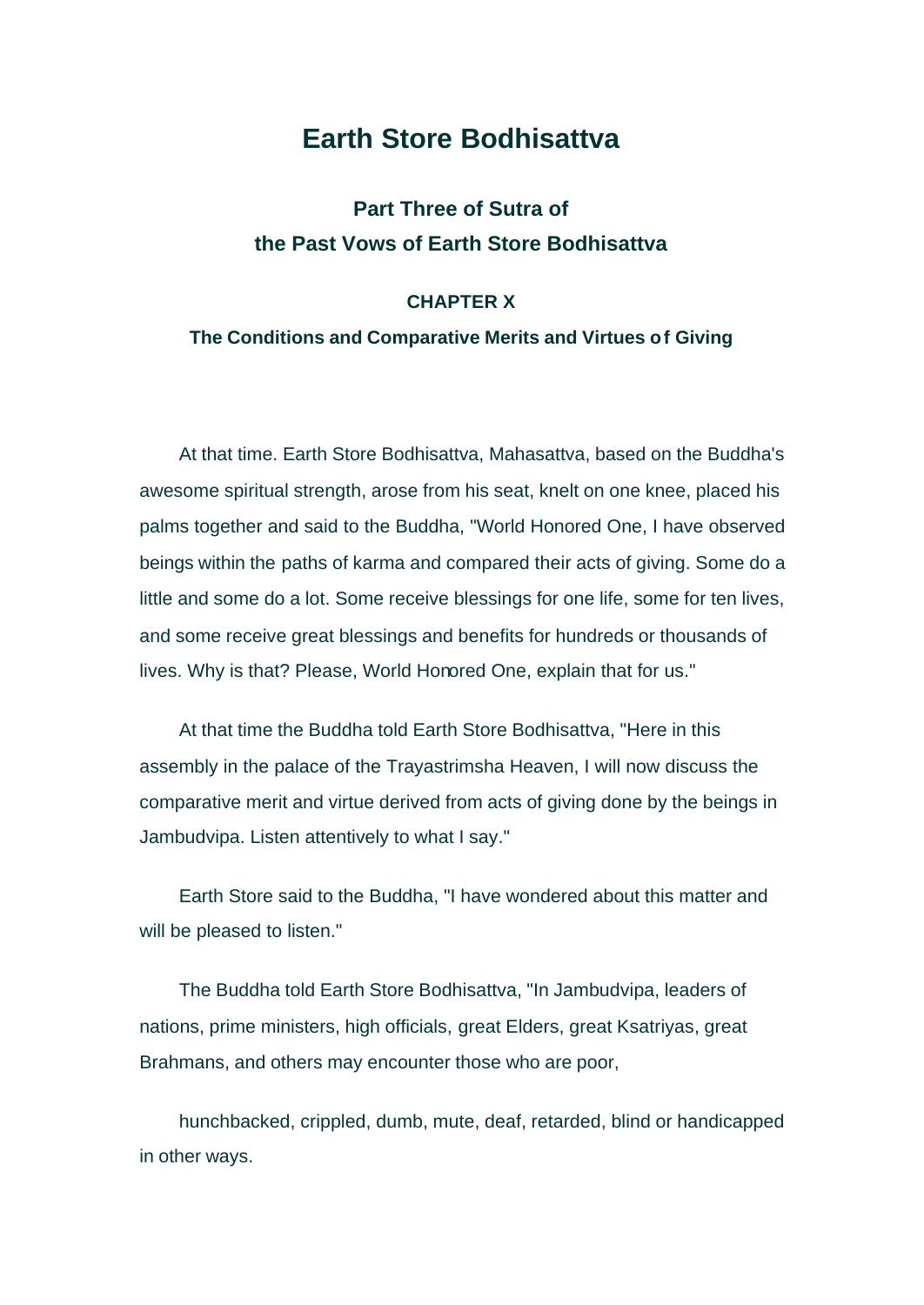Those leaders and good people may wish to give to those people and may be able to do so with great compassion, a humble heart, and a smile. They may arrange to give generously, either personally with their own hands, or by arranging for others to do so, using gentle words and sympathetic speech.

The blessings and benefits that such leaders and good people will accrue will be comparable to the meritorious virtues derived from giving to as many Buddhas as there are grains of sand in a hundred Ganges Rivers. Why is that?

Those leaders and good people will receive such rewards of blessings and benefits for having shown a great compassionate heart toward the most impoverished and handicapped individuals.

Throughout hundreds of thousands of lives to come they will always have an abundance of the seven gems, not to mention clothing, food, and the necessities of life.

"Moreover, Earth Store, in the future the leaders of nations, Brahmans, and others may encounter Buddhist stupas, monasteries, or images of Buddhas, Bodhisattvas, Sound-hearers, or Pratyekabuddhas and personally make offerings or give gifts to them.

From doing that, those leaders and good people will serve as Lord Shakra for a duration of three eons, enjoying supremely wonderful bliss.

If they are able to transfer the blessings and benefits of that giving and dedicate it to the Dharma Realm, then those leaders of nations and good people will reign as great Brahma Heaven kings for ten eons.

"Moreover, Earth Store, in the future leaders of nations, Brahmans, and others may, upon encountering ancient Buddhist stupas and monasteries or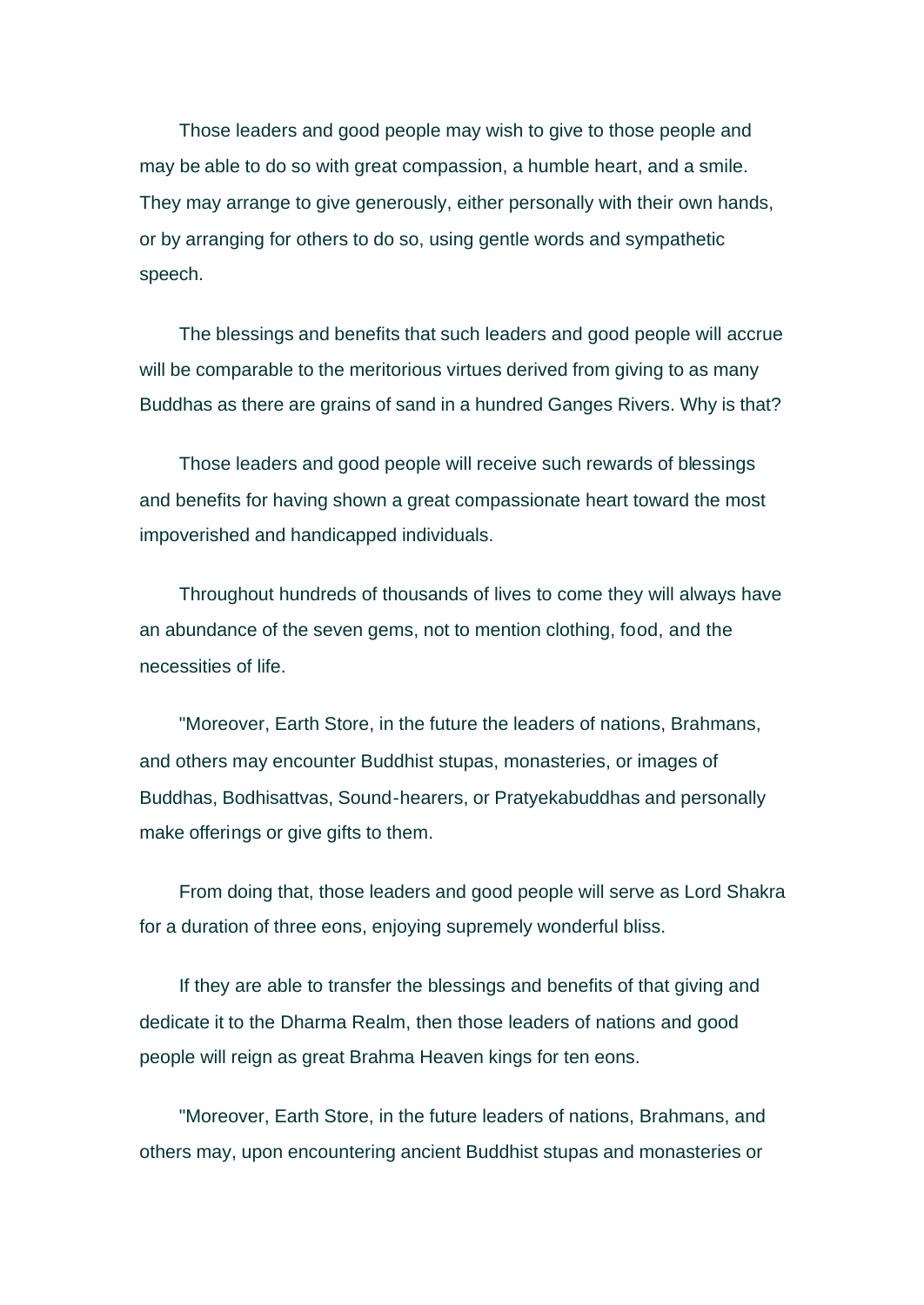sutras and images that are damaged, decaying, or broken, resolve to restore them.

Those leaders and good people may then do so themselves or encourage others, as many as hundreds of thousands of people to help and thereby establish affinities.

Those leaders and good people will become Wheel-Turning Kings for hundreds of thousands of successive lives and those who made offerings with them will be leaders of small nations for as many lives.

If, before the stupas or monasteries, they resolve to dedicate that merit, then, based on that limitless and unbounded reward, those leaders, good people, and their helpers will eventually all complete the path to Buddhahood.

"Moreover, Earth Store, in the future, leaders of nations, Brahmans, and others may have compassionate thoughts upon seeing the old, the sick, or women in child birth, and may provide them with medicinal herbs, food, drink, and bedding so as to make them peaceful and comfortable.

The blessings and benefits derived from doing that are quite inconceivable. For one hundred eons they will always be lords of the Pure Dwelling Heavens, for two hundred eons they will be lords in the Six Desire Heavens, and they will ultimately attain Buddhahood. They will never fall into the Evil Paths, and for hundreds of thousands of lives they will hear no sounds of suffering.

"Moreover, Earth Store, if in the future, leaders of nations, Brahmans, and others can give in that way, they will receive limitless blessings.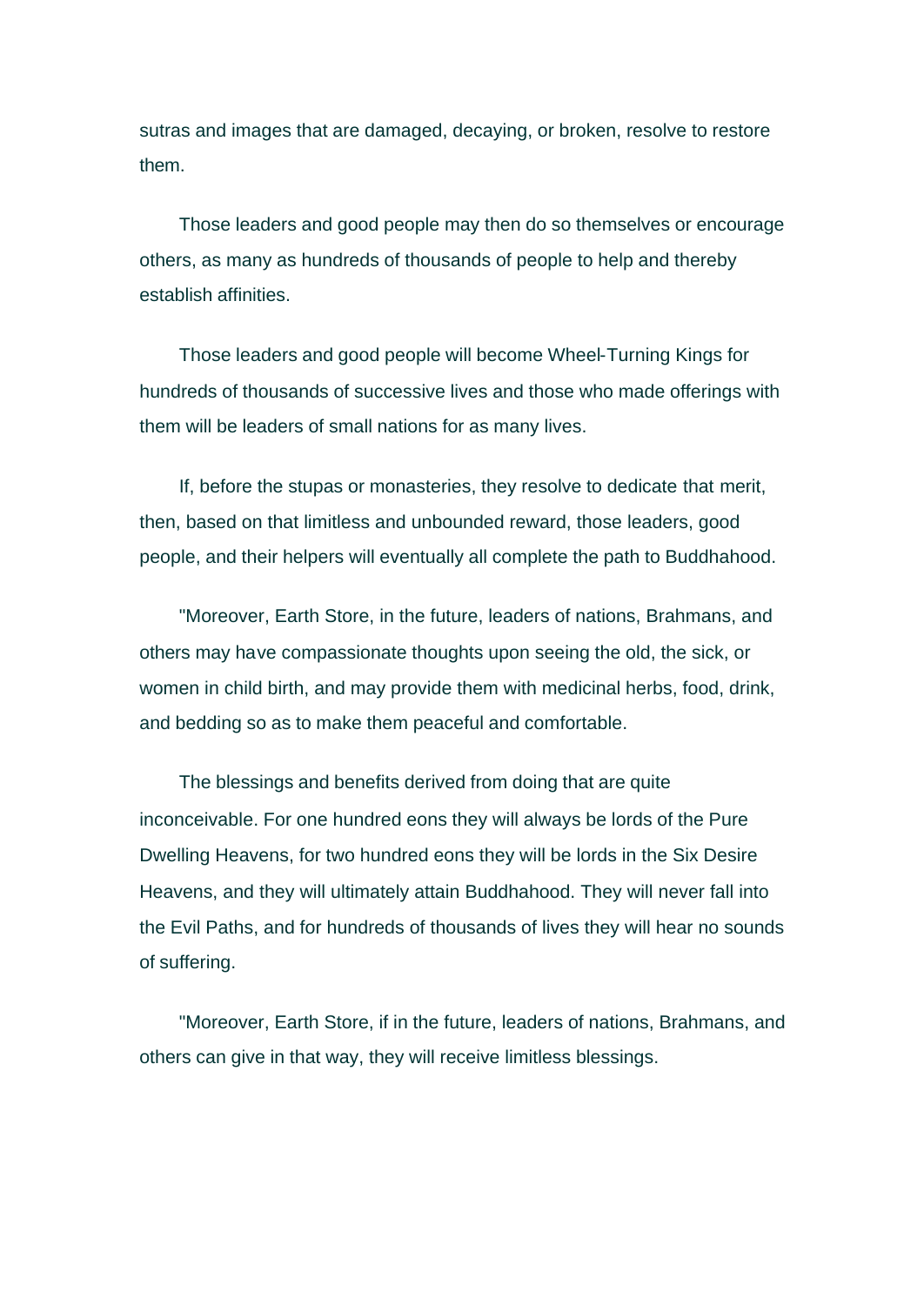"If they are in addition, able to dedicate that merit, be it great or small, they will ultimately attain Buddhahood. How much more easily will they be able to attain the rewards of becoming Shakra, Brahma, or a Wheel-Turning King.

Therefore, Earth Store, you should urge beings everywhere to learn to give in those ways.

"Moreover, Earth Store, in the future if good men or good women only manage to plant a few good roots within the Buddhadharma, equivalent to no more than a strand of hair, a grain of sand, or a mote of dust, they will receive incomparable blessings and benefits.

"Moreover, Earth Store, good men or women in the future may, upon encountering images of Buddhas, Bodhisattvas, Pratyekabuddhas, or Wheel-Turning Kings, give gifts or make offerings to them.

Such persons will attain limitless blessings and will always enjoy supremely wonderful bliss among people and gods.

If they can dedicate that merit to the Dharma Realm, their blessings and benefits will be beyond compare.

"Moreover, Earth Store, good men or good women in the future may, upon encountering Great Vehicle sutras or upon hearing but a single *gatha* or a sentence, be inspired to praise, venerate, give gifts, and make offerings to them.

Those people will attain great limitless and unbounded rewards. If they can dedicate that merit to the Dharma Realm, their blessings will be beyond compare.

"Moreover, Earth Store, in the future, good men or good women may, upon encountering new Buddhist stupas, monasteries, or sutras of the Great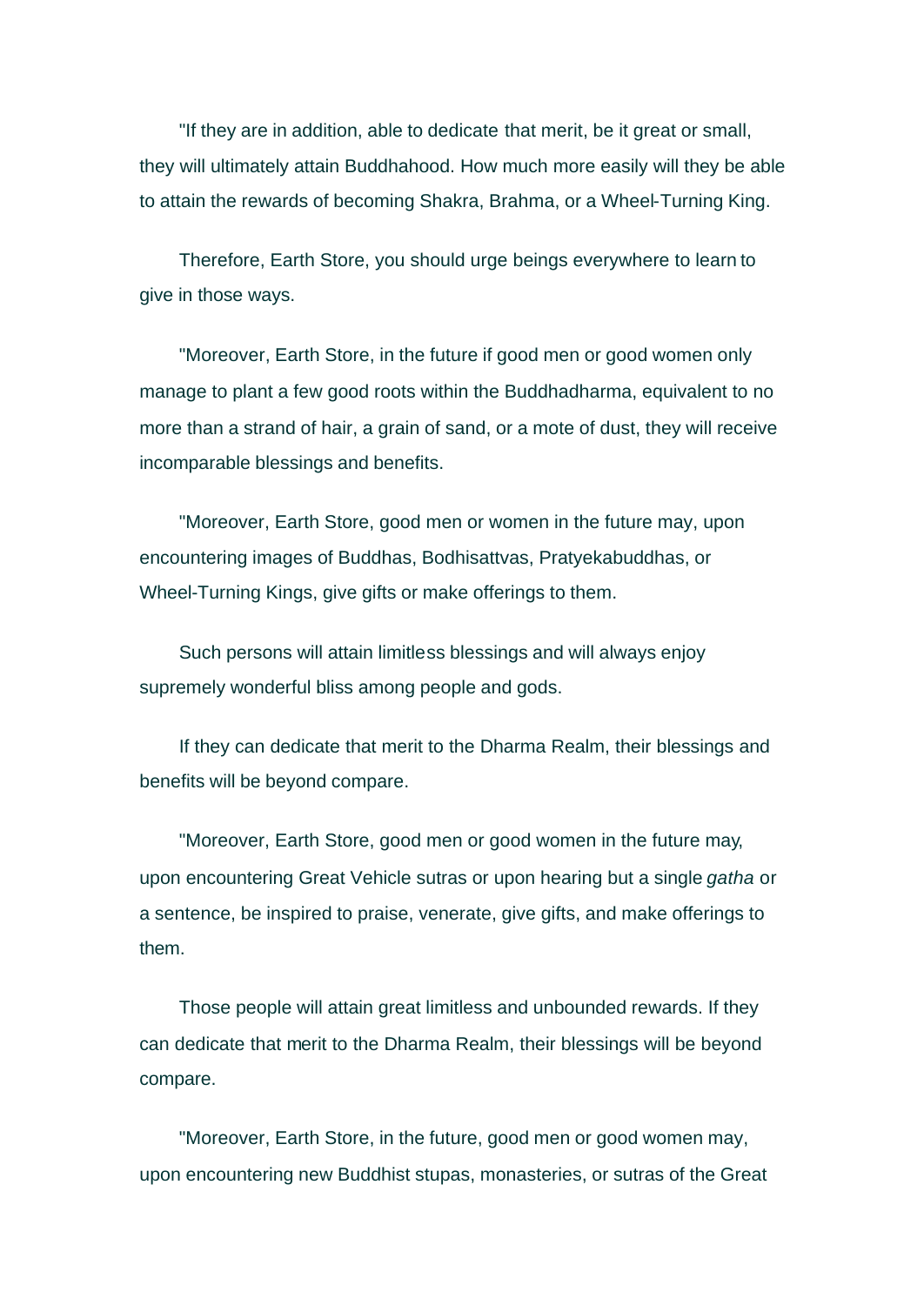Vehicle, give gifts and make offerings to them, gaze at them in worship, and respectfully make praises with joined palms.

They may, upon encountering old ones or those that have been destroyed or damaged, either do the repairing or rebuilding themselves or encourage others to help them.

Those who help will become leaders of small nations throughout thirty successive lives. The donors themselves will always be Wheel-Turning Kings who will use the good Dharma to teach and transform those leaders of small nations.

"Moreover, Earth Store, in the future, good men or good women may plant good roots in the Buddhadharma by giving, making offerings, repairing stupas or monasteries, rebinding sutras, or doing other good deeds amounting to no more than a strand of hair, a mote of dust, a grain of sand, or a drop of water. Merely by transferring the merit from such deeds to the Dharma Realm, those people's meritorious virtues will enable them to enjoy superior and wonderful bliss for hundreds of thousands of lives.

If they dedicate the merit only to their immediate or extended families or to their own personal benefit, then the rewards received will be only three lives of happiness. By giving up one, a ten-thousandfold reward is obtained.

"So it is. Earth Store. The circumstances involved in the causes and conditions of giving are like that."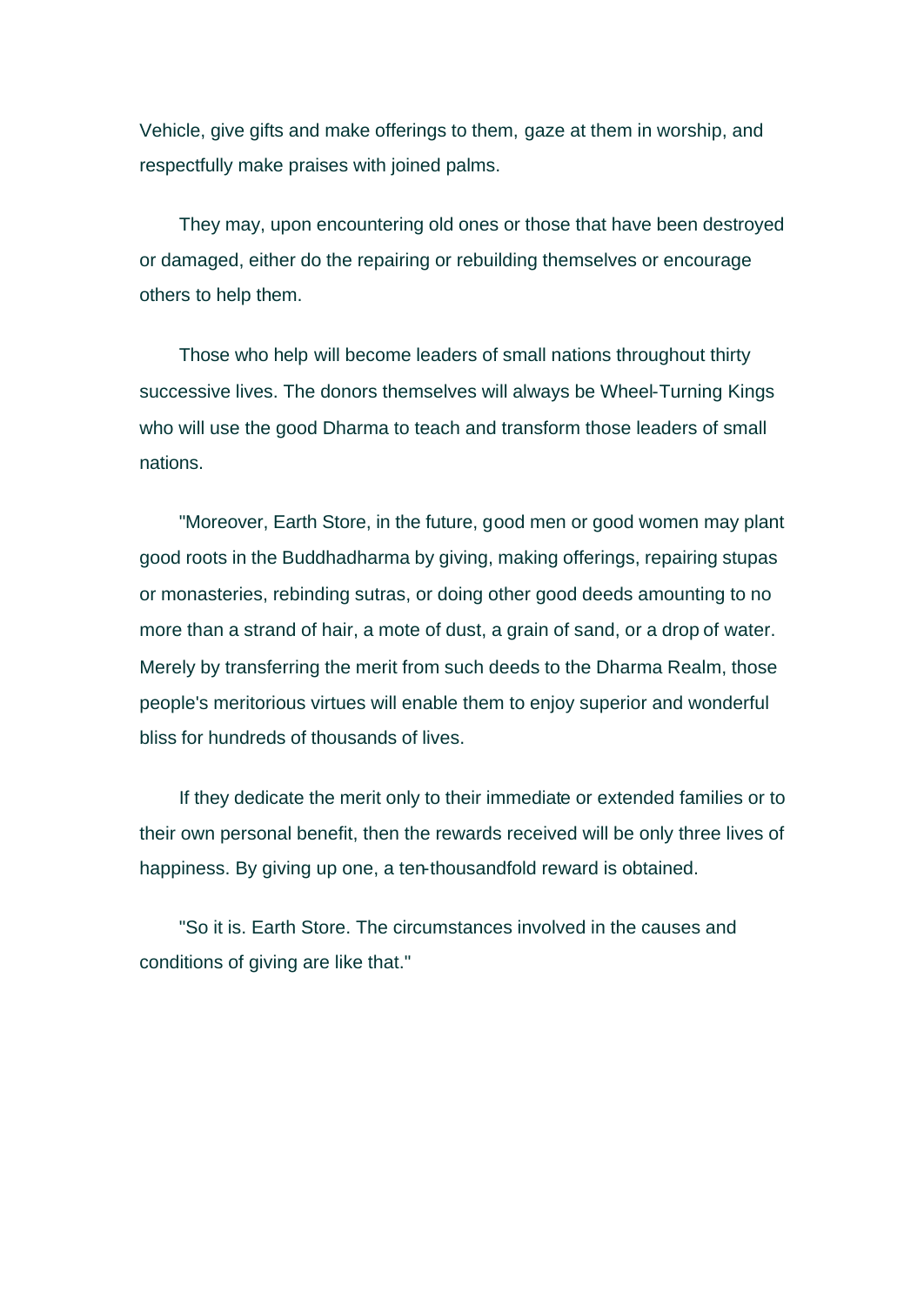## **Earth Store Bodhisattva**

**CHAPTER XI The Dharma Protection of an Earth Spirit** 

At that time the Earth Spirit Firm and Stable spoke to the Buddha and said, "World Honored One, from long ago I have personally beheld and bowed to limitless numbers of Bodhisattvas, Mahasattvas. All of them have inconceivable and great spiritual penetrations and wisdom that they use in taking vast numbers of beings across. Among all the Bodhisattvas, Earth Store Bodhisattva, Mahasattva has the deepest and most weighty vows.

"World Honored One, Earth Store Bodhisattva has great affinities in Jambudvipa. Manjushri, Samantabhadra, Avalokiteshvara, and Maitreya, also produce by transformation, hundreds of thousands of bodies to take across those in the Six Paths, but their vows have an end.

Earth Store Bodhisattva has made these vows to teach and transform beings in the Six Paths throughout eons as many as the number of sand grains in hundreds of thousands of millions of Ganges Rivers.

"World Honored One, as I regard beings of the present and future, I see those who make shrines of clay, stone, bamboo, or wood and set them on pure ground in the southern part of their dwellings. They place within the shrines images of Earth Store Bodhisattva, either sculpted, painted, or made of gold, silver, copper, or iron. They then light incense, make offerings, behold, worship, and praise him.

By doing those things, such people will receive ten kinds of benefits.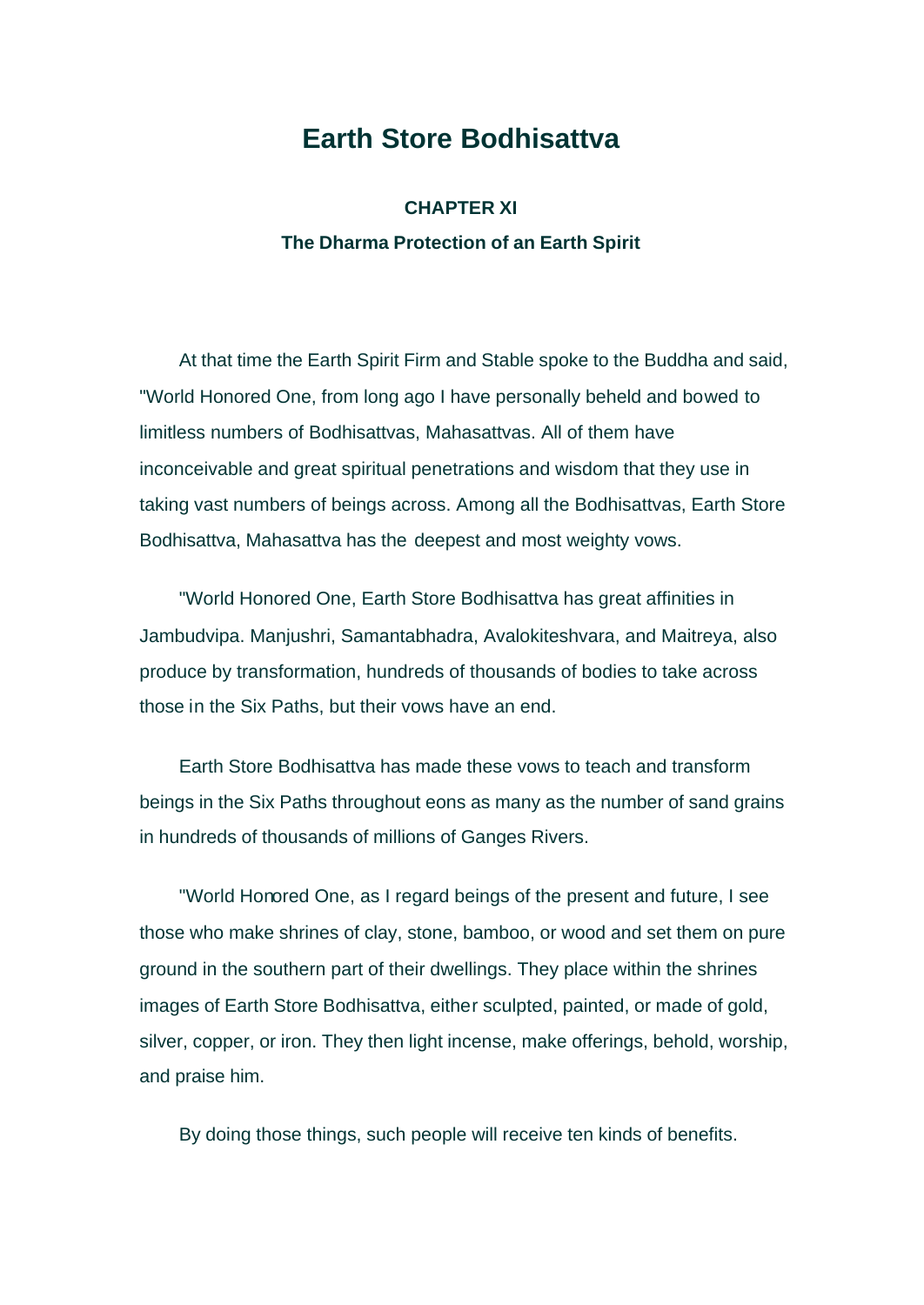"What are those ten?

First, their lands will be fertile. Second, their families and homes will always be peaceful. Third, their ancestors will be born in the heavens. Fourth, those of the current generation will enjoy benefits and long lives. Fifth, they will easily obtain what they want. Sixth, they will not encounter disasters of water and fire. Seventh, they will avoid unforeseen calamities. Eighth, they will never have nightmares. Ninth, they will be protected by spirits in their daily comings and goings. Tenth, they will encounter many causes that pertain to Sagehood.

World Honored One, beings of the present and future who make offerings in their homes in the prescribed manner will attain benefits like those."

He further said to the Buddha, "World Honored One, good men or good women in the future may keep this Sutra and an image of the Bodhisattva where they live. Further, they may recite the Sutra and make offerings to the Bodhisattva.

For those who do that, I shall constantly use my own spiritual powers to guard and protect them day and night so that nothing bad happens to them, including floods, fire, robbery and theft, major disasters, and minor accidents."

The Buddha told the Earth Spirit Firm and Stable, "There are few spirits who can match your great spiritual power. Why do I say that?

"All the lands in Jambudvipa receive your protection. All the grasses, woods, sands, stones, paddy fields, hemp, bamboo, reeds, grains, rice, and gems come forth from the earth because of your power.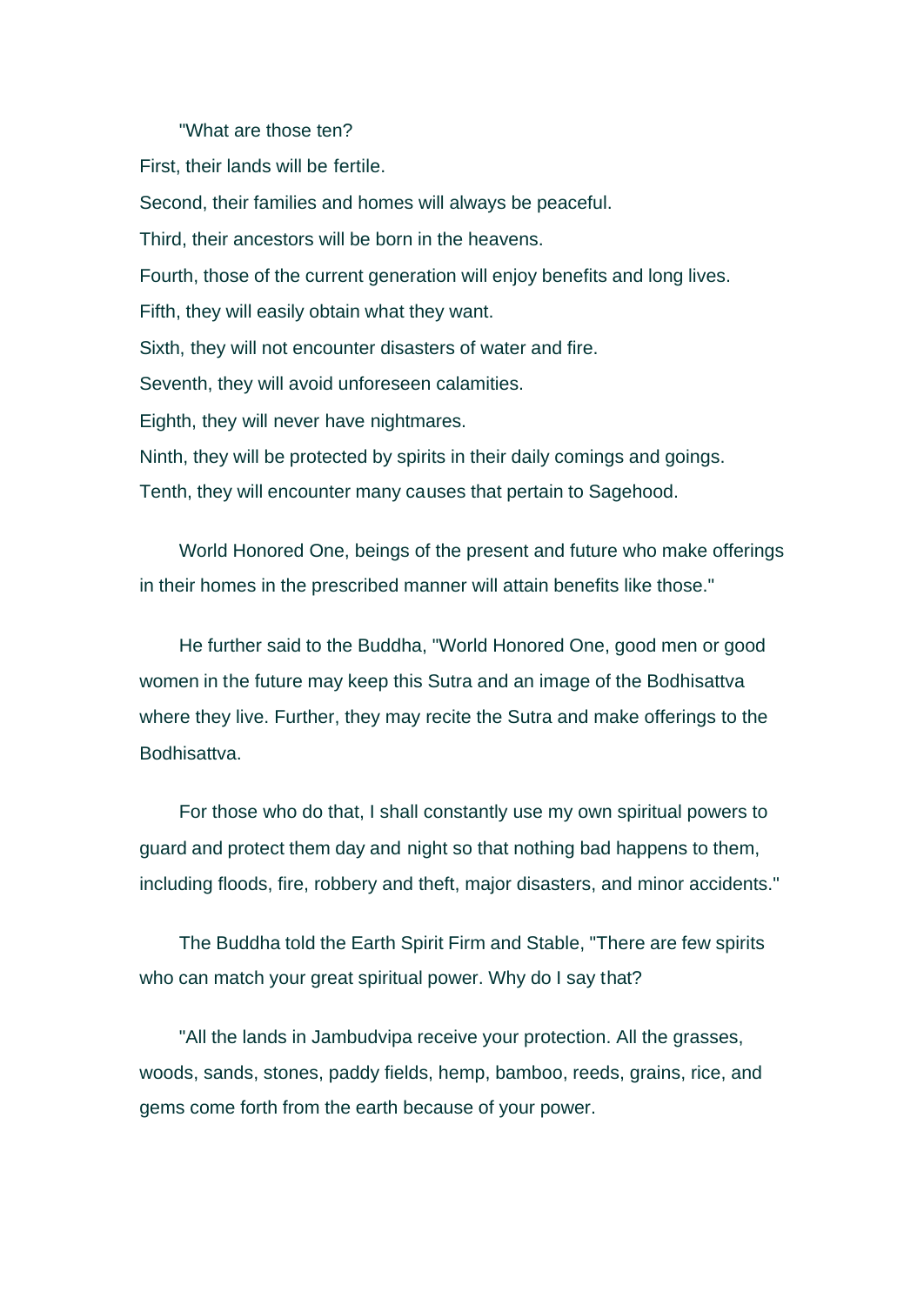Moreover, your constant praising of the beneficial deeds of Earth Store Bodhisattva makes your meritorious virtues and spiritual penetrations hundreds of thousands of times those of ordinary earth spirits.

"If good men or good women in the future make offerings to this Bodhisattva, or recite *the Sutra of the Past Vows of Earth Store Bodhisattva* and rely upon even a single aspect of it in their cultivation, you should use your own spiritual powers to protect them. Do not allow any disasters or unwelcome events even to be heard, much less undergone, by them.

Not only will those people be protected by you, they will also be protected by the followers of Shakra, Brahma, and other gods. Why will they receive protection from sages and worthies such as those?

It will be due to their having beheld and worshipped an image of Earth Store Bodhisattva and from having recited this Sutra of his past vows. Such people will quite naturally be able to leave the sea of suffering and ultimately be certified to the bliss of Nirvana. For those reasons they receive great protection."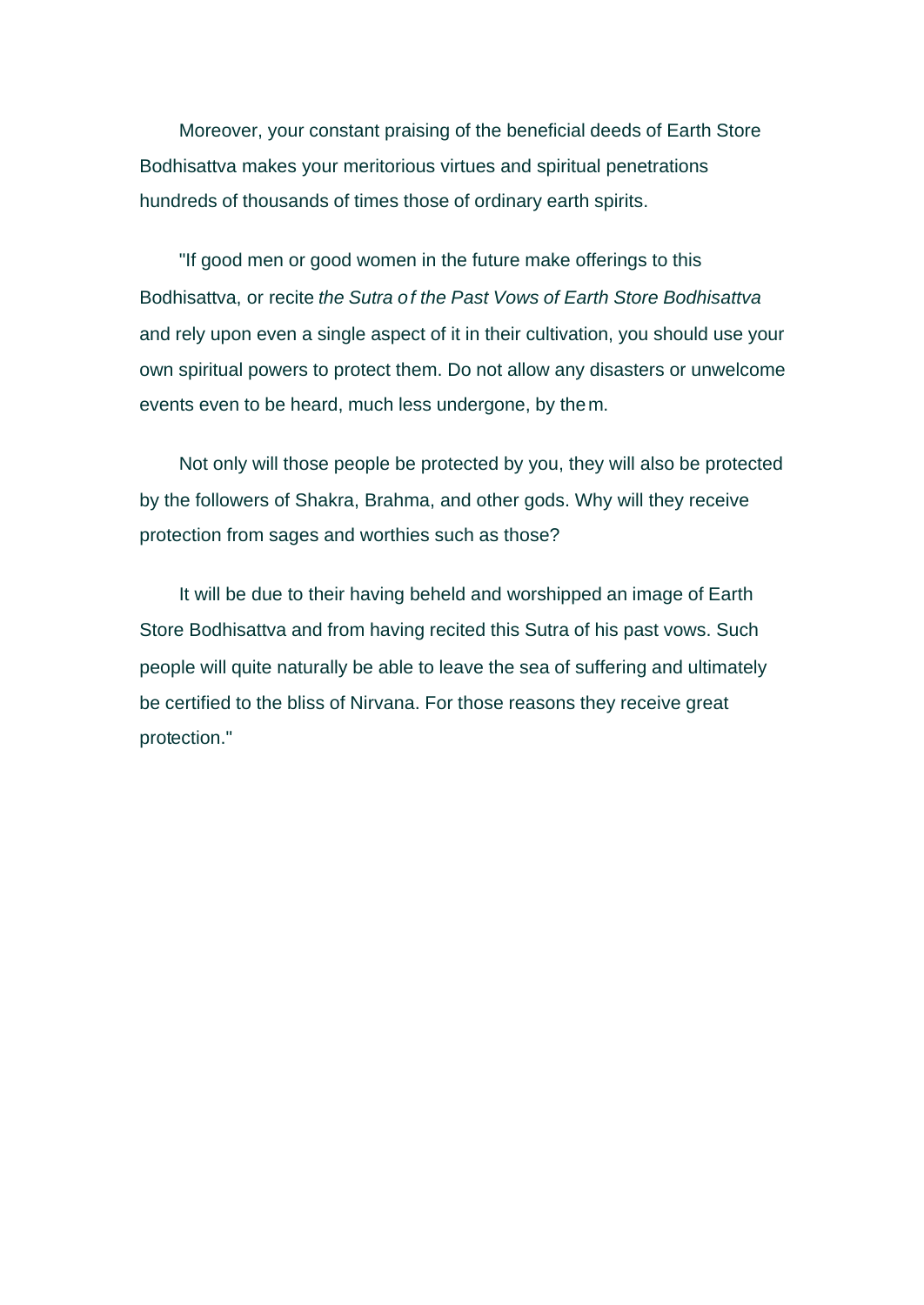# **Earth Store Bodhisattva**

#### **CHAPTER XII**

#### **Benefits Derived from Seeing and Hearing**

At that time the World Honored One emitted hundreds of thousands of millions of great rays of light from the opening at the crown of his head. They were

the White Ray, the Great White Ray,

the Auspicious Ray, the Great Auspicious Ray,

the Jade Ray, the Great Jade Ray,

the Purple Ray, the Great Purple Ray,

the Blue Ray, the Great Blue Ray,

the Azure Ray, the Great Azure Ray,

the Red Ray, the Great Red Ray,

the Green Ray, the Great Green Ray,

the Gold Ray, the Great Gold Ray,

the Celebration Cloud Ray, the Great Celebration Cloud Ray,

the Thousand-wheeled Ray, the Great Thousand-wheeled Ray,

the Jeweled Wheel Ray, the Great Jeweled Wheel Ray,

the Solar Disc Ray, the Great Solar Disc Ray,

the Lunar Disc Ray, the Great Lunar Disc Ray,

the Palace Ray, the Great Palace Ray,

the Ocean Cloud Ray, and the Great Ocean Cloud Ray.

After emitting such rays of light from the opening at the crown of his head, he spoke in subtle and wonderful sounds to the great assembly of gods, dragons, the rest of the Eightfold Division, humans, non-humans and others, "Hear me today in the palace of the Trayastrimsha Heaven as I praise Earth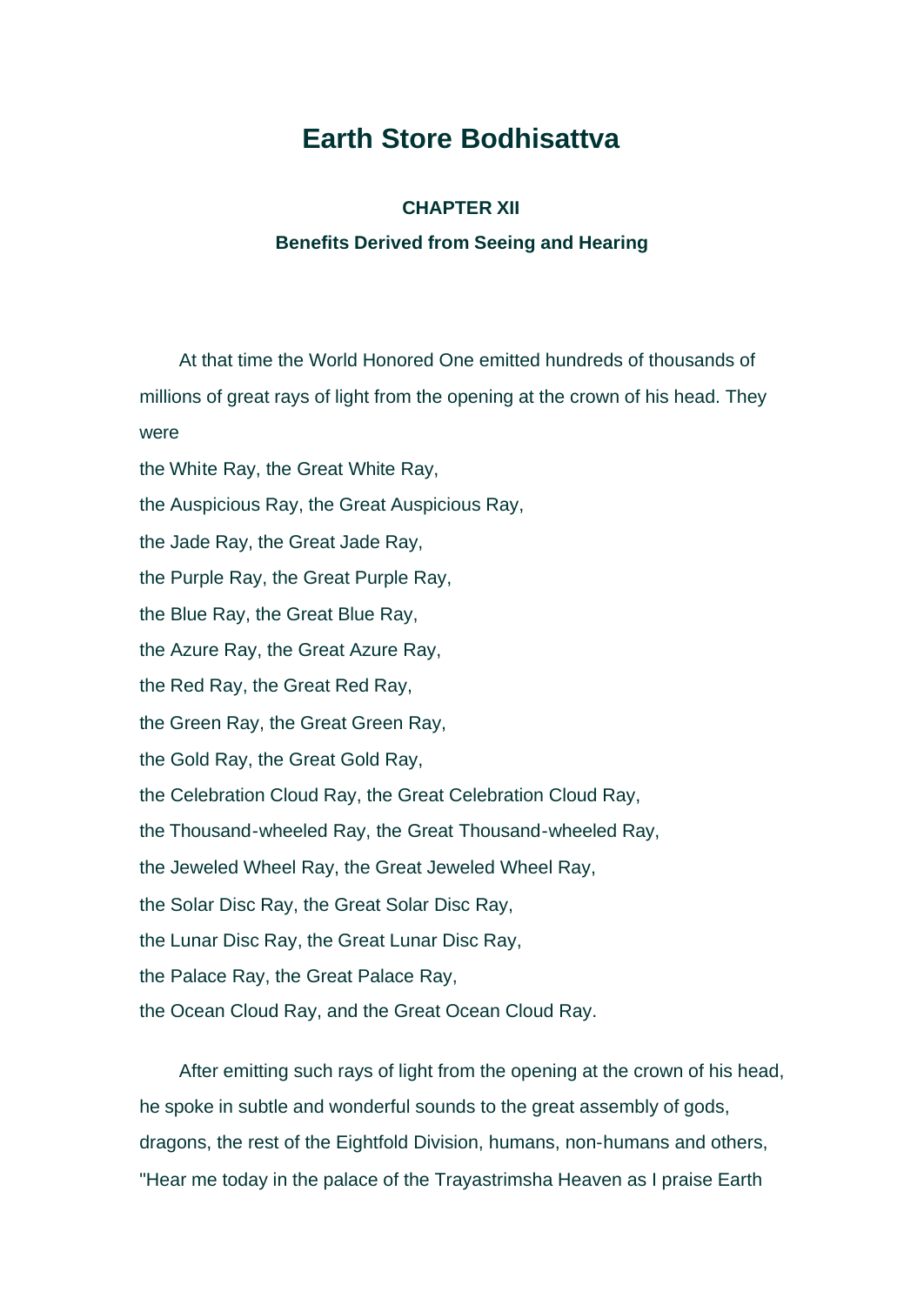Store Bodhisattva, telling of his beneficial deeds, of inconceivable events, of the matter of his transcendence to Sagehood, of the circumstances of his certification to the Tenth Ground, and of the situation leading to his being irreversible from *Anuttarasamyaksambodhi*."

As that was said, a Bodhisattva, Mahasattva named Contemplator of the World's Sounds arose from his seat in the assembly, knelt on one knee, and with palms together said to the Buddha, "World Honored One, Earth Store Bodhisattva, Mahasattva is replete with great compassion and pities beings who are suffering for their offenses.

In thousands of millions of worlds he creates thousands of millions of transformation bodies through the strength of his meritorious virtues and inconceivable awesome spiritual strength.

I have heard the World Honored One and the numberless of Buddhas of the Ten Directions praise Earth Store Bodhisattva with different mouths but in unison, saying that even if all the Buddhas of the past, present, and future were to speak of his meritorious qualities, they could never finish describing them.

Upon hearing the World Honored One tell the great assembly that he now wants to praise Earth Store Bodhisattva's beneficial deeds and so forth, I am beseeching the World Honored One to praise the inconceivable events pertaining to Earth Store Bodhisattva for the sake of beings of the present and future and to cause the gods, dragons, and the rest of the Eightfold Division to gaze in worship and attain blessings."

The Buddha replied to the Bodhisattva Contemplator of the World's Sounds, "You have great affinity with the Saha World. If gods, dragons, men, women, spirits, ghosts, or any other beings who are suffering for offenses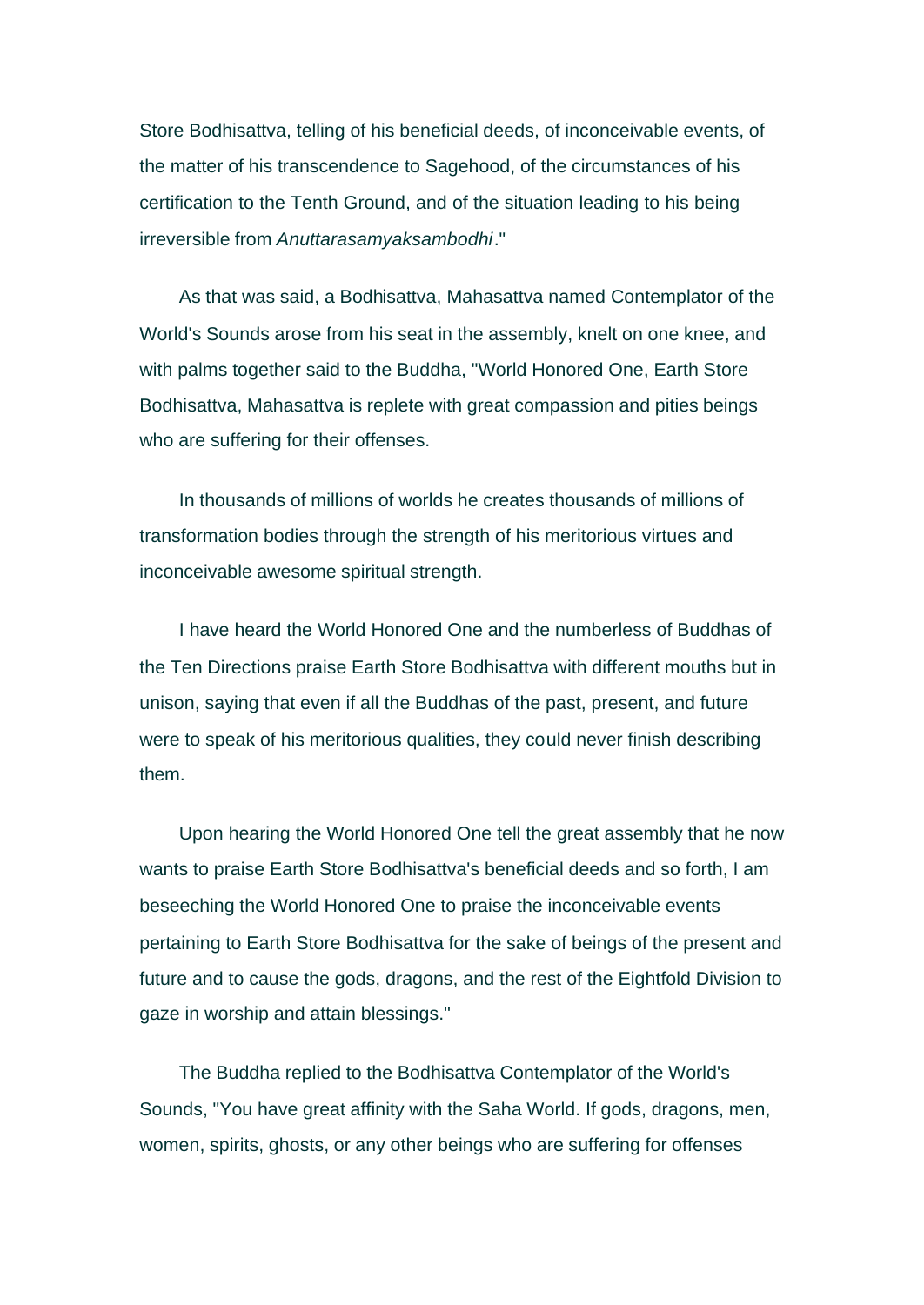within the Six Paths hear your name, see your image, behold you, or praise you, they will definitely become irreversible on the Unsurpassed Way.

They will always be born among people and gods and there experience wonderful bliss. When the effects of their causes come to maturity, they will encounter Buddhas who will give them predictions.

You now are replete with great compassion and pity for beings, for gods, dragons, and the rest of the Eightfold Division. Listen as I discuss events involving the inconceivable benefits bestowed by Earth Store Bodhisattva. Listen attentively, I will describe them for you."

The Contemplator of the World's Sounds said, "So be it. World Honored One, I will be pleased to hear."

The Buddha told the Bodhisattva Contemplator of the World's Sounds, "In worlds of the present and future, gods whose heavenly blessings are ending may be manifesting the Five Signs of Decay, indications that they may be about to fall into Evil Paths.

When those signs appear, if those gods, whether male or female, see Earth Store Bodhisattva's image or hear his name and gaze at him or bow once to him, their heavenly blessings will thereby increase. They will experience great happiness and will never have to undergo retributions in the Three Evil Paths.

How much more will that be the case for those who upon seeing and hearing the Bodhisattva use incense, flowers, clothing, food, drink, jewels, and necklaces as gifts and offerings to him. The meritorious virtues, blessings, and benefits they gain will be limitless and unbounded.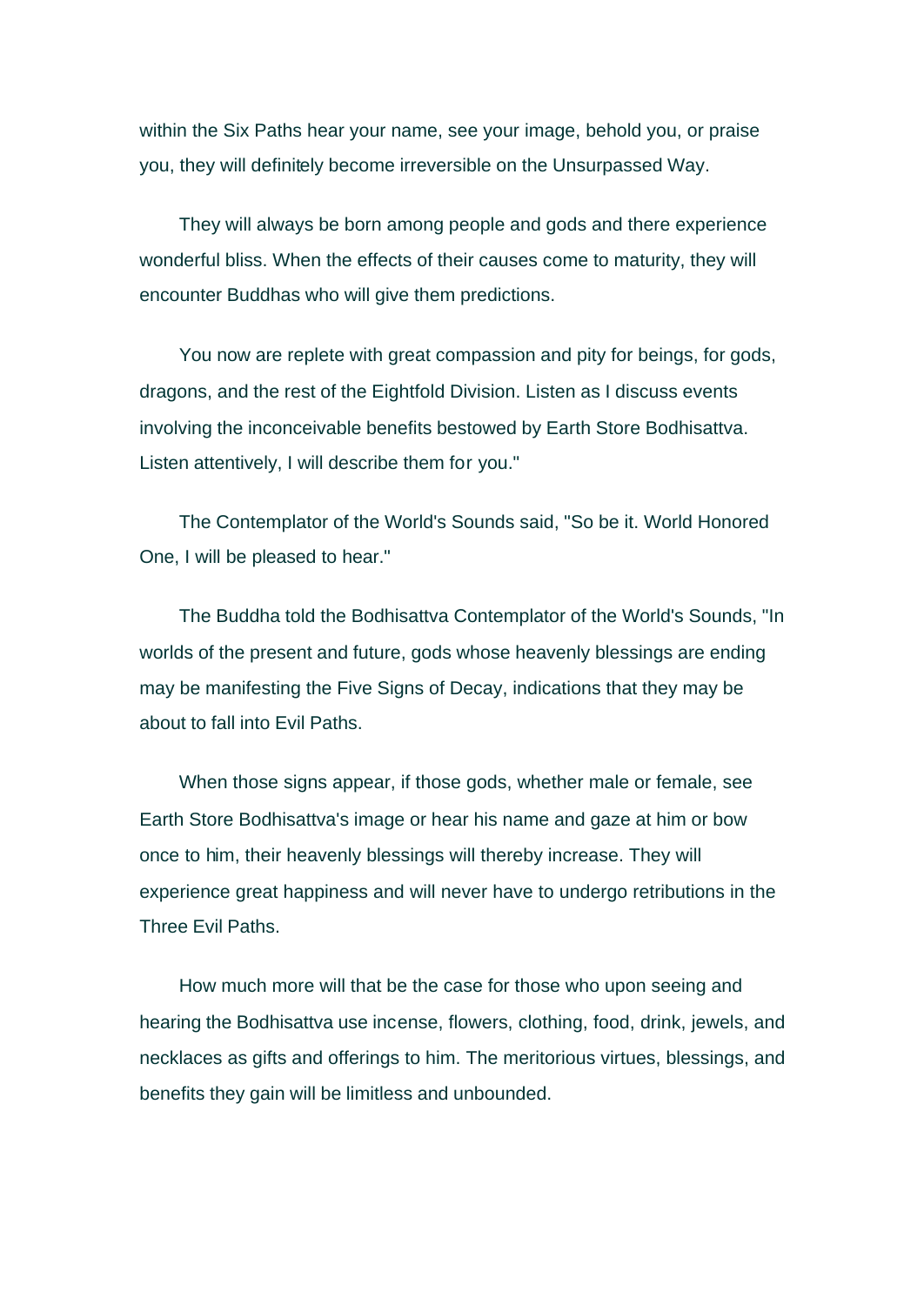"Moreover, Contemplator of the World's Sounds, in the worlds in the present and future, when beings in the Six Paths are on the verge of death, if they can hear the name of Earth Store Bodhisattva, even the sound of it passing through their ears only once, such beings will never have to endure the sufferings of the Three Evil Paths again.

"How much more will that be the case if the parents and other relatives use the houses, wealth, property, jewels, and clothing of such people who are on the verge of death to commission the carving or painting of images of Earth Store Bodhisattva.

"If those sick people have not yet died, their relatives can try to help them see, hear, and understand that their houses, jewels, and so forth have been used for the carving or painting of images of Earth Store Bodhisattva.

If those people's karmic retributions were such that they should have to undergo severe sickness, then with such merit they can quickly be cured and their lifespans prolonged.

If those people's retributions send them to the evil destinies at death due to their karma and obstacles, then with such merit they can, when their lives end, be born among people or gods and there enjoy extremely wonderful bliss. All their obstacles due to offenses will dissolve.

"Moreover, Contemplator of the World's Sounds Bodhisattva, in the future men or women may have lost their fathers, mothers, brothers, or sisters while still an infant or as a child of three, or five, or under ten years of age.

As adults, such people may think about those parents and other relatives, not knowing into what paths or worlds or heavens they have been born.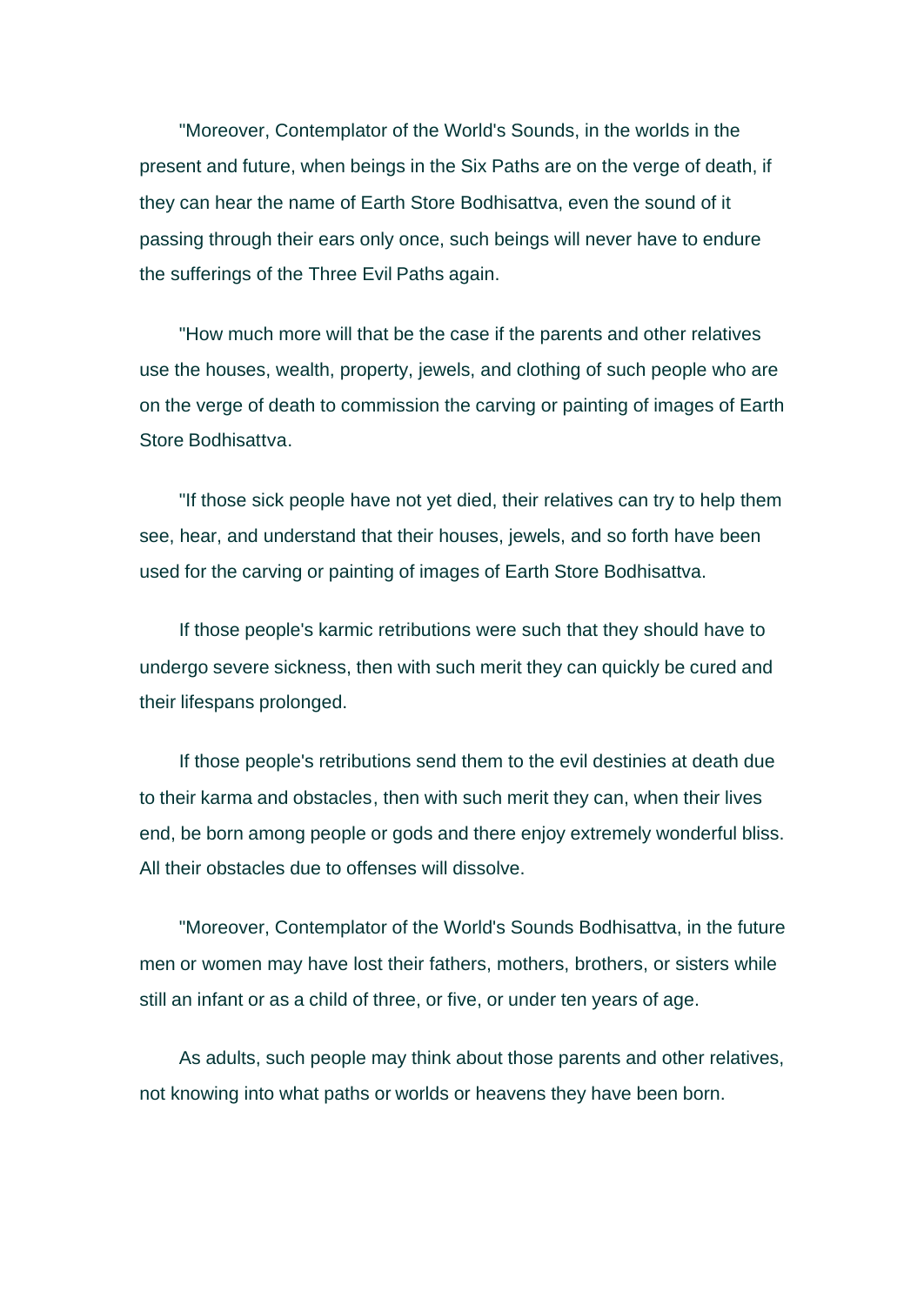Suppose such people are able to sculpt or paint images of Earth Store Bodhisattva or to gaze upon and worship him once or for one through seven days without retreating. Upon hearing his name and seeing his image they gaze in worship and make offerings.

"If such people's relatives had fallen into bad paths and were destined to remain there for many eons, those relatives will quickly gain release, be born among people or gods, and experience supremely wonderful bliss.

That will happen because of the meritorious virtue generated by their sons, daughters, brothers, or sisters who carved or painted images of Earth Store Bodhisattva and then gazed upon and worshipped them.

If such people's relatives had already been born among people or gods on the strength of their own blessings and were already experiencing supremely wonderful bliss, then upon receiving that additional merit, their causes leading to Sagehood will increase, and they will experience limitless bliss.

"If such people are able to behold and worship images of Earth Store Bodhisattva single-mindedly during three weeks, reciting his name a full ten thousand times, the Bodhisattva may then manifest a boundless body and describe to those people the realms into which their relatives have been born. Or in their dreams the Bodhisattva may manifest great spiritual power and personally lead them to those worlds to see their relatives.

"If they can further recite the Bodhisattva's name one thousand times a day every day for one thousand days, the Bodhisattva will send the ghosts and earth spirits in the vicinity of such people to guard and protect them for their entire lives.

In this world their clothing and food will be abundant and they will have no suffering from sickness or other causes. No accidents will occur in their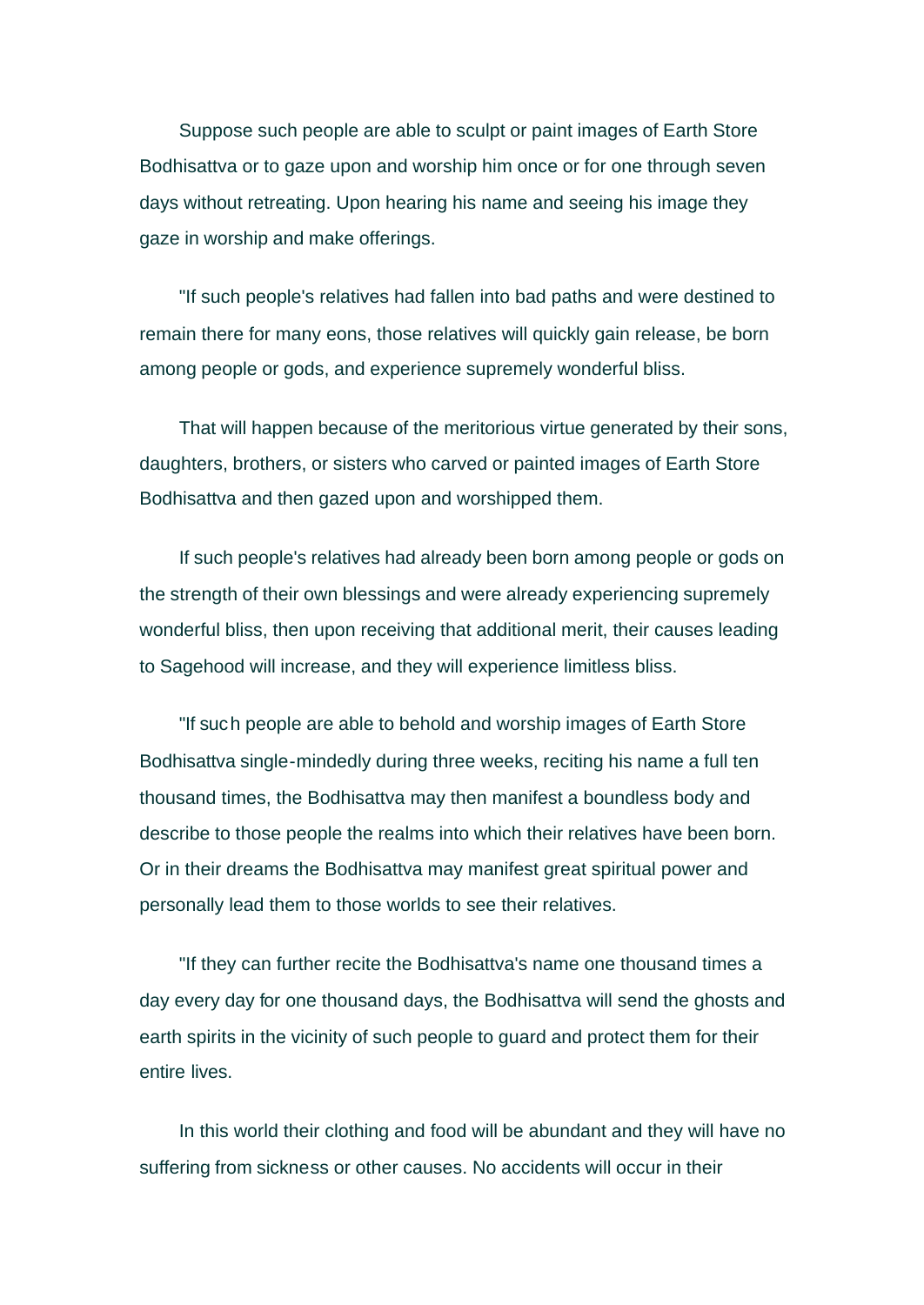households, much less affect them personally. Finally, the Bodhisattva will rub the crowns of their heads and bestow predictions upon them.

"Moreover, Contemplator of the World's Sounds Bodhisattva, good men or good women in the future may want to practice great compassion in rescuing and taking across beings. They may want to cultivate unsurpassed Bodhi, and may want to leave the Triple World.

Those people may see Earth Store Bodhisattva's image, hear his name, and in their hearts take refuge with him. They may use incense, flowers, clothing, jewels, food and drink to make offerings while beholding and worshipping him. Such good people's wishes will quickly be realized and they will never have any further obstructions.

"Moreover, Contemplator of the World's Sounds Bodhisattva, in the future, good men and women may want to fulfill hundreds of thousands of millions of vows and to succeed in as many undertakings in both the present and future.

They need only take refuge with, gaze upon, worship, make offerings to, and praise images of Earth Store Bodhisattva. In such a way, their vows and goals can all be realized.

Moreover, they may hope that Earth Store Bodhisattva, being endowed with great compassion, will always protect them. In dreams the Bodhisattva will rub the crowns of their heads and bestow predictions upon them.

"Moreover, Contemplator of the World's Sounds Bodhisattva, good men and women in the future may have high regard for the Great Vehicle Sutras and make the inconceivable resolve to read them and to recite them from memory.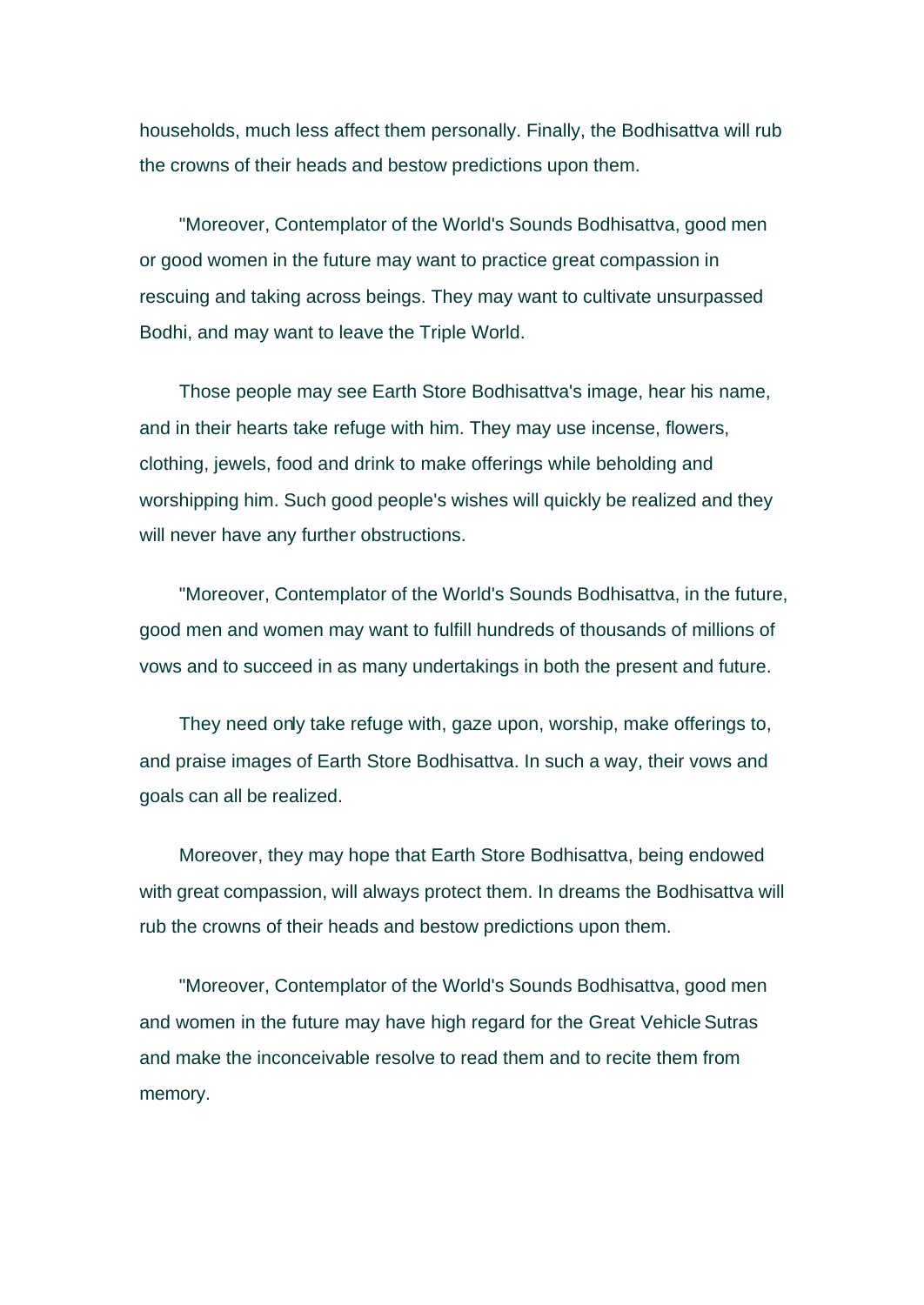They may then encounter a bright master who instructs them so that they may become familiar with the texts. But as soon as they learn them, they forget them. They may try for months or years and yet still be unable to read or recite them from memory.

Because those good men and good women have karmic obstructions from past lives that have not yet been resolved, they are unable to read and memorize Sutras of the Great Vehicle.

"Upon hearing Earth Store Bodhisattva's name or seeing his image, such people should, with deep respect and honesty, state their situation to the Bodhisattva.

In addition, they should use incense, flowers, clothing, food and drink, and other material objects they enjoy to make offerings to the Bodhisattva.

They should place a bowl of pure water before the Bodhisattva for one day and one night.

Afterwards, placing their palms together, they should state their request and then, while facing south, prepare to drink the water. As the water is about to enter their mouths they should be particularly sincere and solemn.

After drinking the water they should abstain from the five pungent plants, wine, meat, improper sexual activity, false speech, and all killing and harming for one to three weeks.

"In dreams those good men and good women may then see Earth Store Bodhisattva manifesting a boundless body and anointing the crowns of their heads with water.

When they awaken they may be endowed with keen intelligence.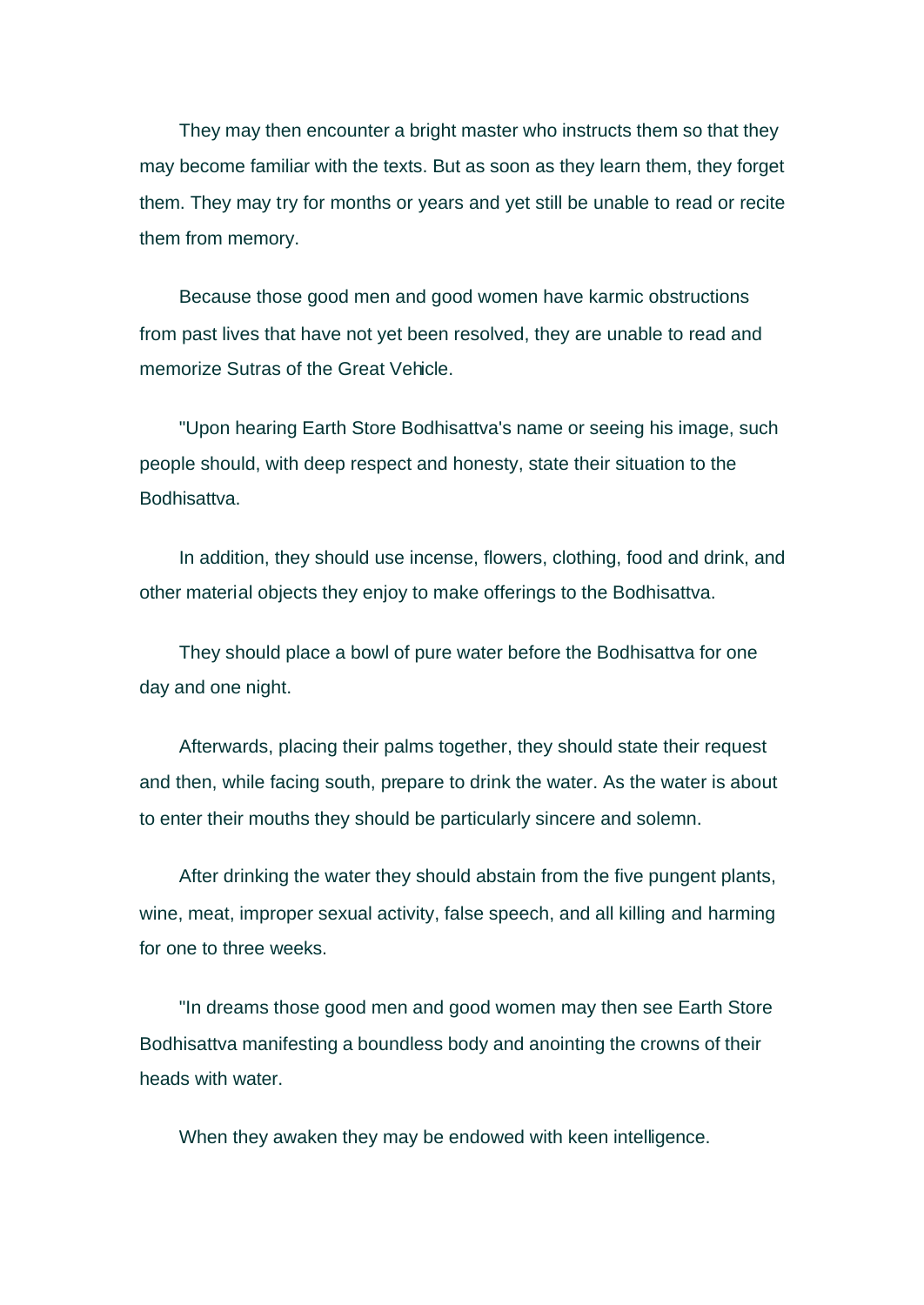Upon hearing this Sutra but one time, they will eternally remember it and never forget or lose a single sentence or verse.

"Moreover, Contemplator of the World's Sounds Bodhisattva, in the future there may be people whose food and clothing are insufficient, who find their efforts thwarted, who endure much sickness or misfortune, whose families are not peaceful, whose relatives are scattered, who are accident prone, or who are often startled in their sleep by dreams.

Upon hearing Earth Store's name and seeing his image, such people should recite his name a full ten thousand times with extreme sincerity and respect. Those inauspicious circumstances will gradually disappear, and they will gain peace and happiness. Their food and clothing will be abundant and even in their dreams they will be peaceful and happy.

"Moreover, Contemplator of the World's Sounds Bodhisattva, in the future, good men or good women may have to enter mountain forests, cross over rivers, seas, or other large bodies of water, or take dangerous routes either for the sake of earning their own livelihood, or for public or personal affairs, or matters of life and death, or other urgent business.

Such people should first recite the name of Earth Store Bodhisattva a full ten thousand times. The ghosts and spirits of the lands they pass through will then guard and protect them in their walking, standing, sitting, and lying down.

The peace and happiness of those people will constantly be preserved, so that even if they encounter tigers, wolves, lions, or any other harmful or poisonous creatures, they will not be harmed."

The Buddha told the Contemplator of the World's Sounds Bodhisattva, "Earth Store Bodhisattva has great affinities with beings in Jambudvipa.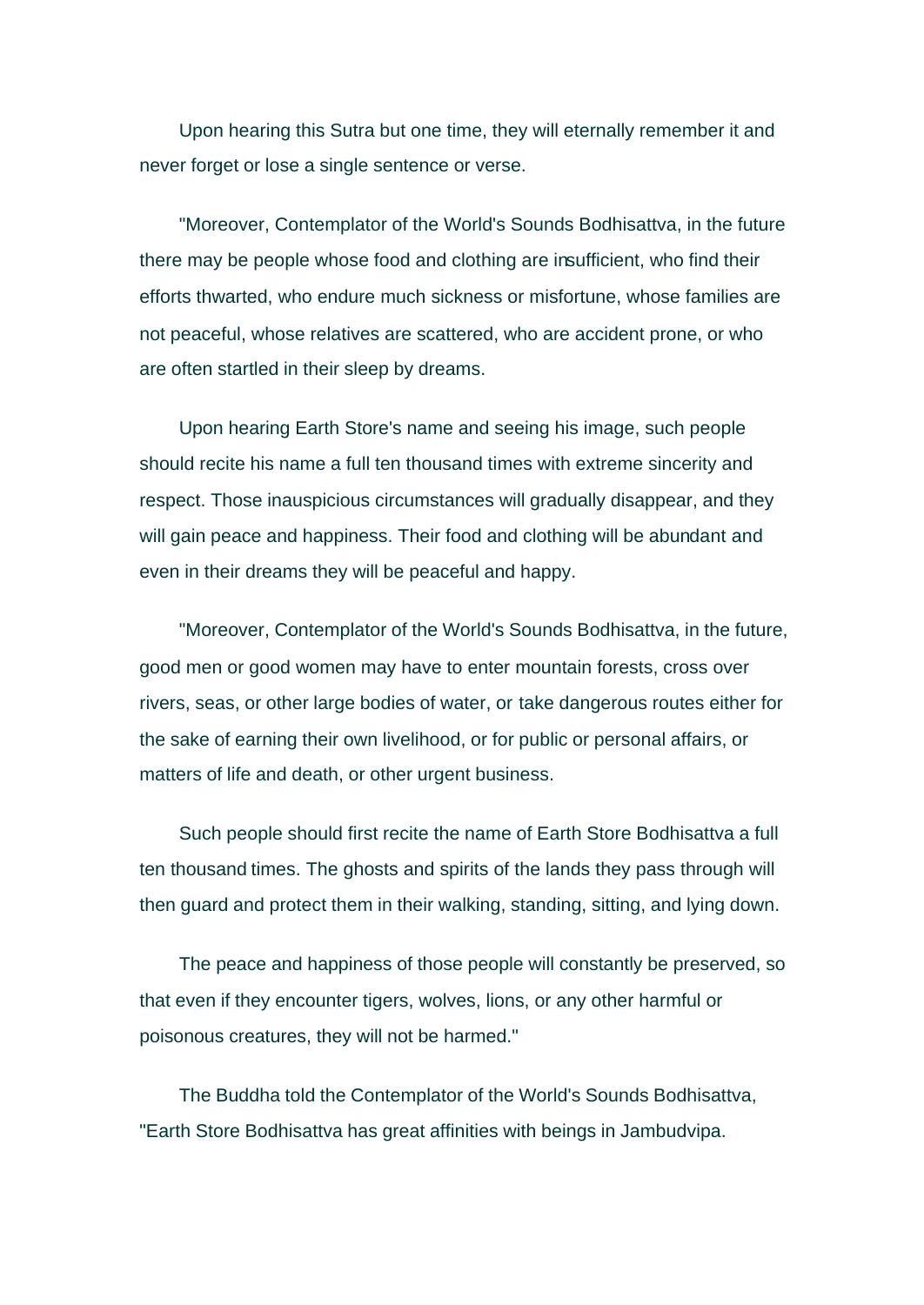Hundreds of thousands of eons would not be time enough to describe the benefits derived by beings who see this Bodhisattva and hear his name.

"Therefore, Contemplator of the World's Sounds Bodhisattva, you should use your spiritual powers to propagate this Sutra, thus enabling beings in the Saha World to receive peace and happiness always, throughout hundreds of thousands of eons."

At that time the World Honored One spoke verses, saying:

I observe that Earth Store's awesome spiritual strength, Could not be fully described even in Ganges sands' eons. Seeing, hearing, beholding and bowing to him even once Benefits people and gods in endless numbers of ways.

Men and women, gods or dragons who are near the end Of their rewards and on the verge of falling into Evil Paths, Can, by sincerely taking refuge with this Great Being, Have their lifespans lengthened; their offenses dissolved.

Sometimes youngsters lose their kind and loving parents And do not know what paths they took. Quite often lost brothers, sisters, and other kin Were never known by their surviving relatives.

If such people sculpt or paint this Bodhisattva's image And then beseech, behold and bow to him intently, And if they hold his name in mind a full three weeks The Bodhisattva may display a boundless body.

He may reveal the realms where relatives were born And even quickly free those in bad destinies. If those praying can sustain their initial resolve, He may rub their heads and predict their Sagehood.

Since those determined to cultivate unsurpassed Bodhi And escape the suffering here in the Triple World, Have already discovered their great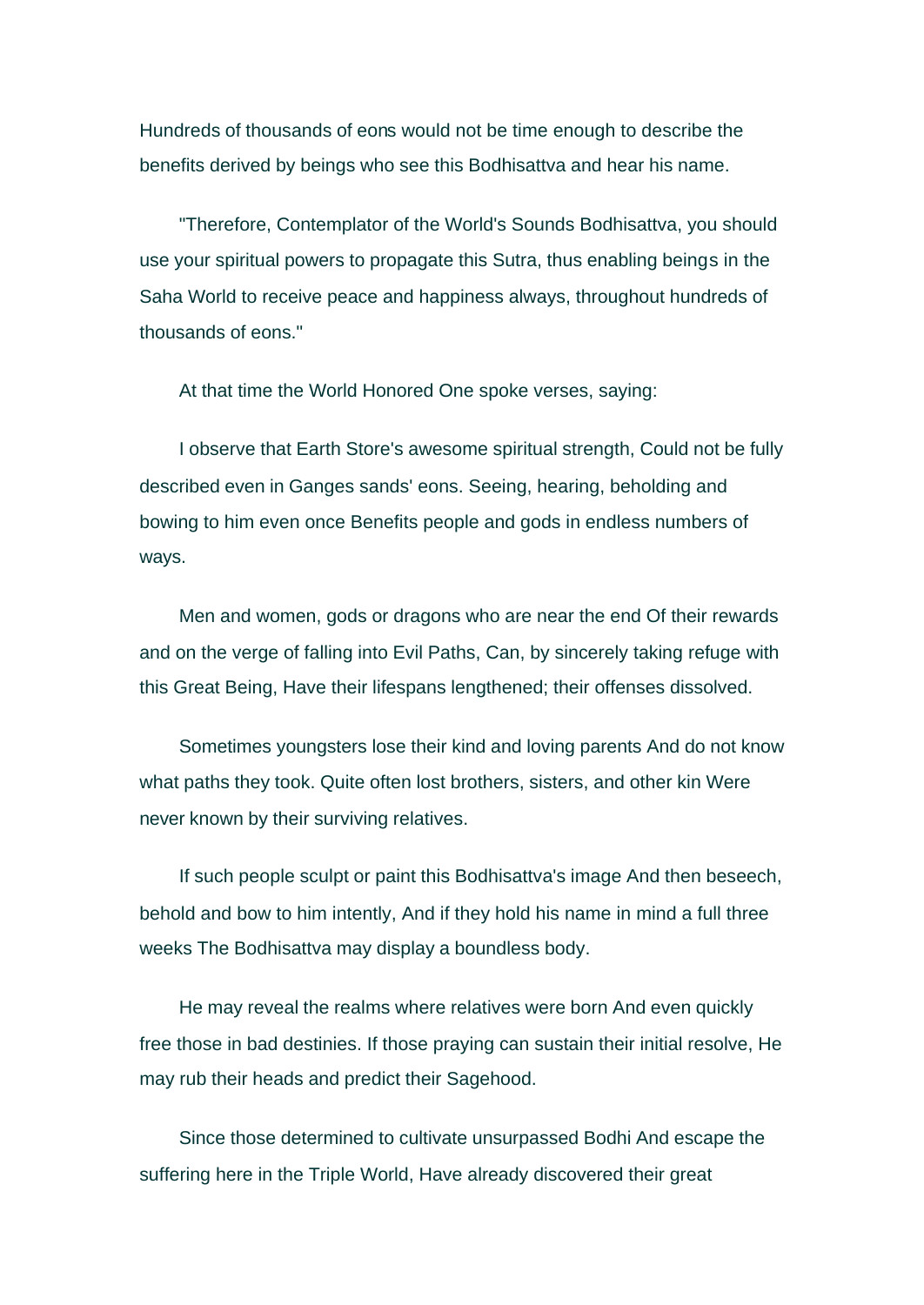compassionate hearts, They should first behold and bow to this Great Being. Then every vow they make will soon be fulfilled And no karmic obstructions will ever hinder or stop them.

Some people may resolve to read the sutra texts Hoping to help those confused to reach the other shore. Although the vows they make are quite remarkable, Try as they may, they cannot remember what they read.

Because of their karmic obstructions and delusions, Those people cannot memorize the Mahayana sutras. But they can offer scents and flowers to Earth Store. They can give him clothing, food, and other things they like.

They can place pure water on an altar to the Bodhisattva, And leave it there a day and night before they drink it. With diligent intent they should abstain from pungent plants, Alcohol, meat, improper sex and false speech.

For three weeks they should not kill or harm any creature, While being mindful of the name of that Great Being. Then suddenly in a dream their vision may become boundless. Awakening, they may discover that they now have keen hearing.

From then on, once they hear the teachings of the sutras, They will never forget them throughout thousands of lives. How inconceivable this Bodhisattva is In helping people like that gain such wisdom!

Beings may be impoverished or plagued with disease, Their homes may be troubled; their relatives scattered. They may find no peace even in sleep or dreams. Their efforts may be thwarted so that nothing goes their way.

But if they earnestly behold and bow to Earth Store's image All those evil situations will simply disappear. And even their dreams will be totally peaceful. Food and clothes will be ample; spirits and ghosts protective.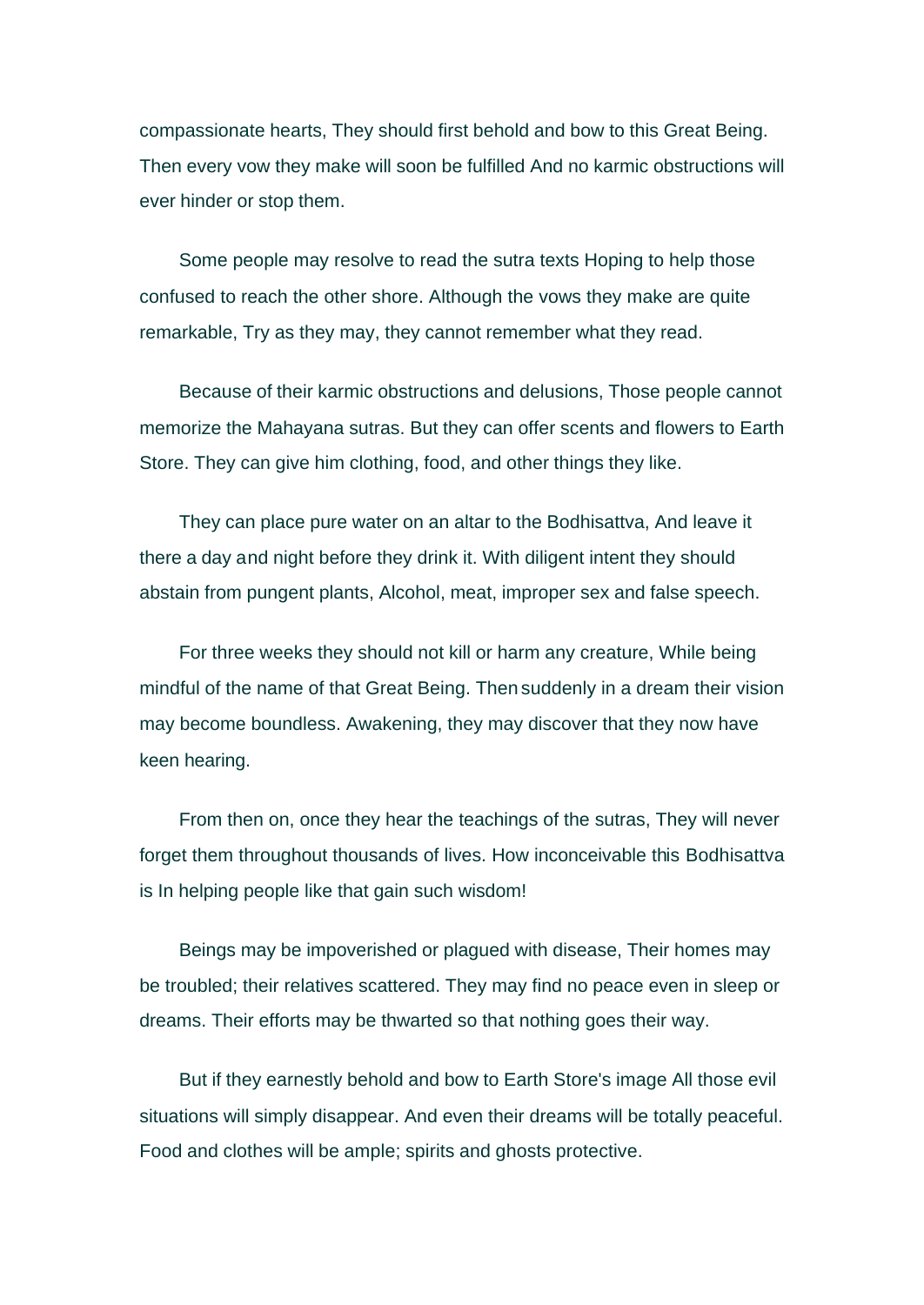People may need to enter mountain forests, cross great seas, Or go among venomous or evil birds and beasts, evil people, Evil spirits, evil ghosts, and even evil winds Or put themselves in other distressing situations.

They need only gaze in worship and make offerings To an image of the Great Being, Earth Store Bodhisattva. In response, all the evils in those mountain forests And on those vast seas will simply disappear.

Contemplator of Sounds, listen well to what I say. Earth Store Bodhisattva is an unending wonder! Hundreds of thousands of eons is time too brief To describe fully the powers of this Great Being.

If people can but hear the name "Earth Store," And when seeing his image revere him and bow in worship, And offer incense, flowers, clothing, food, and drink, Those gifts will bring them hundreds of thousands of joys.

If they can dedicate such merit to the Dharma Realm, They will become Buddhas, transcending birth and death. Contemplator of Sounds, know this well, And tell everyone everywhere in lands like Ganges sands."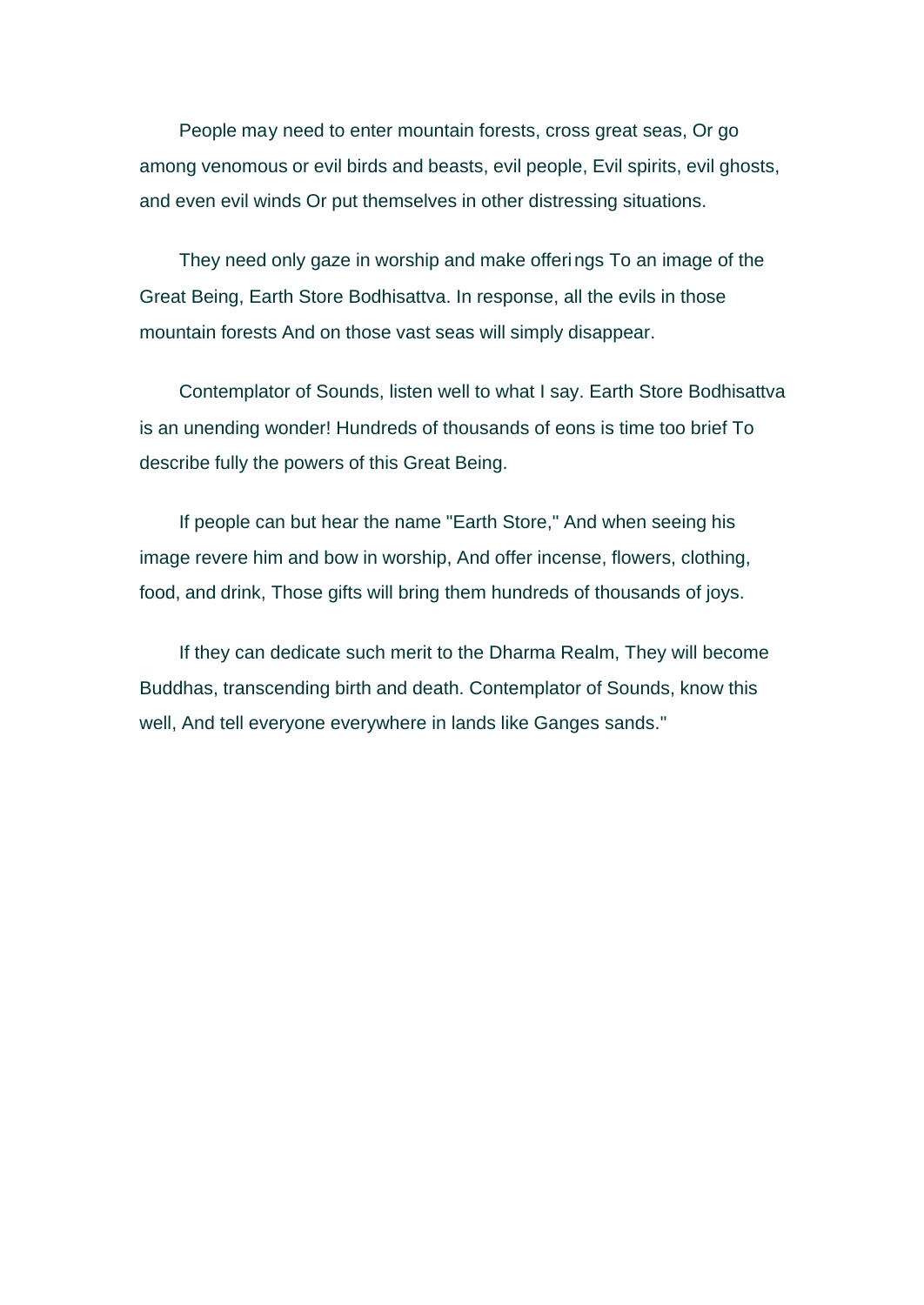## **Earth Store Bodhisattva**

**CHAPTER XIII The Entrustment of People and Gods**

At that time the World Honored One extended his gold-colored arm, and again rubbed the crown of the head of Earth Store Bodhisattva while saying, "Earth Store, Earth Store, your spiritual powers, compassion, wisdom, and eloquence are inconceivable.

Even if all the Buddhas of the Ten Directions were to proclaim their praise of your inconceivable deeds, they could not finish in thousands eons.

"Earth Store, Earth Store, remember this entrustment that I am again making here in the Trayastrimsha Heaven in this great assembly of hundreds of thousands of millions of indescribably many Buddhas, Bodhisattvas, gods, dragons, and the rest of the Eightfold Division.

I again entrust to you the gods, people, and others who are still in the burning house and have not yet left the Triple World.

Do not allow those beings to fall into the evil destinies even for a single day and night, much less fall into the Fivefold Relentless Hell or the Avichi Hell, where they would have to pass through thousands of millions of eons with no chance of escape.

"Earth Store, the beings of southern Jambudvipa have irresolute wills and natures. They habitually do many evil deeds. Even if they resolve to do good, they soon renounce that resolve. If they encounter evil conditions, they tend to become increasingly involved in them.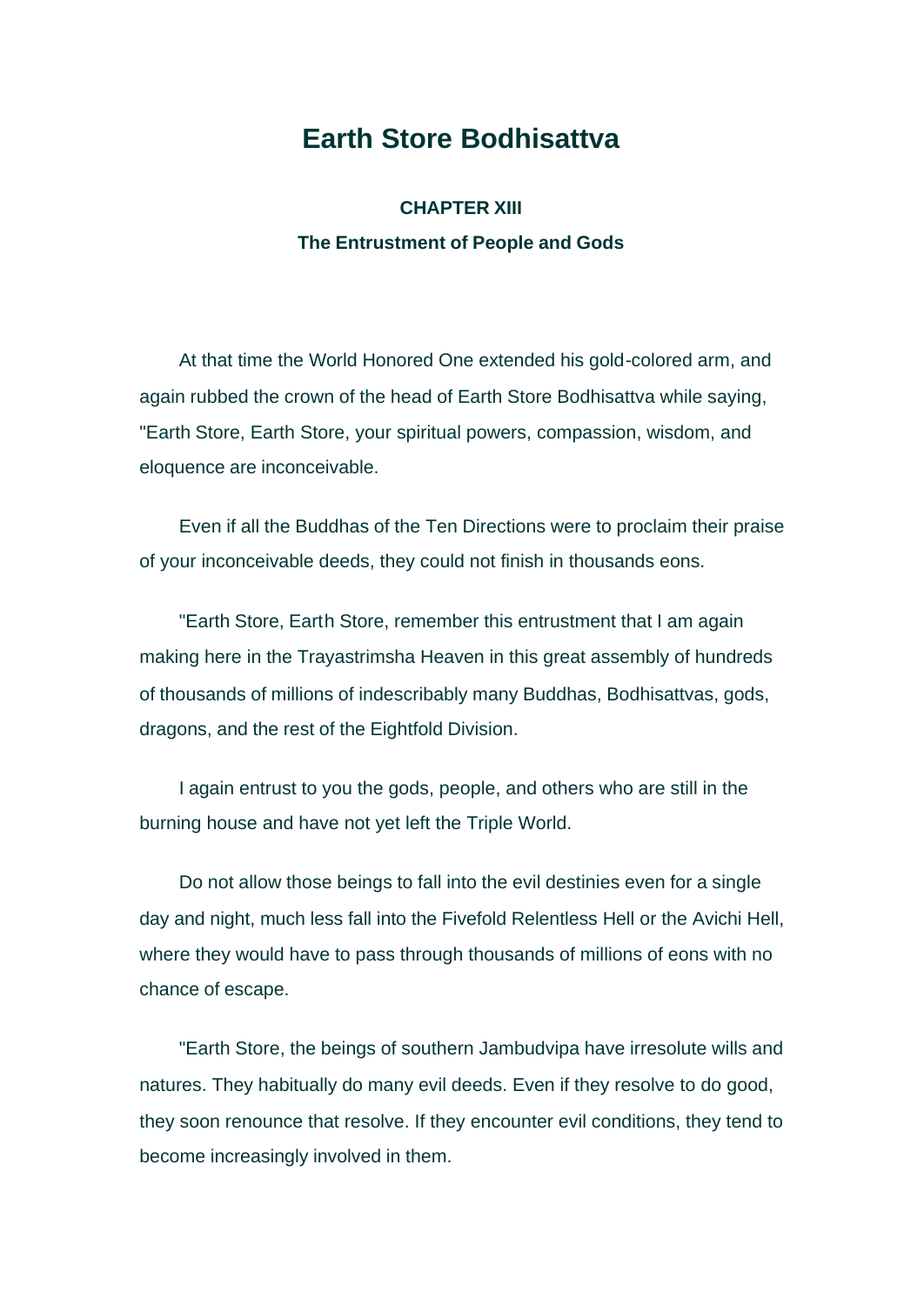For those reasons I reduplicate hundreds of thousands of millions of bodies to transform beings, take them across, and liberate them, all in accord with their own fundamental natures.

"Earth Store, I now earnestly entrust the multitudes of gods and people to you.

If in the future among gods and people there are good men or good women who plant a few good roots in the Buddhadharma, be they as few as a strand of hair, a mote of dust, a grain of sand, or a drop of water, then you should use your powers in the Way to protect them so that they gradually cultivate the Unsurpassed Way and do not get lost or retreat from it.

"Moreover, Earth Store, in the future, gods or people, according to the responses of their karmic retributions, may be due to fall into the evil destinies. They may be on the brink of falling or may already be at the very gates to those paths.

But if they can recite the name of one Buddha or Bodhisattva or a single sentence or verse of a Great Vehicle Sutra, then you should use your spiritual powers to rescue them with expedient means.

Display a boundless body in the places where they are, smash the hells, and lead them to be born in the heavens and to experience supremely wonderful bliss."

At that time the World Honored One spoke in verse, saying

I am entrusting to your care the multitudes Of gods and people both now and in the future. Use great spiritual powers and expedients to save them. Do not allow them to fall into the evil destinies.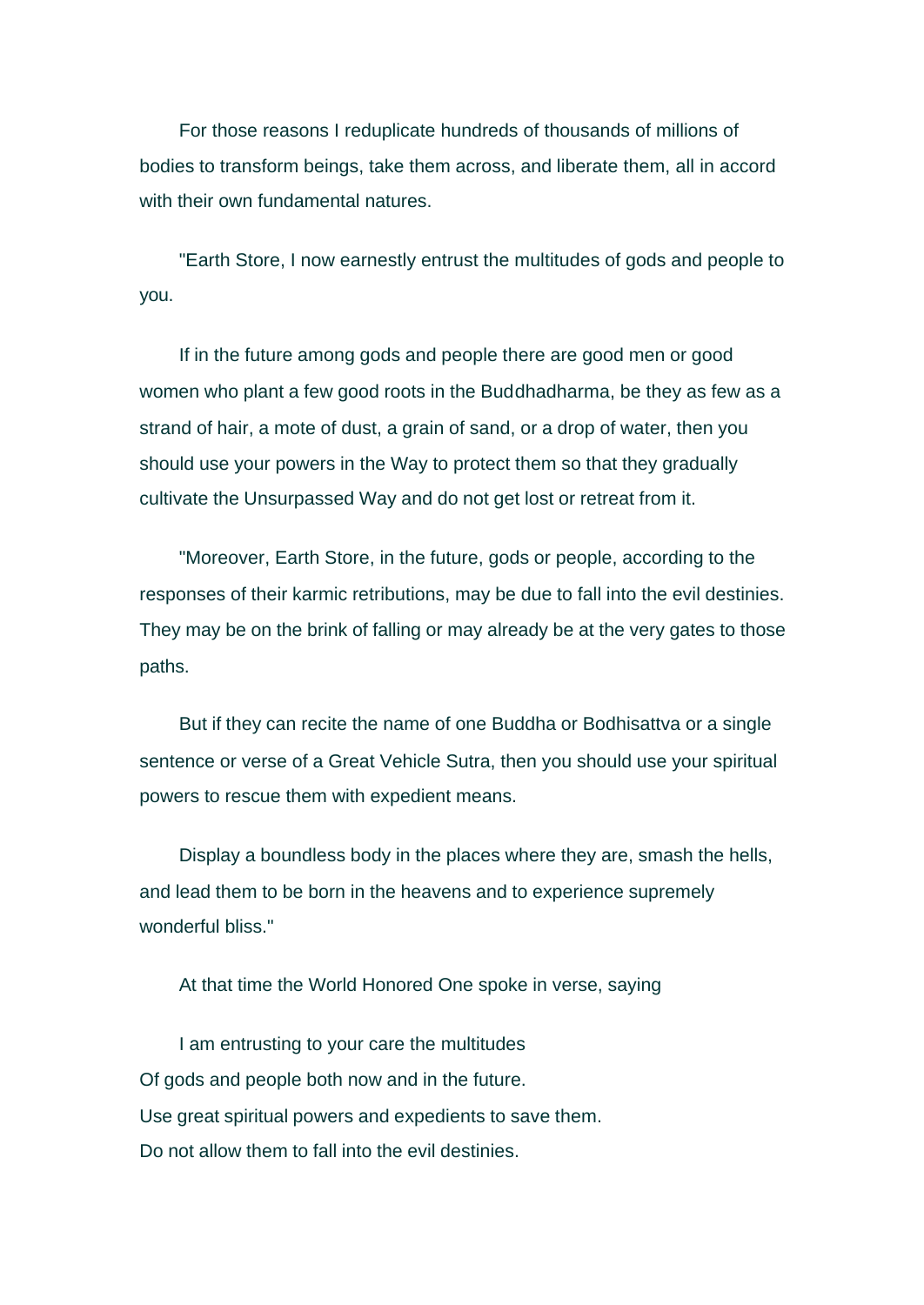At that time Earth Store Bodhisattva, Mahasattva, knelt on one knee, placed his palms together, and said to the Buddha, "World Honored One, I beg the World Honored One not to be concerned.

In the future if good men and women have a single thought of respect toward the Buddhadharma, I shall use hundreds of thousands of expedients to take them across and free them. They will quickly be liberated from birth and death.

How much more will that be the case for those who, having heard about all these good matters, are inspired to cultivate. They will naturally become irreversible from the Unsurpassed Way."

After he finished speaking, a Bodhisattva named Empty Space Treasury, who was in the assembly, spoke to the Buddha, "World Honored One, I personally have come to the Trayastrimsha Heaven and have heard the Thus Come One praise Earth Store Bodhisattva's awesome spiritual strength, saying that it is inconceivable.

If in the future, good men, good women, gods, and dragons hear this Sutra and the name of Earth Store Bodhisattva and if they behold and bow to his image, how many kinds of blessings and benefits will they obtain?

Please, World Honored One, say a few words about this for the sake of beings of the present and future."

The Buddha told Empty Space Treasury Bodhisattva, "Listen attentively, listen attentively, I shall enumerate them and describe them to you.

"Good men or women in the future may see images of Earth Store Bodhisattva and hear this Sutra or read or recite it. They may use incense, flowers, food and drink, clothing, and gems to give gifts and make offerings.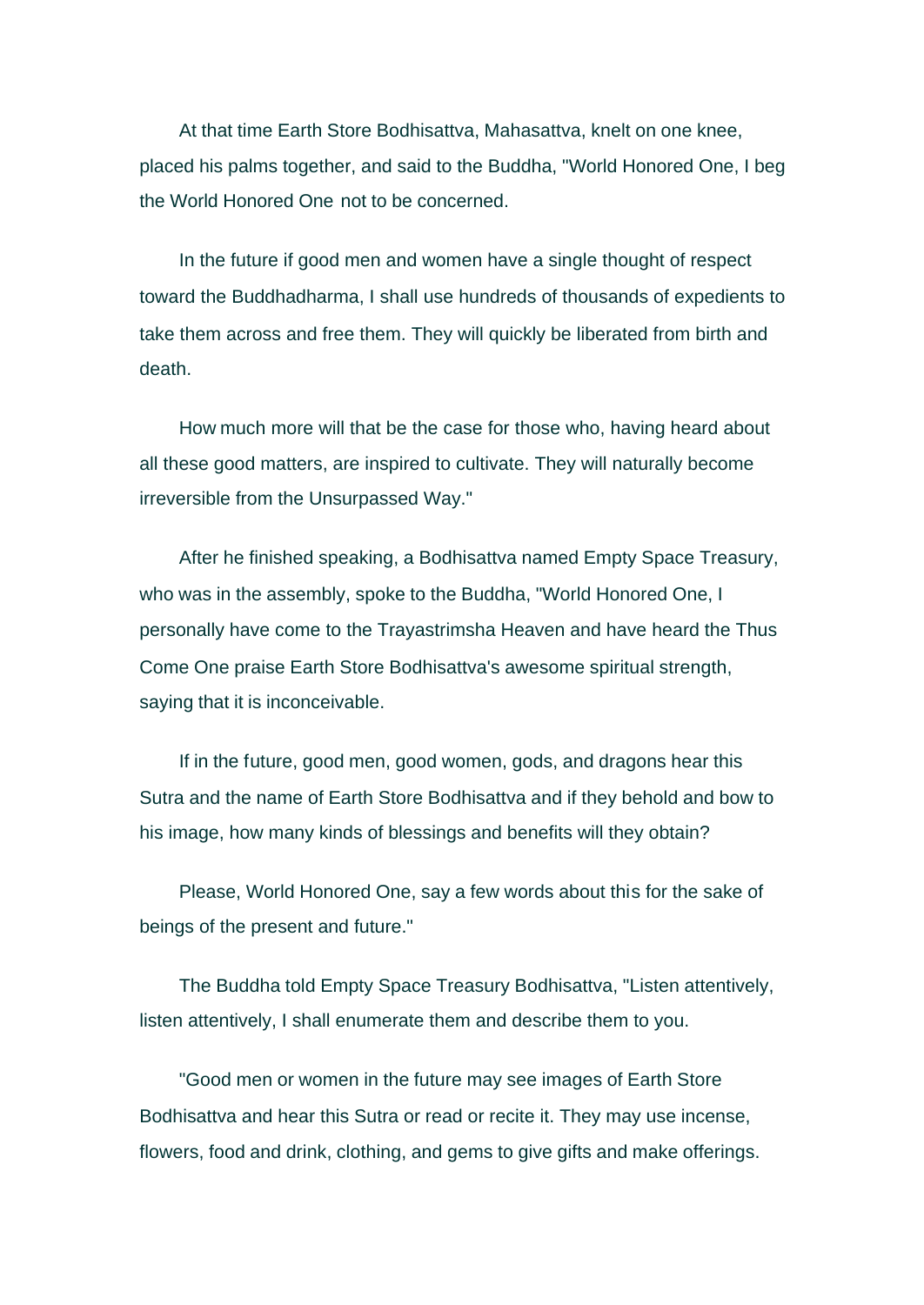They may praise, behold and bow to him. Such beings will benefit in twenty-eight ways:

First, they will be protected by gods and dragons. Second, their good roots will increase daily. Third, they will amass supreme causes pertaining to Sagehood. Fourth, they will not retreat from Bodhi. Fifth, their clothing and food will be abundant. Sixth, they will never be infected by epidemics. Seventh, they will never be in disasters of fire and water. Eighth, they will never be threatened by thieves. Ninth, they will be respected by all who see them. Tenth, they will be aided by ghosts and spirits. Eleventh, women who want to can be reborn as men. Twelfth, women who want to can be daughters of leaders of nations and officials. Thirteenth, they will have an upright and proper appearance. Fourteenth, they will often be born in the heavens. Fifteenth, they may be emperors or leaders of nations. Sixteenth, they will have the wisdom to know past lives. Seventeenth, they will attain whatever they seek. Eighteenth, their families will be happy. Nineteenth, they will never undergo any disasters. Twentieth, they will leave the bad karmic paths forever. Twenty-first, they will always arrive at their destination. Twenty-second, their dreams will be peaceful and happy. Twenty-third, their deceased relatives will leave suffering behind. Twenty-fourth, they will enjoy blessings earned in previous lives. Twenty-fifth, they will be praised by sages. Twenty-sixth, they will be intelligent and have keen faculties.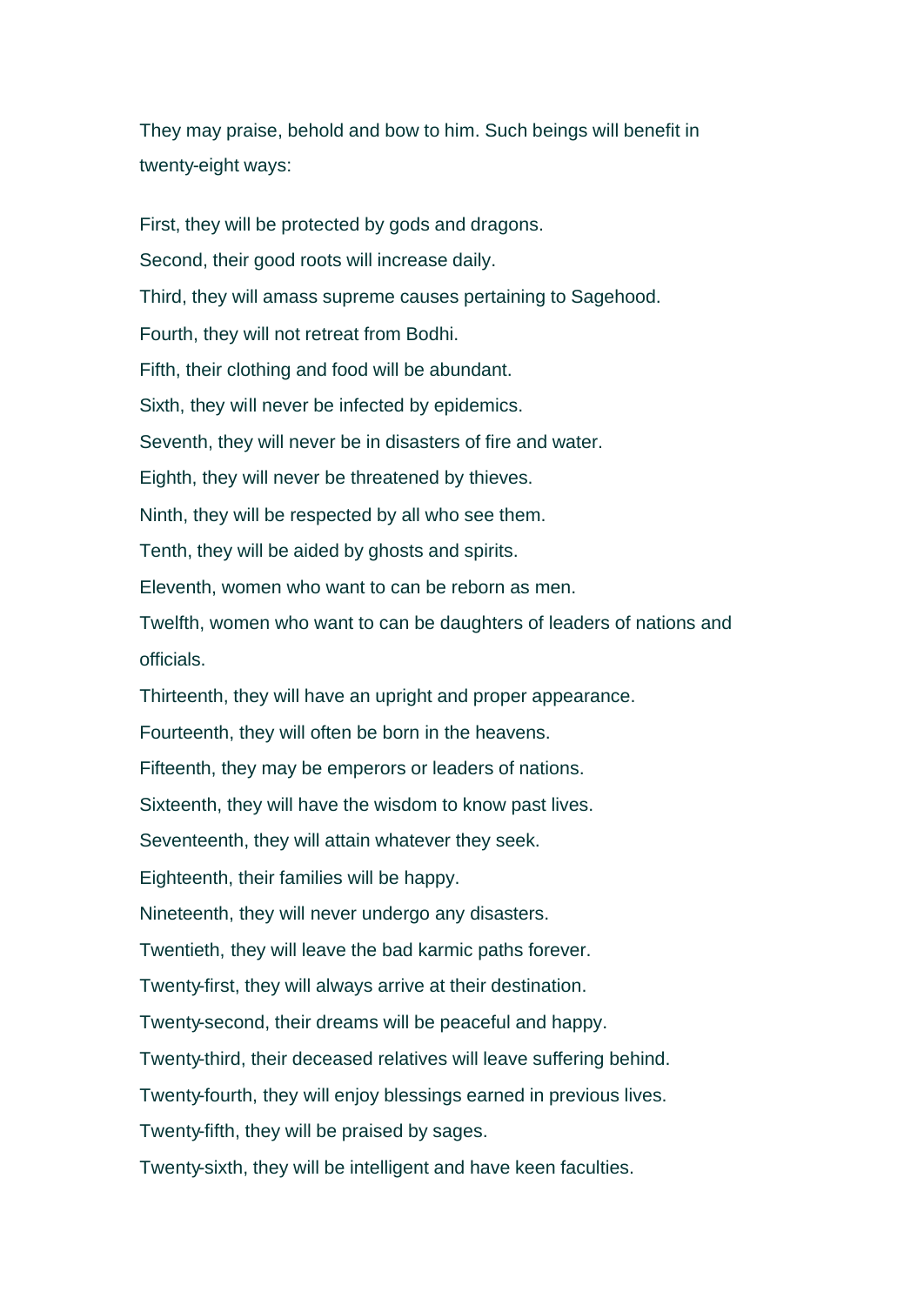Twenty-seventh, they will be magnanimous and empathic. Twenty-eighth, they will ultimately realize Buddhahood.

"Moreover, Empty Space Treasury Bodhisattva, if gods, dragons, or spirits of the present or future hear Earth Store's name, bow to Earth Store's image, or hear of Earth Store's past vows and the events of his practices, and then praise him, behold, and bow to him, they will benefit in seven ways:

First, they will quickly transcend to levels of Sagehood. Second, their evil karma will dissolve. Third, all Buddhas will protect and be near them. Fourth, they will not retreat from Bodhi. Fifth, their inherent powers will increase. Sixth, they will know past lives. Seventh, they will ultimately realize Buddhahood."

At that time, all the indescribable, indescribable, numbers of Buddhas, Thus Come Ones who had come from the Ten Directions, and Great Bodhisattvas, gods, dragons and the rest of the Eightfold Division, having heard Shakyamuni Buddha's praise of Earth Store Bodhisattva's great awesome spiritual powers, praised this unprecedented event.

Following that, incense, flowers, heavenly garments, and pearl necklaces rained down in the Trayastrimsha Heaven as offerings to Shakyamuni Buddha and Earth Store Bodhisattva, and everyone in the assembly joined together in beholding and making obeisance to them. Then they placed their palms together and withdrew.

> **End of Part Three of Sutra of the Past Vows of Earth Store Bodhisattva**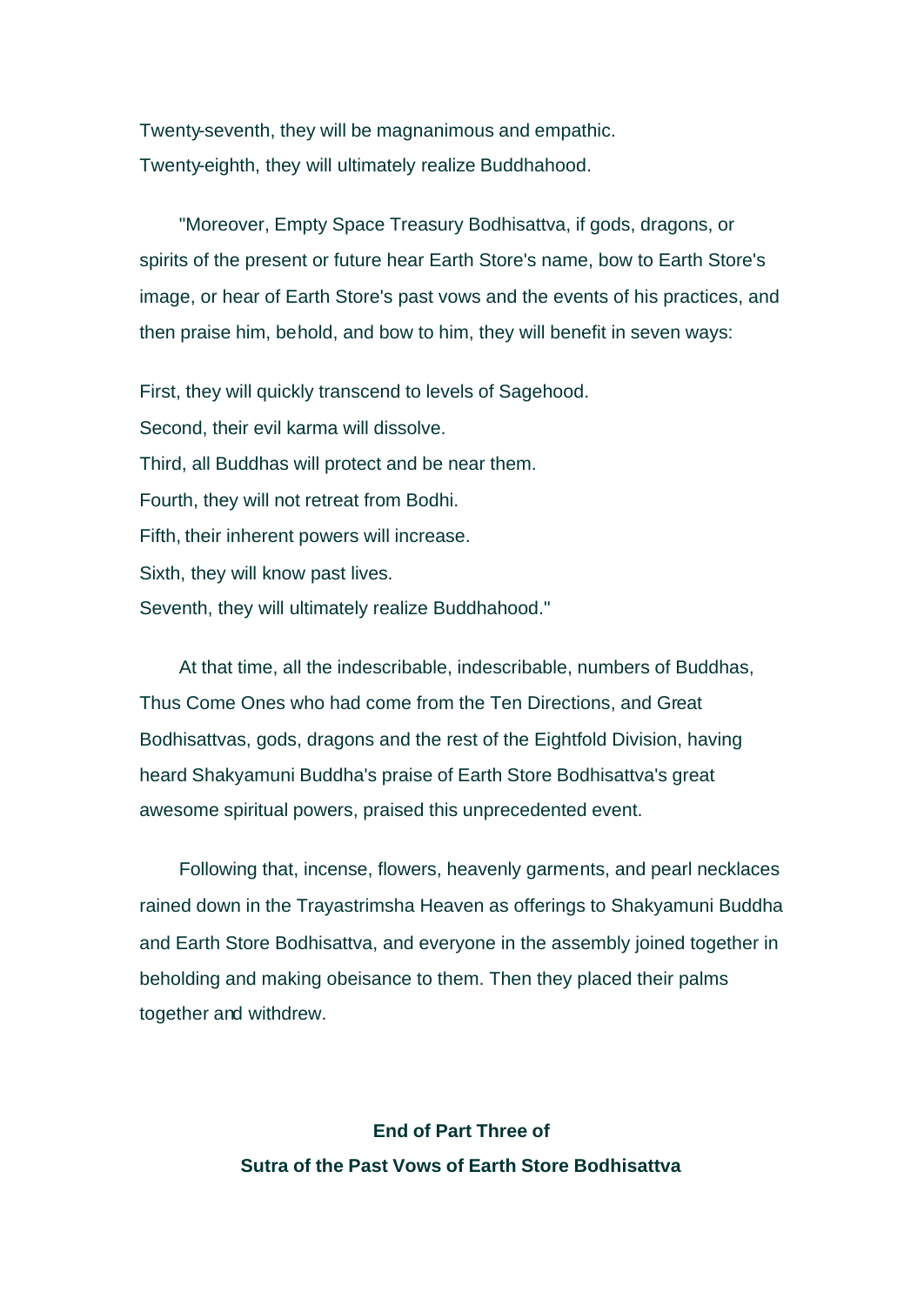# **The True Words of Seven Buddhas for Eradicating Offenses**

**li pe li pe di chyou he chyou he di two la ni di ni he la di**

**pi li ni di mwo he chye di jen lin chyan di swo pe he (3x)** 

**[Shiddham Sound]**

### **Spirit Mantra For Rebirth in the Pure Land**

**na mwo e mi dwo pe ye dwo two chye dwo ye dwo di ye two** 

**e mi li du pe pi e mi li dwo syi dan pe pi**

**e mi li dwo pi jya lan di e mi li dwo pi jya lan di**

**chye mi li chye chye nwo jr dwo jya li swo pe he (3x)**

**[Shiddham Sound]**

**Mantra for Patching the Flaws in Recitation** 

**Na mo he la da na duo la ye ye qie la qie la ju zhu ju zhu**

**mo la mo la hu la hong he he su da na hong po mo nu suo po he (3x)** 

**[Shiddham Sound]**